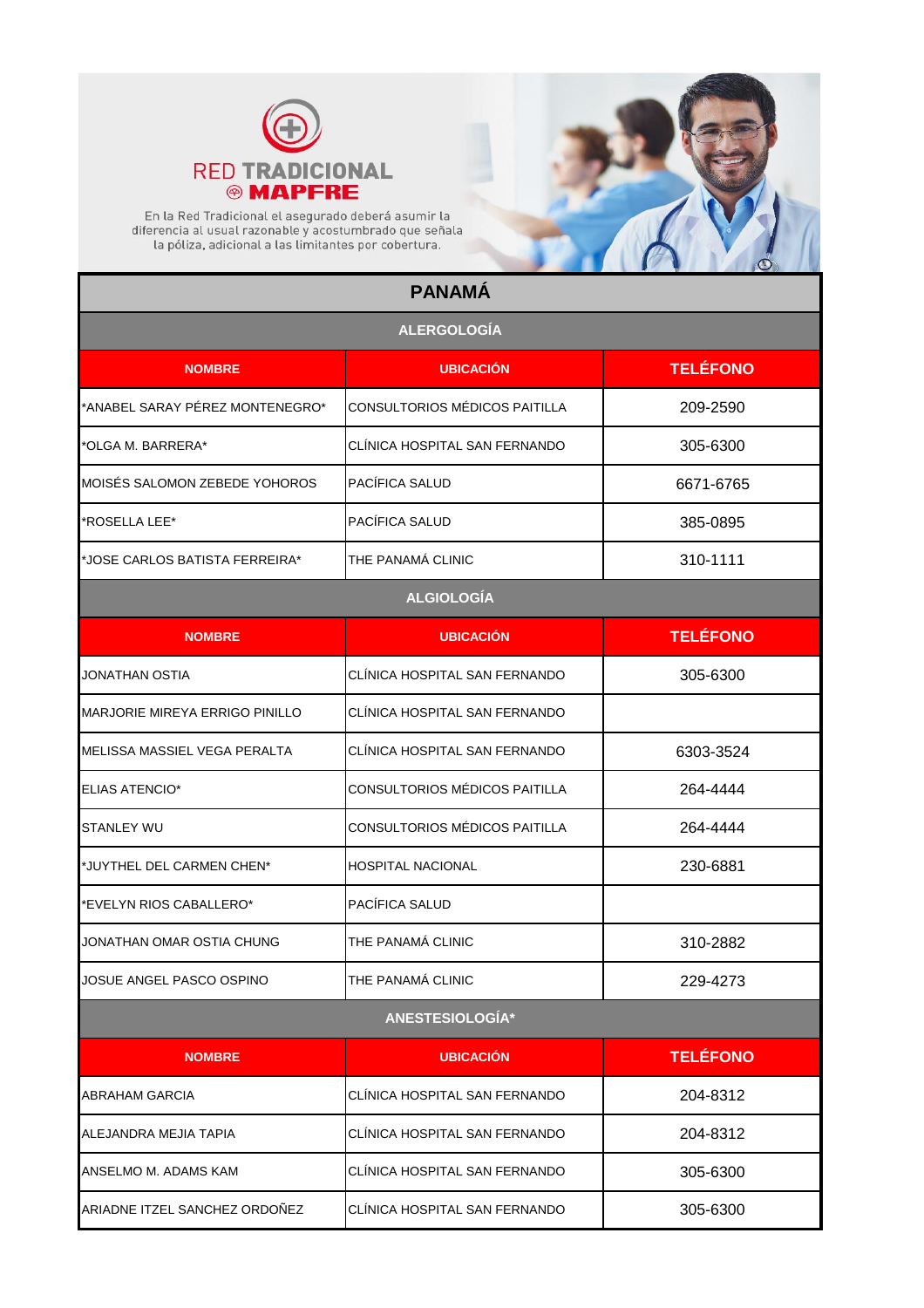| CAMILO ANTONIO LOPEZ MOCK           | CLINICA HOSPITAL SAN FERNANDO | 204-8312 |
|-------------------------------------|-------------------------------|----------|
| CRISTOBAL ADAN DE URRIOLA R.        | CLÍNICA HOSPITAL SAN FERNANDO | 204-8312 |
| FABIOLA CARDENAS VASQUEZ            | CLÍNICA HOSPITAL SAN FERNANDO | 204-8312 |
| VICTOR ZAFRANI COHEN                | CLÍNICA HOSPITAL SAN FERNANDO | 390-8453 |
| FRANCISCO NUÑEZ                     | CLÍNICA HOSPITAL SAN FERNANDO | 305-6300 |
| GESELY ANNET ABREGO BARCENAS        | CLÍNICA HOSPITAL SAN FERNANDO | 305-6300 |
| GLADYS MERCEDES DE DE GRACIA        | CLÍNICA HOSPITAL SAN FERNANDO | 305-6300 |
| JANIA GISELA MOSCOSO UGARTE         | CLÍNICA HOSPITAL SAN FERNANDO | 204-8312 |
| JOSE LUIS GOMEZ DE LA LASTRA        | CLÍNICA HOSPITAL SAN FERNANDO | 204-8312 |
| LUIS MERCHAN                        | CLINICA HOSPITAL SAN FERNANDO | 204-8312 |
| RAUL ALBERTO CARRIZO AGUILERA       | CLÍNICA HOSPITAL SAN FERNANDO | 204-8312 |
| RUSBEL BATISTA                      | CLÍNICA HOSPITAL SAN FERNANDO | 204-8312 |
| VICTOR ZAFRANI COHEN                | CLÍNICA HOSPITAL SAN FERNANDO | 305-6300 |
| DAMY G. KIM CHUNG                   | CONSULTORIOS MÉDICOS PAITILLA | 204-8312 |
| GISELA A. GIL LASSO                 | CONSULTORIOS MÉDICOS PAITILLA | 230-0877 |
| LEANDRO GONZALEZ ALVARADO           | CONSULTORIOS MÉDICOS PAITILLA | 204-8312 |
| RUBERTO PALMA TUÑÓN                 | CONSULTORIOS MÉDICOS PAITILLA | 204-8312 |
| ALEX ORLANDO ORTEGA PINTO           | <b>HOSPITAL NACIONAL</b>      | 204-8312 |
| ANETTE B. MURILLO R.                | <b>HOSPITAL NACIONAL</b>      | 204-8312 |
| <b>ANTONIO SERRACIN</b>             | <b>HOSPITAL NACIONAL</b>      | 207-8100 |
| CAMILO LOPEZ ATENCIO                | <b>HOSPITAL NACIONAL</b>      | 204-8312 |
| CARLA P. AVILA LAM                  | <b>HOSPITAL NACIONAL</b>      | 204-8312 |
| <b>ELIAS COHEN</b>                  | <b>HOSPITAL NACIONAL</b>      | 204-8312 |
| EUSEBIO AUGUSTO DUBOIS PEÑA         | <b>HOSPITAL NACIONAL</b>      | 204-8312 |
| GISELA SANCHEZ DE RIOS              | HOSPITAL NACIONAL             | 207-8164 |
| GISELA SANCHEZ DE RIOS              | HOSPITAL NACIONAL             | 207-8164 |
| IILEANA ENID JAEN R RIOS DE AHUMADA | <b>HOSPITAL NACIONAL</b>      | 204-8312 |
| <b>IRMA LLAMAS</b>                  | <b>HOSPITAL NACIONAL</b>      | 204-8312 |
| ISIS MARLENE GUERRA MUÑOZ           | HOSPITAL NACIONAL             | 204-8312 |
| JENIFFER PINO                       | <b>HOSPITAL NACIONAL</b>      | 230-2885 |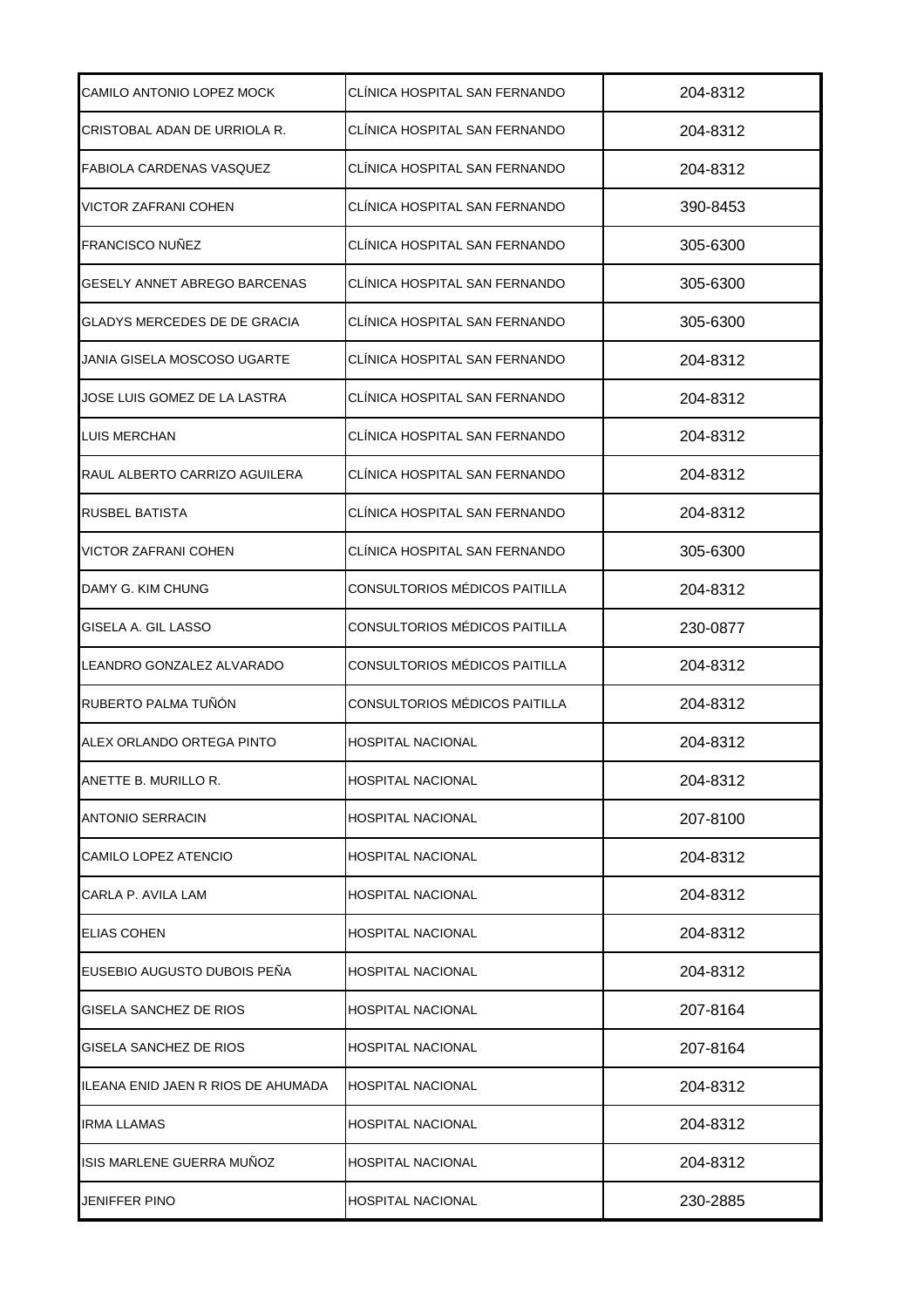| JORGE L. VANEGAS P.                                  | <b>HOSPITAL NACIONAL</b> | 227-5213 |
|------------------------------------------------------|--------------------------|----------|
| JOSE ANTONIO CROSTON                                 | <b>HOSPITAL NACIONAL</b> | 204-8312 |
| JULEEN NASTASSJA AUSTIN HOWELL                       | <b>HOSPITAL NACIONAL</b> | 204-8312 |
| LUIS ALBERTO NUÑEZ                                   | <b>HOSPITAL NACIONAL</b> | 204-8312 |
| LUIS EDUARDO DE LA OSSA VILLA                        | <b>HOSPITAL NACIONAL</b> | 204-8312 |
| MARIA MARQUELA GUERRA M.                             | <b>HOSPITAL NACIONAL</b> | 204-8312 |
| <b>MARIO J GARIBALDI</b>                             | <b>HOSPITAL NACIONAL</b> | 204-8312 |
| MELBA FRÍAS                                          | <b>HOSPITAL NACIONAL</b> | 204-8312 |
| NANCY V. PLOCHÉ SALGADO                              | <b>HOSPITAL NACIONAL</b> | 204-8312 |
| NELIO ERNESTO GUERRA ADAMES                          | <b>HOSPITAL NACIONAL</b> | 204-8312 |
| ROY EDUARDO RODRIGUEZ                                | <b>HOSPITAL NACIONAL</b> | 204-8312 |
| <b>SERGIO SILVA</b>                                  | HOSPITAL NACIONAL        | 204-8312 |
| SILKA LOPEZ SOLIS                                    | <b>HOSPITAL NACIONAL</b> | 204-8312 |
| TANIA MAYTA RODRIGUEZ                                | <b>HOSPITAL NACIONAL</b> | 204-8312 |
| <b>XIOMARA MENESES</b>                               | <b>HOSPITAL NACIONAL</b> | 207-8100 |
| AUGUSTO WOLFSCHOON                                   | HOSPITAL SANTA FÉ        | 360-7400 |
| DENISE BELEN SAENZ LOO                               | <b>HOSPITAL SANTA FE</b> | 360-7400 |
| ELOY ENRIQUE JARAMILLO CARBALLO                      | HOSPITAL SANTA FÉ        | 360-7400 |
| EVA DEL CARMEN SAN MARTIN GONZALEZ HOSPITAL SANTA FÉ |                          | 360-7400 |
| FRANKLIN JESUS PAULINO TAPIA                         | <b>HOSPITAL SANTA FÉ</b> | 360-7400 |
| <b>GINA BEQUER POVEA</b>                             | HOSPITAL SANTA FÉ        | 360-7400 |
| GUILLERMO RAUL MC LEOD SOSA                          | <b>HOSPITAL SANTA FÉ</b> | 360-7400 |
| JORGE E. MARTINEZ                                    | HOSPITAL SANTA FÉ        | 360-7400 |
| JUAN CARLOS CHEUNG YAU                               | HOSPITAL SANTA FÉ        | 360-7400 |
| MARIOLA HERRERO MUÑOZ                                | HOSPITAL SANTA FÉ        | 360-7400 |
| RAFAEL CHAN MOCK                                     | HOSPITAL SANTA FÉ        | 360-7400 |
| RAUL EDGARDO JAEN SANCHEZ                            | HOSPITAL SANTA FÉ        | 360-7400 |
| <b>SARA DE MORENO</b>                                | HOSPITAL SANTA FÉ        | 360-7400 |
| SOLANGE DE LOS RIOS                                  | HOSPITAL SANTA FÉ        | 360-7400 |
| ABEL EUSEBIO NEWBALL B.                              | PACÍFICA SALUD           | 204-8000 |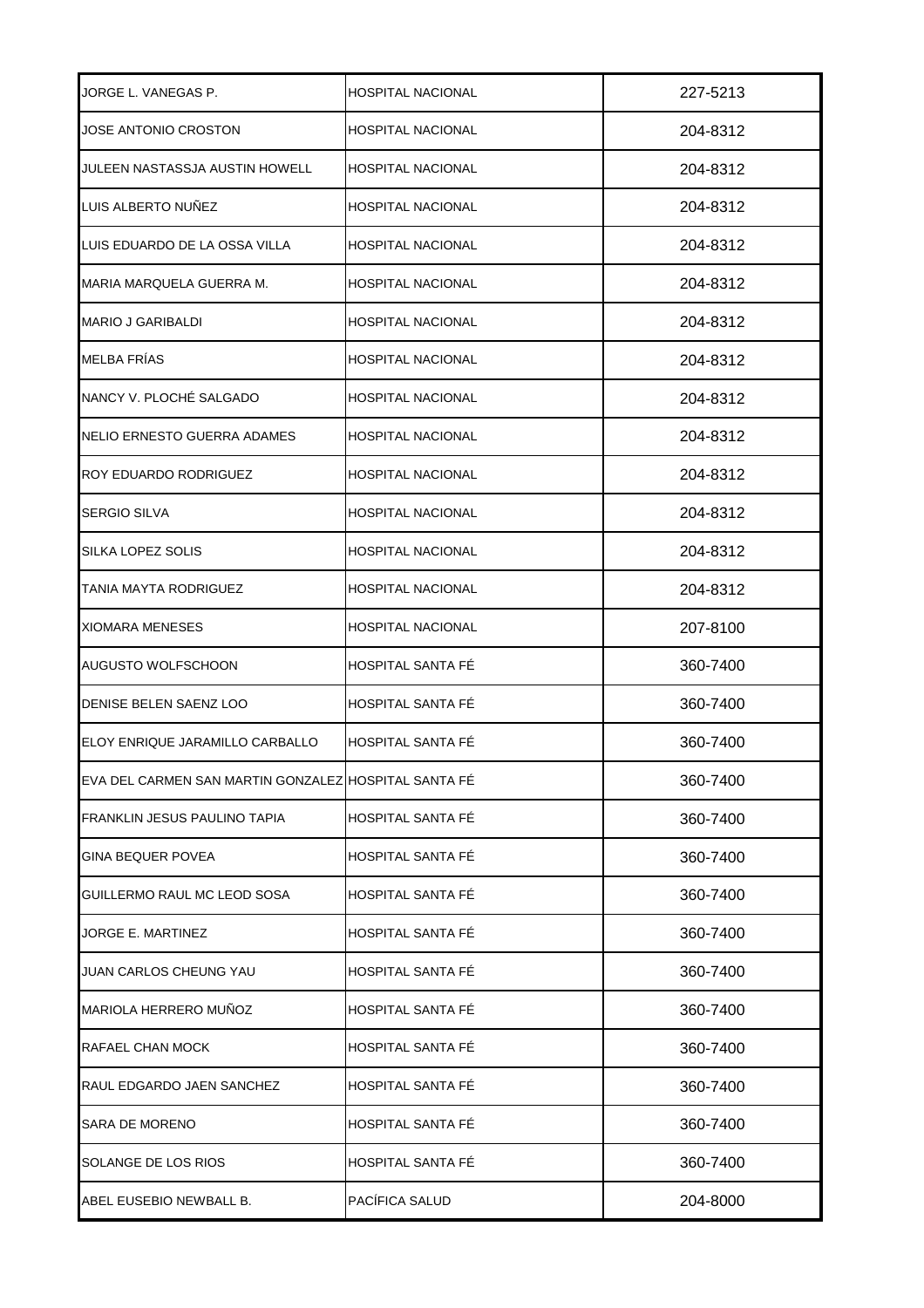| ANGELICA HOWELL YOUNG           | PACÍFICA SALUD | 204-8000 |
|---------------------------------|----------------|----------|
| ARIEL ALEXIS GONZALEZ BATISTA   | PACÍFICA SALUD | 204-8000 |
| ARIEL GONZALEZ MURILLO          | PACÍFICA SALUD | 204-8000 |
| CARLOS ARTURO DIAZ SANCHEZ      | PACÍFICA SALUD | 204-8000 |
| <b>DIANA BATISTA</b>            | PACÍFICA SALUD | 204-8000 |
| EMANUEL THOMPSON SALDAÑA        | PACÍFICA SALUD | 204-8000 |
| <b>FRANCISCO ESPINOSA ROSS</b>  | PACÍFICA SALUD | 204-8000 |
| <b>GALILEO SARASQUETA</b>       | PACÍFICA SALUD | 204-8000 |
| <b>HECTOR TORRES COTES</b>      | PACÍFICA SALUD | 204-8000 |
| <b>HELEN CORREA</b>             | PACÍFICA SALUD | 204-8000 |
| HOWARD ISAAC CARLEY RUIZ        | PACÍFICA SALUD | 204-8000 |
| JAIRO ALAN MACIAS               | PACÍFICA SALUD | 204-8000 |
| JAVIER GONZALEZ VEGA            | PACÍFICA SALUD | 204-8000 |
| JAVIER JELENSZKY CARVAJAL       | PACÍFICA SALUD | 204-8000 |
| JONATHAN ABDIEL BATISTA BARRIAS | PACÍFICA SALUD | 204-8000 |
| JORGE LUIS VERBEL CH            | PACÍFICA SALUD | 204-8000 |
| JOSE A. RODRIGUEZ TORRES        | PACÍFICA SALUD | 204-8000 |
| JUAN ATILA FIERRO GUTIERREZ     | PACÍFICA SALUD | 204-8000 |
| JULIO PERALTA SUAREZ            | PACÍFICA SALUD | 204-8000 |
| KAREN GONZALEZ SALINAS          | PACÍFICA SALUD | 204-8000 |
| KATHIA DE SALAS                 | PACÍFICA SALUD | 204-8000 |
| <b>LILIAN COHEN</b>             | PACÍFICA SALUD | 204-8000 |
| LOLITA PINILLA M.               | PACÍFICA SALUD | 204-8000 |
| LUIS C. ROBLES                  | PACÍFICA SALUD | 204-8000 |
| LUIS ENRIQUE PRETTO MALCA       | PACÍFICA SALUD | 204-8000 |
| MARVIN MIGUEL OROCU GAITAN      | PACÍFICA SALUD | 204-8000 |
| MIGUEL GUEVARA UREÑA            | PACÍFICA SALUD | 204-8000 |
| NORI E NORERO V                 | PACÍFICA SALUD | 204-8000 |
| REYES ODERAY SANTAMARIA         | PACÍFICA SALUD | 204-8000 |
| THAIS PATRICIA CORONADO BROCE   | PACÍFICA SALUD | 204-8000 |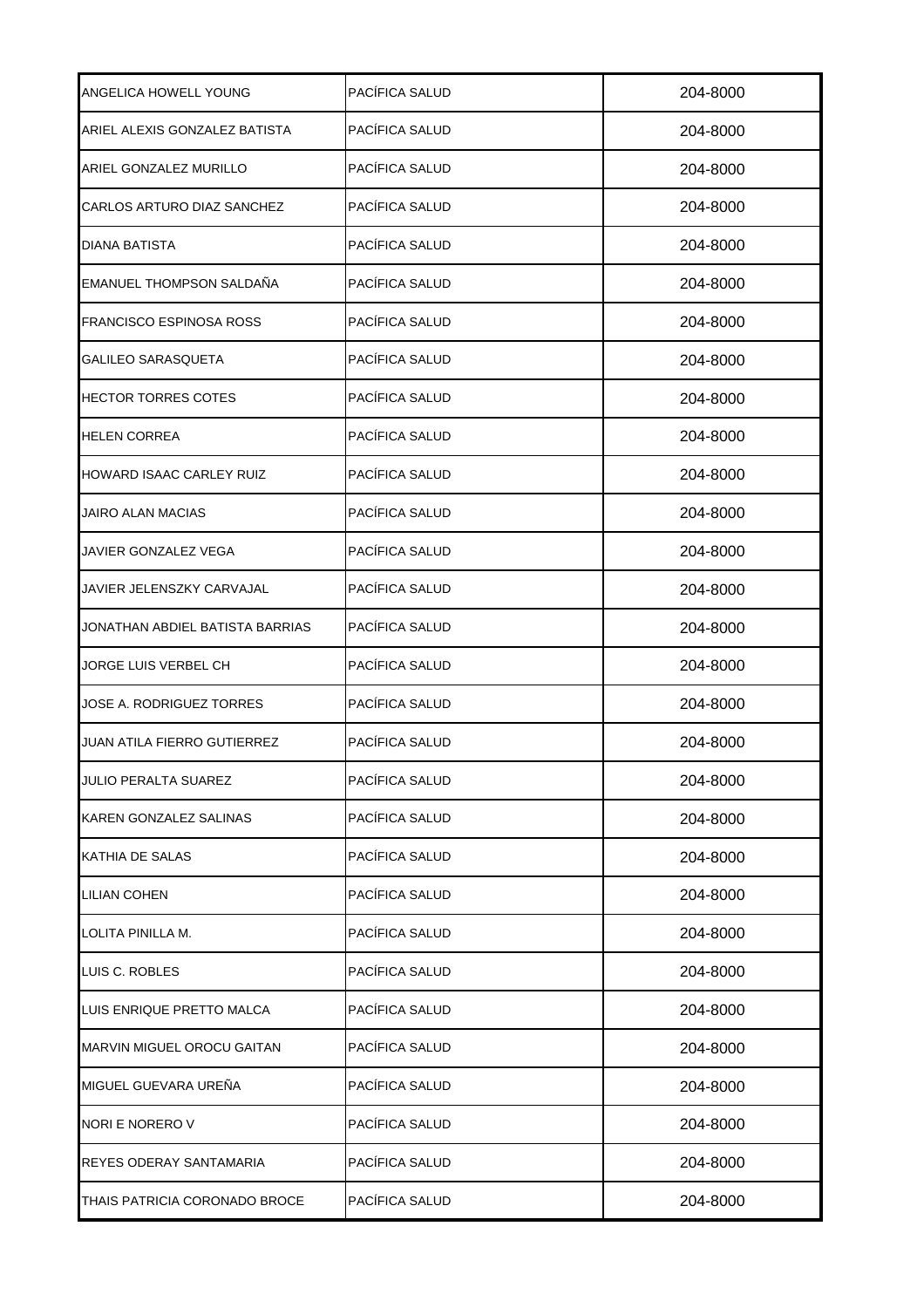| ABDIEL ALEXIS HERNANDEZ                          | THE PANAMA CLINIC | 310-1111 |
|--------------------------------------------------|-------------------|----------|
| ANA LUISA RIOS VARELA                            | THE PANAMÁ CLINIC | 204-8312 |
| BEATRIZ HELENA ZAPATEIRO PEREZ                   | THE PANAMÁ CLINIC | 204-8312 |
| BEATRIZ RUIZ NAJERA                              | THE PANAMÁ CLINIC | 204-8312 |
| BRITANIA BARRAGAN GARCIA                         | THE PANAMÁ CLINIC | 204-8312 |
| DALIA HERNANDEZ                                  | THE PANAMÁ CLINIC | 204-8312 |
| DALVYS ELVIRA BARIA QUINTERO DE<br><b>BEITIA</b> | THE PANAMÁ CLINIC | 204-8312 |
| DAVID DARIO CEDEÑO PINO                          | THE PANAMÁ CLINIC | 204-8312 |
| DIONISIA EDITH ACOSTA CHAVEZ                     | THE PANAMÁ CLINIC | 204-8312 |
| IEDUARDO ROMULO SEGOVIA PAZ                      | THE PANAMÁ CLINIC | 204-8312 |
| ELIECER A. LU OSORIO                             | THE PANAMÁ CLINIC | 204-8312 |
| <b>FRANCISCO ACEVEDO</b>                         | THE PANAMÁ CLINIC | 204-8312 |
| FRANCISCO ADOLFO VLIEG AGUILAR                   | THE PANAMÁ CLINIC | 204-8312 |
| <b>FREDERICK ANTONIO GOMEZ HAWKINS</b>           | THE PANAMÁ CLINIC | 310-1111 |
| GABRIELA VELARDE R.                              | THE PANAMÁ CLINIC | 310-1111 |
| GILMA GISELA ESPINOSA GUEVARA                    | THE PANAMÁ CLINIC | 310-1111 |
| HECTOR OMAR HENRIQUEZ DE GRACIA                  | THE PANAMÁ CLINIC | 310-1111 |
| ILMA ARACELLY DE LEON ROJAS                      | THE PANAMÁ CLINIC | 204-8312 |
| HUMBERTO ANGEL RANGEL GARCIA                     | THE PANAMÁ CLINIC | 204-8312 |
| JENNY CHEN JIMENEZ                               | THE PANAMÁ CLINIC | 310-1111 |
| <b>JESUS PORTUGAL</b>                            | THE PANAMÁ CLINIC | 310-1111 |
| JOAN COLLINS GAITAN                              | THE PANAMÁ CLINIC | 310-1111 |
| JORGE ISAAC GUEVARA MORAN                        | THE PANAMÁ CLINIC | 310-1111 |
| KARINA ITZEL HUERTA BUSTAVINO                    | THE PANAMÁ CLINIC | 204-8312 |
| LOURDES SUAREZ MEDINA                            | THE PANAMÁ CLINIC | 204-8312 |
| <b>MARIA LORENA RIOS JURADO</b>                  | THE PANAMÁ CLINIC | 204-8312 |
| MARLENE DEL C PONCE MORALES                      | THE PANAMÁ CLINIC | 204-8312 |
| MELISSA MASSIEL VEGA PERALTA                     | THE PANAMÁ CLINIC | 204-8312 |
| NADJHI LINETTE DUQUE                             | THE PANAMÁ CLINIC | 204-8312 |
| <b>NG WEI MAN YIN CHAN</b>                       | THE PANAMÁ CLINIC | 204-8312 |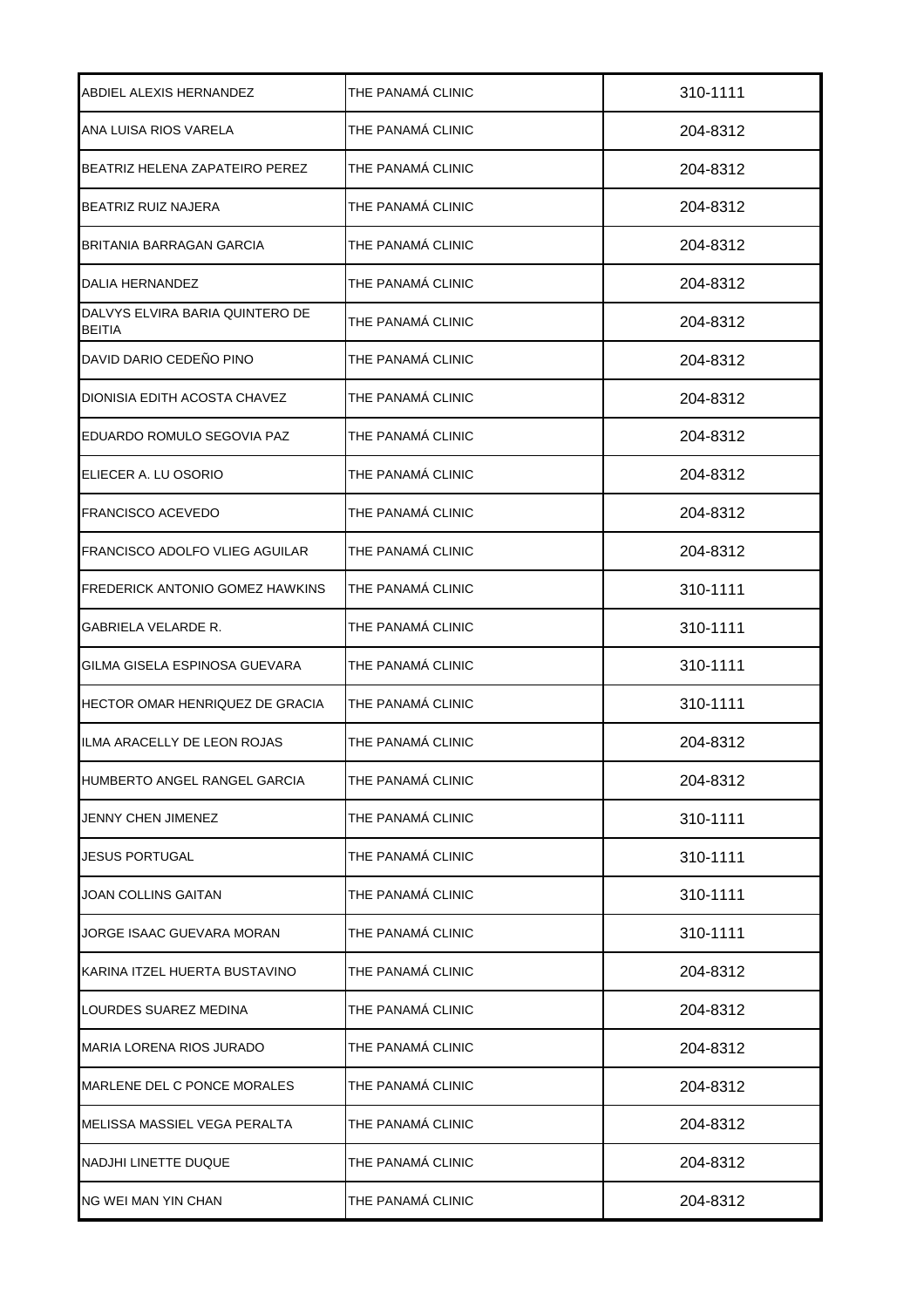| <b>NICOLE COHEN LEE</b>         | THE PANAMÁ CLINIC           | 204-8312 |
|---------------------------------|-----------------------------|----------|
| NOEMI ATENCIO AGUILAR           | THE PANAMÁ CLINIC           | 204-8312 |
| PAOLA HERMINIA VANEGAS BATISTA  | THE PANAMÁ CLINIC           | 204-8312 |
| RAMON M. VALDES R.              | THE PANAMÁ CLINIC           | 204-8312 |
| RICARDO A. DELGADO              | THE PANAMÁ CLINIC           | 204-8312 |
| RICHARD ALEXANDER ANDERSON PANG | THE PANAMÁ CLINIC           | 204-8312 |
| RONIEL Y. WEINBERG, MD          | THE PANAMÁ CLINIC           | 204-8312 |
| ROQUE DIAZ FUNG                 | THE PANAMÁ CLINIC           | 204-8312 |
| YARAVY ITZEL RUIZ CASTRO        | THE PANAMÁ CLINIC           | 310-1111 |
| YETSYBETH ASUNCION HERNANDEZ    | THE PANAMÁ CLINIC           | 310-1111 |
| <b>ABRAHAM CORELLA</b>          | TODOS LOS HOSPITALES        | 204-8312 |
| ADRIAN CEDEÑO                   | TODOS LOS HOSPITALES        | 204-8312 |
| ADRIANA VELÁSQUEZ               | TODOS LOS HOSPITALES        | 204-8312 |
| AGUEDA PEDRESCHI                | TODOS LOS HOSPITALES        | 204-8312 |
| AILEEN MARTÍNEZ                 | TODOS LOS HOSPITALES        | 204-8312 |
| ALEJANDRA GARZÓN                | <b>TODOS LOS HOSPITALES</b> | 204-8312 |
| ALEJANDRO HERNÁNDEZ             | TODOS LOS HOSPITALES        | 204-8312 |
| ALEJANDRO OLIVARDIA             | <b>TODOS LOS HOSPITALES</b> | 204-8312 |
| ALEXANDRA LEÓN G.               | <b>TODOS LOS HOSPITALES</b> | 204-8312 |
| ALEXIS SOUSA                    | <b>TODOS LOS HOSPITALES</b> | 204-8312 |
| <b>ALINA PLATA</b>              | <b>TODOS LOS HOSPITALES</b> | 204-8312 |
| <b>ALNIE NIATOS</b>             | TODOS LOS HOSPITALES        | 204-8312 |
| AMARILDO MIRANDA                | TODOS LOS HOSPITALES        | 204-8312 |
| ANA SOFÍA DEL CASTILLO          | <b>TODOS LOS HOSPITALES</b> | 204-8312 |
| ANDRÉS JUAN CARRASCO RIVERA     | TODOS LOS HOSPITALES        | 204-8312 |
| ARIEL ALMANZA                   | TODOS LOS HOSPITALES        | 204-8313 |
| ARNULFO NEREIRA                 | TODOS LOS HOSPITALES        | 204-8312 |
| AYMÉ JUNISSE GONZÁLEZ TORRERO   | TODOS LOS HOSPITALES        | 204-8312 |
| <b>BELGICA CARRERA</b>          | TODOS LOS HOSPITALES        | 204-8312 |
| BERNARDO E. DUTARY              | TODOS LOS HOSPITALES        | 204-8312 |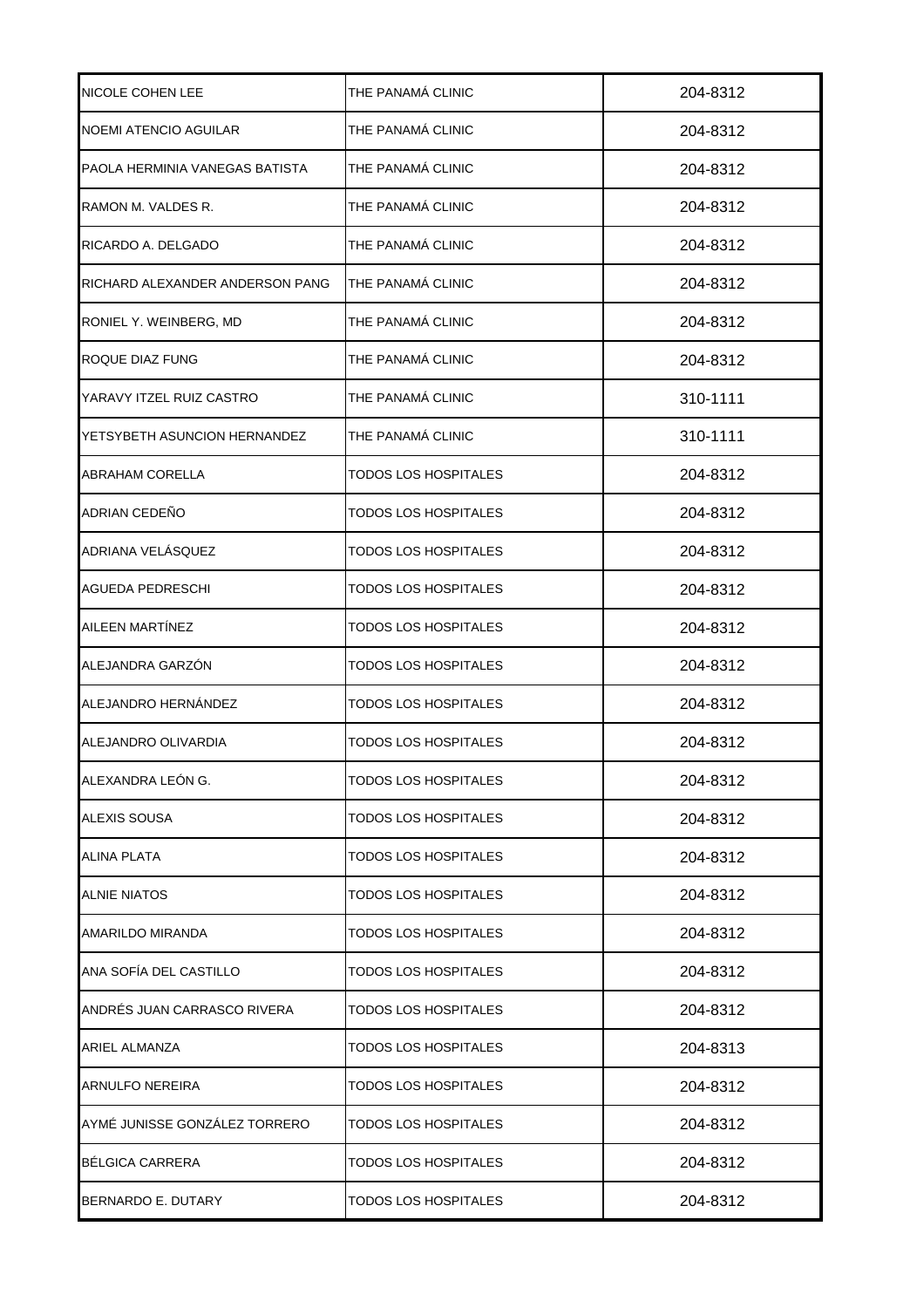| <b>BERTA GORDILLO</b>             | TODOS LOS HOSPITALES        | 204-8312 |
|-----------------------------------|-----------------------------|----------|
| <b>BORIS BISHOP</b>               | TODOS LOS HOSPITALES        | 204-8312 |
| <b>CARLOS CÁRDENAS</b>            | TODOS LOS HOSPITALES        | 204-8312 |
| CARLOS FU                         | TODOS LOS HOSPITALES        | 204-8312 |
| <b>CARLOS UGALDE</b>              | TODOS LOS HOSPITALES        | 204-8312 |
| CARMEN IBÁÑEZ DE GÓMEZ            | TODOS LOS HOSPITALES        | 204-8312 |
| CAROLINA DEL CARMEN SOTO          | TODOS LOS HOSPITALES        | 204-8312 |
| CESAR HERNÁNDEZ,                  | TODOS LOS HOSPITALES        | 204-8312 |
| <b>DEYKA SANTOS</b>               | TODOS LOS HOSPITALES        | 204-8312 |
| DIONISIA ACOSTA                   | TODOS LOS HOSPITALES        | 204-8312 |
| <b>DORIS ALLEN</b>                | TODOS LOS HOSPITALES        | 204-8312 |
| EDGAR ANTONIO LUNA HOQUEE         | TODOS LOS HOSPITALES        | 204-8312 |
| EDUARDO MORENO                    | TODOS LOS HOSPITALES        | 204-8312 |
| ELIAS ANTONIO ATENCIO             | TODOS LOS HOSPITALES        | 204-8312 |
| ELOÍSA RODRÍGUEZ                  | TODOS LOS HOSPITALES        | 204-8312 |
| ENDER FRANCISCO BEJARANO RUIZ     | TODOS LOS HOSPITALES        | 204-8312 |
| <b>ERIC CASAL</b>                 | TODOS LOS HOSPITALES        | 204-8312 |
| <b>ERICK MORAIS</b>               | <b>TODOS LOS HOSPITALES</b> | 204-8312 |
| <b>ESMERALDA BATISTA ESTUARIN</b> | <b>TODOS LOS HOSPITALES</b> | 204-8312 |
| EYDA SÁENZ                        | <b>TODOS LOS HOSPITALES</b> | 204-8312 |
| FERNANDO JOSÉ CANDANEDO DE LUCA   | <b>TODOS LOS HOSPITALES</b> | 204-8312 |
| <b>FERNANDO URRIOLA</b>           | <b>TODOS LOS HOSPITALES</b> | 204-8312 |
| FRANCESCO MELILLO ACEVEDO         | TODOS LOS HOSPITALES        | 204-8312 |
| FRANSISCO A. RESTOM DÍAZ          | TODOS LOS HOSPITALES        | 204-8313 |
| <b>GABRIEL CACO</b>               | TODOS LOS HOSPITALES        | 204-8314 |
| <b>GABRIELA MCKAY</b>             | TODOS LOS HOSPITALES        | 204-8315 |
| <b>GABRIELA VELARDE</b>           | TODOS LOS HOSPITALES        | 204-8316 |
| GEMMA VELÁSQUEZ                   | TODOS LOS HOSPITALES        | 204-8317 |
| GILIANA SOLIMAR CONTÉ SALDAÑA     | <b>TODOS LOS HOSPITALES</b> | 204-8318 |
| <b>GLORIA VREUX</b>               | TODOS LOS HOSPITALES        | 204-8319 |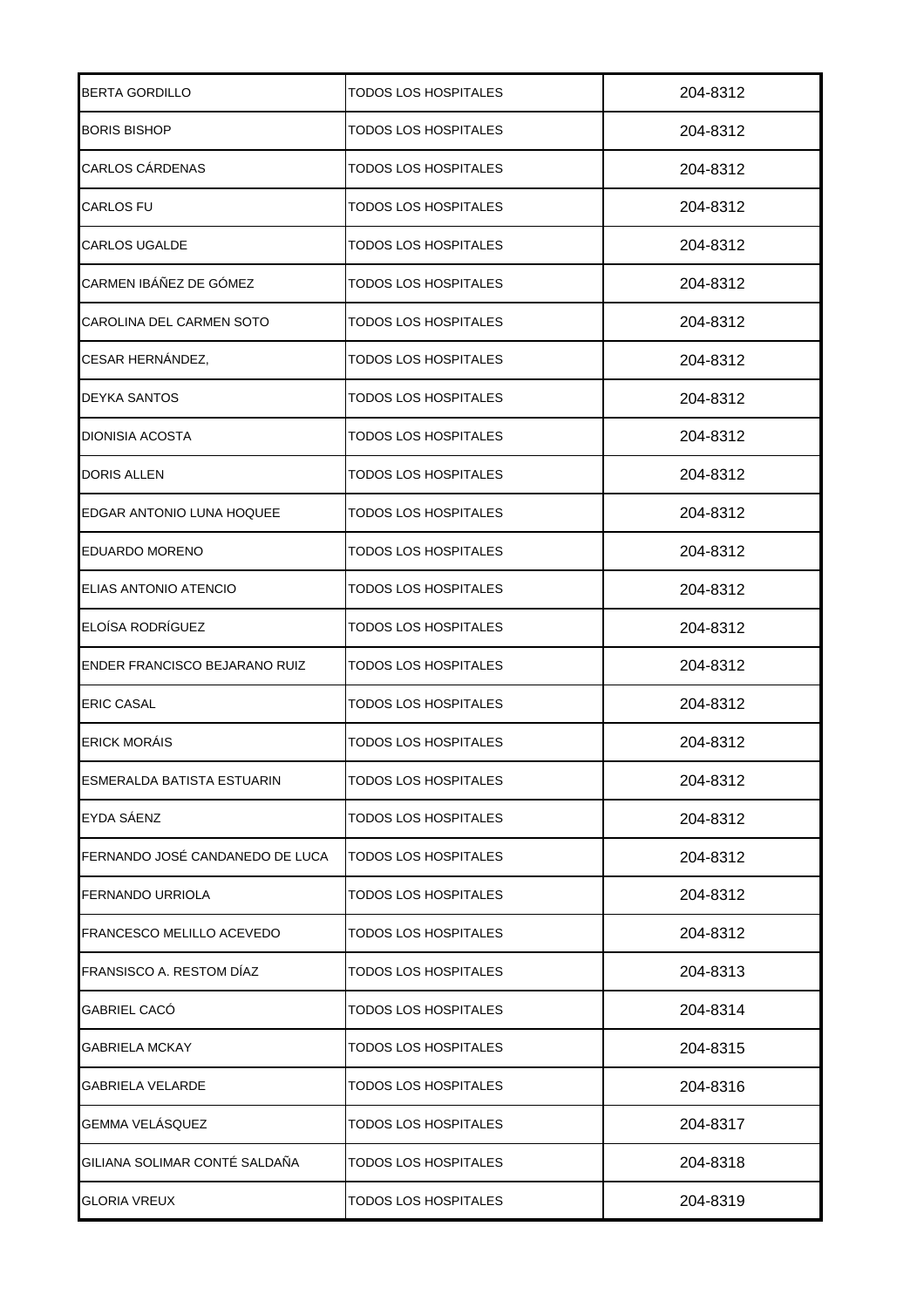| GUSTAVO A GONZÁLEZ VISSUETTI      | TODOS LOS HOSPITALES        | 204-8320 |
|-----------------------------------|-----------------------------|----------|
| <b>GUSTAVO RAMBOA</b>             | TODOS LOS HOSPITALES        | 204-8321 |
| HENDRIZ BATISTA                   | TODOS LOS HOSPITALES        | 204-8322 |
| <b>HILDA ESQUIVEL</b>             | TODOS LOS HOSPITALES        | 204-8323 |
| INDIRA CARRASQUILLA GARCÍA        | TODOS LOS HOSPITALES        | 204-8312 |
| <b>IVETTE CARROLL</b>             | TODOS LOS HOSPITALES        | 204-8312 |
| JACQUELINE PRADO                  | TODOS LOS HOSPITALES        | 204-8312 |
| JADER A. LEON PUCHE               | TODOS LOS HOSPITALES        | 204-8312 |
| JANETT RANGEL                     | TODOS LOS HOSPITALES        | 204-8312 |
| JETZABEL MILENA COSSIO RAMOS      | TODOS LOS HOSPITALES        | 204-8313 |
| JONATHAN OSTIA                    | TODOS LOS HOSPITALES        | 204-8314 |
| JORGE MORA                        | TODOS LOS HOSPITALES        | 204-8312 |
| JOSÉ I. PÉREZ GONZÁLEZ            | TODOS LOS HOSPITALES        | 204-8312 |
| JOSUÉ ÁNGEL PASCO OSPINO          | TODOS LOS HOSPITALES        | 204-8312 |
| JUAN DE DIOS CASTILLO             | TODOS LOS HOSPITALES        | 204-8312 |
| JUAN PABLO RODRÍGUEZ L.           | TODOS LOS HOSPITALES        | 204-8312 |
| JULIA GONZÁLEZ DE ROVIRA          | TODOS LOS HOSPITALES        | 204-8312 |
| <b>JULIETA SÁNCHEZ</b>            | <b>TODOS LOS HOSPITALES</b> | 204-8312 |
| <b>JULISSA TREJOS</b>             | <b>TODOS LOS HOSPITALES</b> | 204-8312 |
| KATHERINE SAIED ESQUIVEL          | <b>TODOS LOS HOSPITALES</b> | 204-8312 |
| KATHLEEN DEL C. QUINTERO DELGADO  | <b>TODOS LOS HOSPITALES</b> | 204-8312 |
| <b>KETSY Y. ESPINOSA C</b>        | <b>TODOS LOS HOSPITALES</b> | 204-8312 |
| <b>KIRIA BARCENAS</b>             | TODOS LOS HOSPITALES        | 204-8312 |
| LIRIOLA DE LA TORRE               | TODOS LOS HOSPITALES        | 204-8312 |
| LUCILA LUCILA BARROSO             | TODOS LOS HOSPITALES        | 204-8312 |
| MANUEL D. VERGARA                 | TODOS LOS HOSPITALES        | 204-8312 |
| MANUEL S. GONZÁLEZ C.             | TODOS LOS HOSPITALES        | 204-8312 |
| <b>MARIA GARCÍA</b>               | TODOS LOS HOSPITALES        | 204-8312 |
| MARIA ISABEL CERVANTES DE OBALDÍA | <b>TODOS LOS HOSPITALES</b> | 204-8312 |
| MARÍA LUISA TODD                  | TODOS LOS HOSPITALES        | 204-8312 |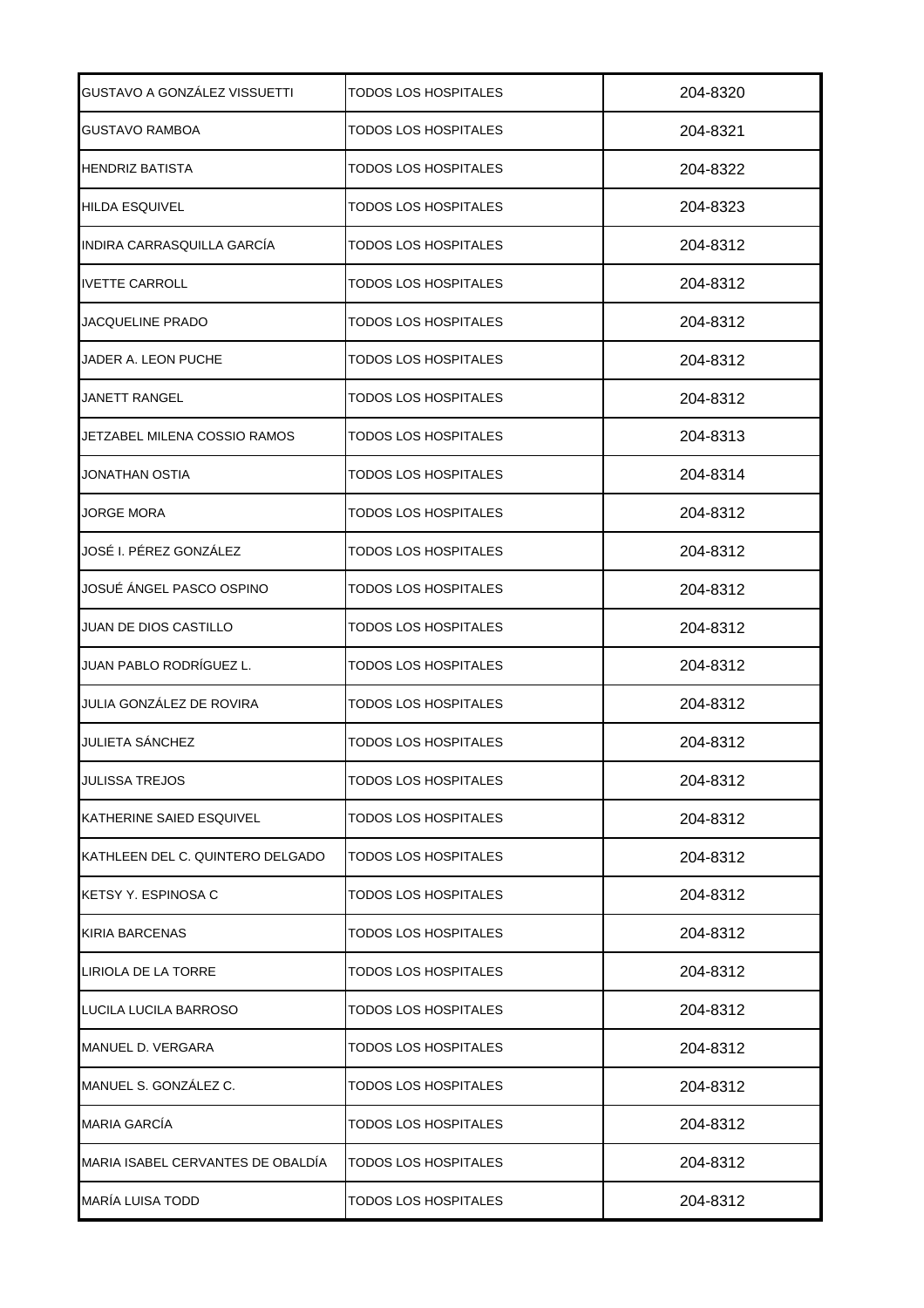| <b>MARIBEL GRANADOS</b>                   | TODOS LOS HOSPITALES        | 204-8312 |
|-------------------------------------------|-----------------------------|----------|
| MARIEL L RIVERA,                          | TODOS LOS HOSPITALES        | 204-8312 |
| MARIO A. QUINTERO V                       | TODOS LOS HOSPITALES        | 204-8312 |
| <b>MARION BRITO</b>                       | TODOS LOS HOSPITALES        | 204-8312 |
| <b>MARJORIE ERRIGO</b>                    | TODOS LOS HOSPITALES        | 204-8312 |
| <b>MARKO MISLOV</b>                       | TODOS LOS HOSPITALES        | 204-8312 |
| <b>MARLENE GUARDIA</b>                    | TODOS LOS HOSPITALES        | 204-8312 |
| <b>MARLENE PONCE</b>                      | TODOS LOS HOSPITALES        | 204-8312 |
| MARVIN MIGUEL OROCU GAITAN                | TODOS LOS HOSPITALES        | 204-8312 |
| MAYTHE SÁNCHEZ                            | TODOS LOS HOSPITALES        | 204-8312 |
| <b>MELISSA DENIS</b>                      | TODOS LOS HOSPITALES        | 204-8312 |
| <b>MIGUEL BUSTAVINOS</b>                  | TODOS LOS HOSPITALES        | 204-8312 |
| <b>MIGUEL MEANA</b>                       | TODOS LOS HOSPITALES        | 204-8312 |
| MOISES SALDAÑA                            | TODOS LOS HOSPITALES        | 204-8312 |
| NADIN SÁNCHEZ                             | TODOS LOS HOSPITALES        | 204-8312 |
| NICANOR TINOCO                            | TODOS LOS HOSPITALES        | 204-8312 |
| NURISABEL FLORES DE GARCIA                | TODOS LOS HOSPITALES        | 204-8312 |
| ODALIS AGUILAR M.                         | TODOS LOS HOSPITALES        | 204-8312 |
| ODERAY SANTAMARIA DE TRUJILLO             | <b>TODOS LOS HOSPITALES</b> | 204-8312 |
| OSVALDO OBREGON                           | TODOS LOS HOSPITALES        | 204-8312 |
| PLINIO JAÉN SANTANA                       | TODOS LOS HOSPITALES        | 204-8312 |
| RAFAEL SEIXAS ULLOA                       | TODOS LOS HOSPITALES        | 204-8312 |
| RAMIRO BARBA                              | TODOS LOS HOSPITALES        | 204-8312 |
| REBECA HAYDEE MORALES A. DE<br>VILLARREAL | TODOS LOS HOSPITALES        | 204-8312 |
| REINALDO VON CHONG ON                     | TODOS LOS HOSPITALES        | 204-8312 |
| RICARDO CASTRO                            | TODOS LOS HOSPITALES        | 204-8312 |
| RODRIGO BRAVO                             | TODOS LOS HOSPITALES        | 204-8312 |
| ROSA NICOSIA                              | TODOS LOS HOSPITALES        | 204-8312 |
| ROSA ROSA MOLINA                          | TODOS LOS HOSPITALES        | 204-8312 |
| RUBY MOLINA VILLAVERDE                    | TODOS LOS HOSPITALES        | 204-8312 |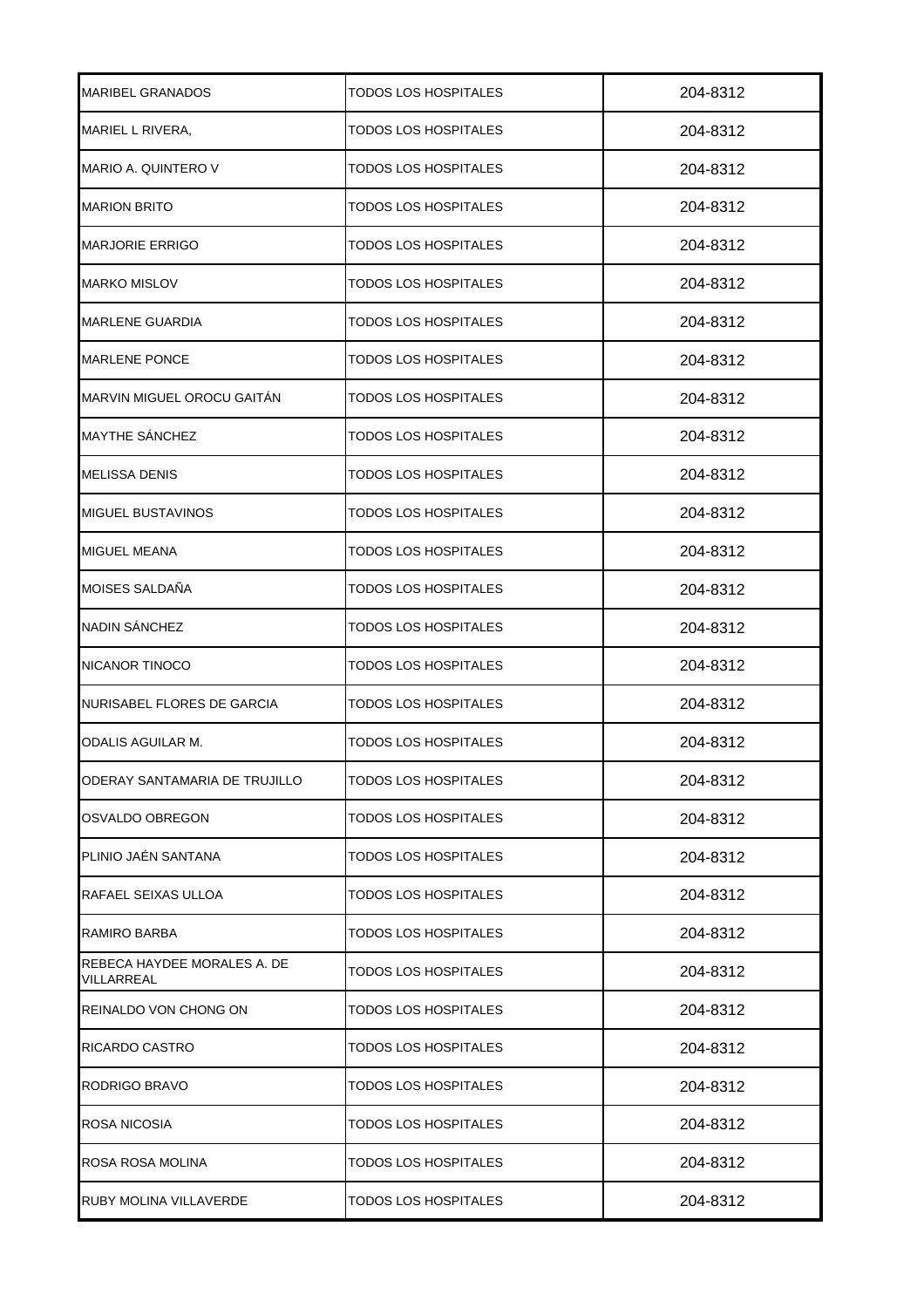| SAMUEL ALVEO                  | TODOS LOS HOSPITALES                               | 204-8312        |  |
|-------------------------------|----------------------------------------------------|-----------------|--|
| SARI MARITZA RAMOS            | TODOS LOS HOSPITALES                               | 204-8312        |  |
| ISERGIO CARTER RICHARDSON     | TODOS LOS HOSPITALES                               | 204-8312        |  |
| SIER GAN H.                   | TODOS LOS HOSPITALES                               | 204-8312        |  |
| SIXTO ABREGO                  | TODOS LOS HOSPITALES                               | 204-8312        |  |
| SONIA ALVAREZ                 | TODOS LOS HOSPITALES                               | 204-8312        |  |
| SONIA CASTILLO                | TODOS LOS HOSPITALES                               | 204-8312        |  |
| SONIA PORTILLO                | TODOS LOS HOSPITALES                               | 204-8312        |  |
| <b>STANLEY WU TAI</b>         | <b>TODOS LOS HOSPITALES</b>                        | 204-8312        |  |
| STEFANY WHITEMAN              | TODOS LOS HOSPITALES                               | 204-8312        |  |
| TATIANA RAQUEL GAERLAN        | TODOS LOS HOSPITALES                               | 204-8312        |  |
| <b>TESILA URIBE</b>           | TODOS LOS HOSPITALES                               | 204-8312        |  |
| <b>THAIS CORONADO</b>         | TODOS LOS HOSPITALES                               | 204-8312        |  |
| THAYRA ÁBREGO VARGAS          | TODOS LOS HOSPITALES                               | 204-8313        |  |
| <b>THELMA ARROCHA</b>         | TODOS LOS HOSPITALES                               | 204-8314        |  |
| <b>UZIEL MONSALVES</b>        | TODOS LOS HOSPITALES                               | 204-8315        |  |
| <b>VIRGINIA GUERRERO</b>      | TODOS LOS HOSPITALES                               | 204-8316        |  |
| <b>WENDY MORRISON</b>         | TODOS LOS HOSPITALES                               | 204-8317        |  |
| <b>WHITNEY SANCHEZ JUAREZ</b> | <b>TODOS LOS HOSPITALES</b>                        | 204-8318        |  |
| YARIELA CÁCERES               | <b>TODOS LOS HOSPITALES</b>                        | 204-8319        |  |
| YASHIRA NEBWALL               | <b>TODOS LOS HOSPITALES</b>                        | 204-8320        |  |
| YEXENIA E. OBANDO NUÑEZ       | TODOS LOS HOSPITALES                               | 204-8321        |  |
| YORELDA E. GONZÁLEZ DÍAZ      | TODOS LOS HOSPITALES                               | 204-8322        |  |
| ZUDISADAY Z. GÓMEZ            | TODOS LOS HOSPITALES                               | 204-8323        |  |
| ZULIA CABALLERO               | TODOS LOS HOSPITALES                               | 204-8324        |  |
|                               | <b>CARDIOLOGÍA</b>                                 |                 |  |
| <b>NOMBRE</b>                 | <b>UBICACIÓN</b>                                   | <b>TELÉFONO</b> |  |
| PAULINA A ROGNONI             | CENTRO MÉDICO NACIONAL                             | 261-9966        |  |
| SILVINO SIMON RUIZ            | CENTRO MÉDICO ESPECIALIZADO SAN<br><b>FERNANDO</b> | 229-6648        |  |
| BOLIVAR DOMÍNGUEZ*            | CLÍNICA HOSPITAL SAN FERNANDO                      | 227-5818        |  |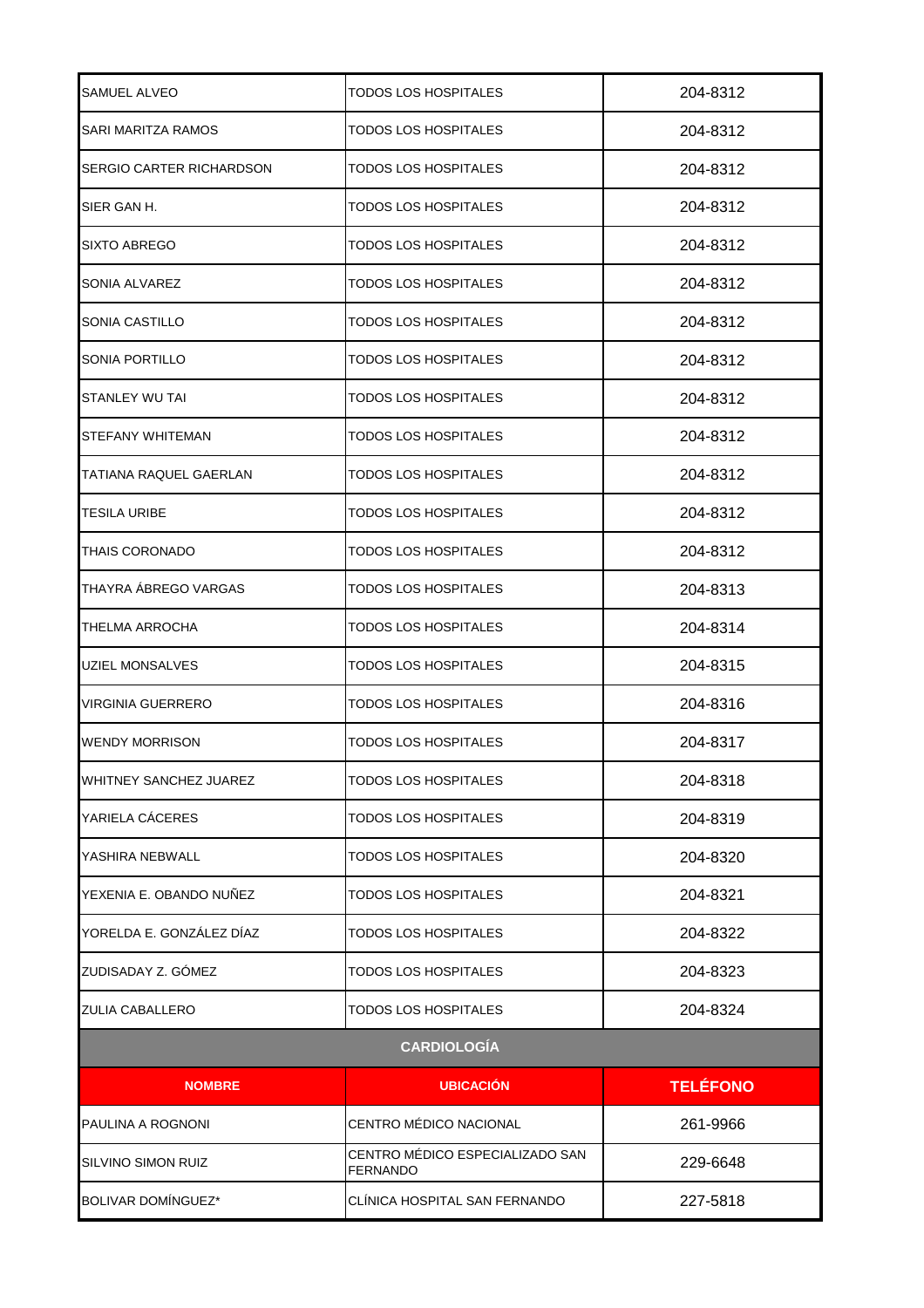| GUILLERMO MORRISON*                     | CLÍNICA HOSPITAL SAN FERNANDO                   | 305-6300          |
|-----------------------------------------|-------------------------------------------------|-------------------|
| LUIS CARLOS TEJERA J.*                  | CLÍNICA HOSPITAL SAN FERNANDO                   | 305-6300          |
| ALFARO N. MARCHENA*                     | CONSULTORIOS AMÉRICA                            | 229-4388          |
| BALDOMERO GONZALEZ*                     | CONSULTORIOS AMÉRICA                            | 229-4388          |
| <b>JOSE PINTO*</b>                      | CONSULTORIOS AMÉRICA                            | 229-4388          |
| <b>BEY MARIO LOMBANA</b>                | CONSULTORIOS MÉDICOS PAITILLA                   | 206-2585          |
| <b>ENRIQUE MENDEZ TAYLOR*</b>           | CONSULTORIOS MÉDICOS PAITILLA                   | 264-4444          |
| JAIME ROLANDO DUTARY TORRES             | CONSULTORIOS MÉDICOS PAITILLA                   | 209-5745          |
| JOSE MANUEL AGUIRRE VIQUEZ*             | CONSULTORIOS MÉDICOS PAITILLA                   | 396-4886          |
| VICTOR MANUEL VALDERRAMA C.             | CONSULTORIOS MÉDICOS PAITILLA                   | 206-2597          |
| ALEXANDER ROMERO GUERRA*                | <b>HOSPITAL NACIONAL</b>                        | 399-6637          |
| SERGIO BOLAÑOS*                         | HOSPITAL SANTA FE                               | 390-4200          |
| JULIO A. EFFIO*                         | PACÍFICA SALUD                                  | 302-6820          |
| SERGIO SOLÍS DÍAZ                       | PACÍFICA SALUD                                  | 302-6820          |
|                                         | <b>CARDIOLOGÍA PEDÍATRICA</b>                   |                   |
|                                         |                                                 |                   |
| <b>NOMBRE</b>                           | <b>UBICACIÓN</b>                                | <b>TELÉFONO</b>   |
| LUIS A. MORALES TRIBALDOS*              | CONSULTORIOS MÉDICOS ROYAL<br>CENTER            | 340-9980          |
|                                         | <b>CIRUGÍA CARDIOVASCULAR</b>                   |                   |
| <b>NOMBRE</b>                           | <b>UBICACIÓN</b>                                | <b>TELÉFONO</b>   |
| GERARDO ENRIQUE VICTORIA MIRONES        | CENTRO MÉDICO NACIONAL                          | 214-7184          |
| GUSTAVO HIGUERO Z.*                     | CLÍNICA HOSPITAL SAN FERNANDO                   | 305-6300          |
| <b>MIGUEL GUERRA</b>                    | CLÍNICA HOSPITAL SAN FERNANDO                   | 305-6300          |
| MANUEL OCHOA ARBOLEDA*                  | CONSULTORIOS MÉDICOS PAITILLA                   | 397-9359          |
| <b>CESAR SIBAUSTE*</b>                  | CONSULTORIOS MÉDICOS PAITILLA                   | 229-2407          |
| FELIX ANTONIO PITTY CEBALLOS*           | CONSULTORIOS ROYAL CENTER; THE<br>PANAMA CLINIC | 340-9900/310-9911 |
| CAMILO ADALBERTO RODRIGUEZ<br>ZAMBRANO* | <b>HOSPITAL NACIONAL</b>                        | 236-7484          |
| PEDRO ECHEVERRIA*                       | HOSPITAL NACIONAL                               | 302-0178          |
| MANUEL S. JAEN M.*                      | PACÍFICA SALUD                                  | 204-8311          |
| RICARDO M. JARAMILLO GUERRERO           | PACÍFICA SALUD                                  | 204-8316          |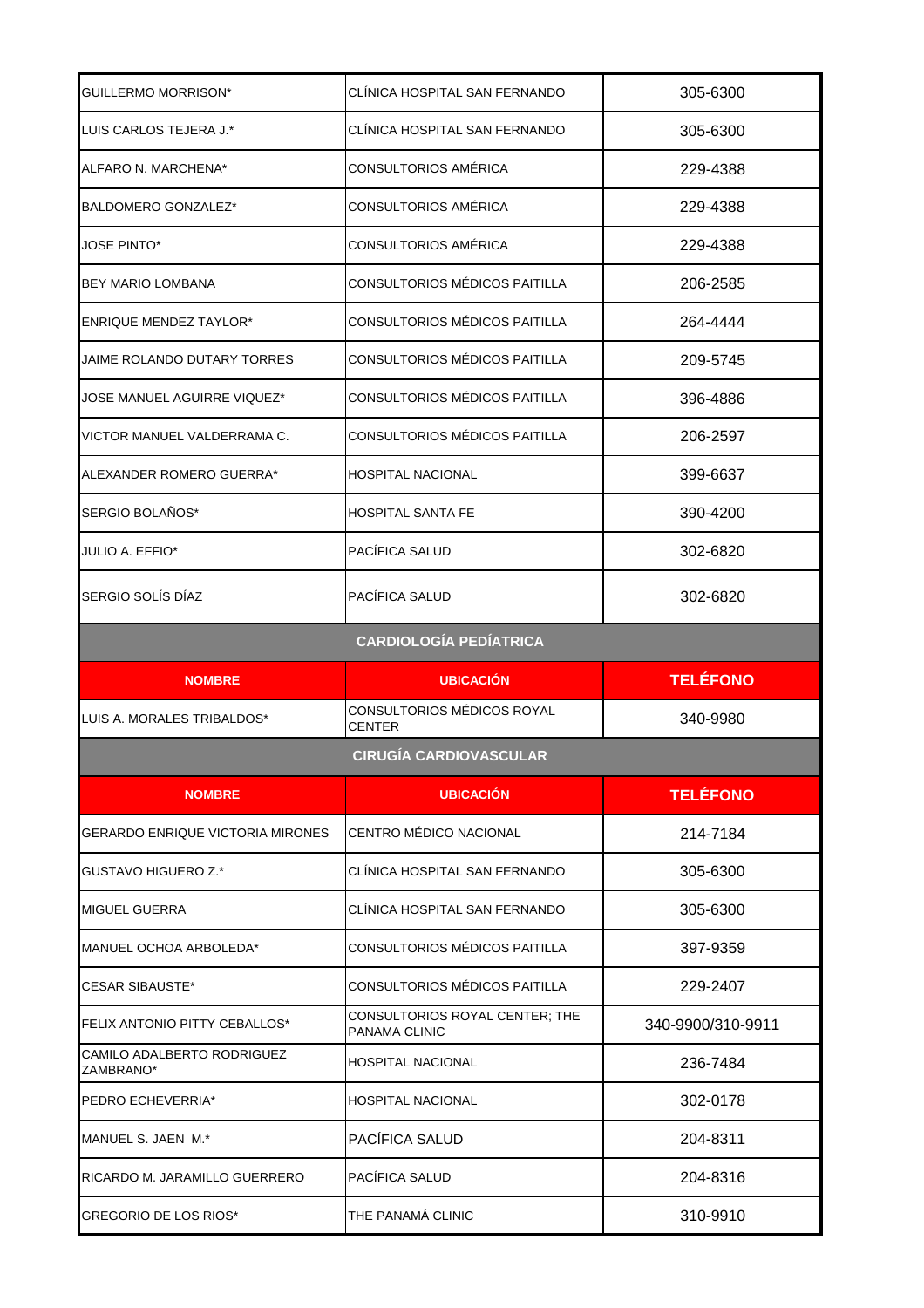| <b>CIRUGÍA GENERAL</b>                       |                               |                 |
|----------------------------------------------|-------------------------------|-----------------|
| <b>NOMBRE</b>                                | <b>UBICACIÓN</b>              | <b>TELÉFONO</b> |
| ALBERTO NAVARRO LOPEZ                        | CONSULTORIOS MÉDICOS PAITILLA | 223-3902        |
| ALDO A. AVILA                                | HOSPITAL NACIONAL             | 229-3524        |
| ALONSO ANTONIO ALVARADO                      | PACÍFICA SALUD                | 229-3916        |
| ALEJANDRO YUIL VALDEZ*                       | CLÍNICA HOSPITAL SAN FERNANDO | 305-6300        |
| <b>CARLOS ALBERTO PERURENA</b><br>VALLARINO* | CLÍNICA HOSPITAL SAN FERNANDO | 305-6300        |
| LUIS SAMUEL MON BARRIOS*                     | CLÍNICA HOSPITAL SAN FERNANDO | 305-6300        |
| PATRICIA ANN WONG GOLDING*                   | THE PANAMA CLINIC             | 310-9911        |
| GUILLERMO ALBERTO BAILEY MOISES              | HOSPITAL NACIONAL             | 317-0567        |
| IELIECER G. TELLO RODRIGUEZ                  | CONSULTORIOS MÉDICOS PAITILLA | 230-6315        |
| <b>ERIC JAVIER ARCE ATENCIO</b>              | HOSPITAL NACIONAL             | 399-5307        |
| <b>INTI PEREZ</b>                            | CENTRO MÉDICO NACIONAL        | 263-5159        |
| JORGE E. MARTIN                              | CLÍNICA HOSPITAL SAN FERNANDO | 229-6721        |
| JOSE MIGUEL CABADA                           | CLÍNICA HOSPITAL SAN FERNANDO | 305-6362        |
| <b>MARIO QUIEL</b>                           | CLÍNICA HOSPITAL SAN FERNANDO | 6677-5986       |
| LEONARDO NELSON SANTAMARIA<br>GALEOTTI       | CLÍNICA HOSPITAL SAN FERNANDO | 305-6350        |
| <b>MARTHA QUIODETTIS PONCE</b>               | CLÍNICA HOSPITAL SAN FERNANDO | 6232-9005       |
| <b>MOISES CHITRIT AMAR</b>                   | CLÍNICA HOSPITAL SAN FERNANDO | 391-0503        |
| <b>VICTOR JULIO ADAMES</b>                   | CLÍNICA HOSPITAL SAN FERNANDO | 305-6362        |
|                                              | <b>CIRUGÍA HEPATOBILIAR</b>   |                 |
| <b>NOMBRE</b>                                | <b>UBICACIÓN</b>              | <b>TELÉFONO</b> |
| LIZKA LORENA RICHARDS CANTORAL *             | <b>HOSPITAL NACIONAL</b>      | 227-5444        |
| MAURICIO RODRÍGUEZ*                          | CLÍNICA SAN FERNANDO          | 305-6300        |
|                                              | <b>CIRUGÍA MAXILO FACIAL*</b> |                 |
| <b>NOMBRE</b>                                | <b>UBICACIÓN</b>              | <b>TELÉFONO</b> |
| DANIEL CONSTABLE*                            | HOSPITAL NACIONAL             | 227-5444        |
| JONATTAN ARTURO CHANIS THORP*                | CONSULTORIOS MÉDICOS PAITILLA | 392-5084        |
| <b>MOISES GARCIA MONTENEGRO*</b>             | CENTRO MÉDICO NACIONAL        | 227-5444        |
| YESNEIRA E. RODRIGUEZ Z.*                    | CENTRO MÉDICO NACIONAL        | 260-4278        |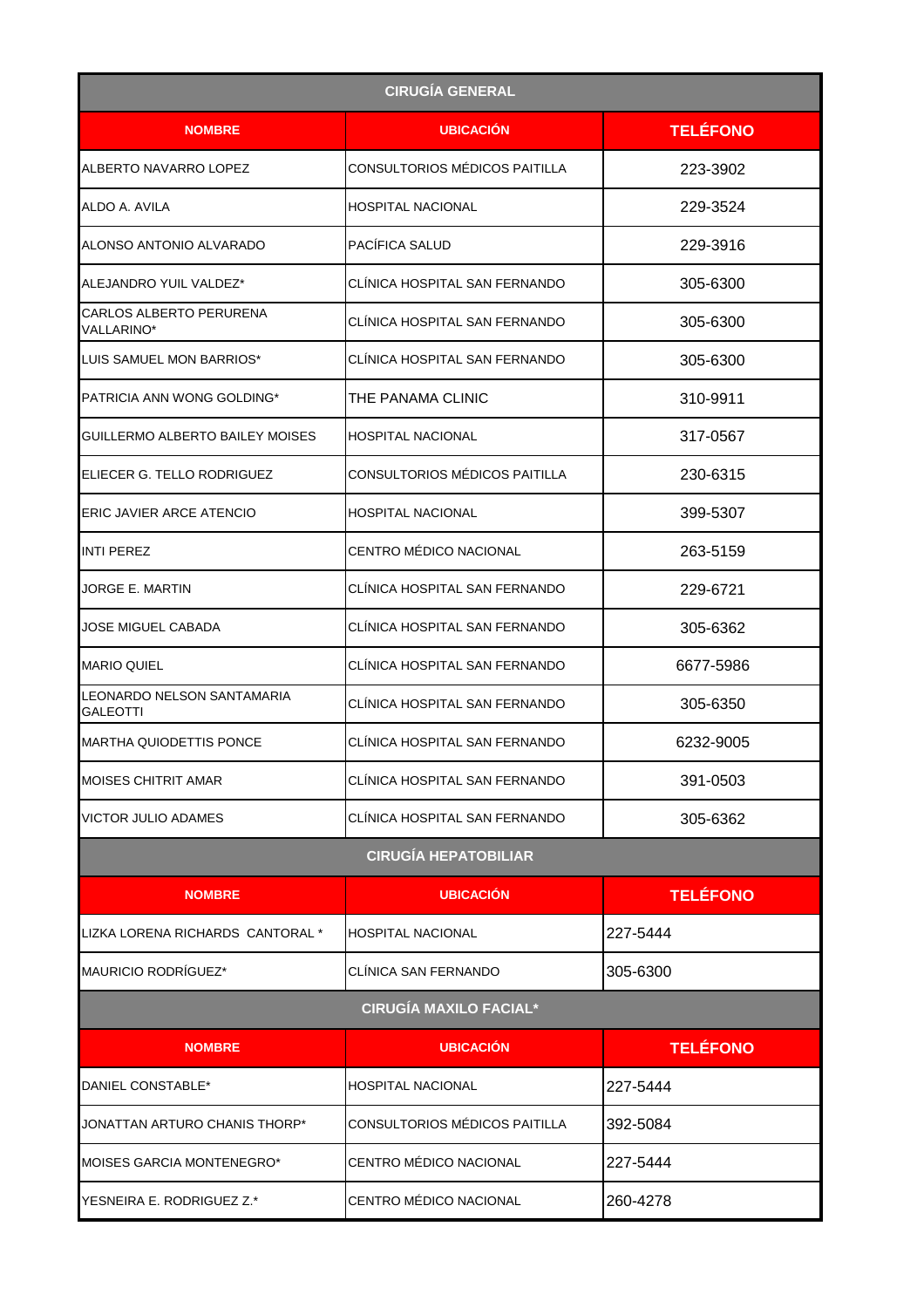| <b>CIRUGÍA ONCOLÓGICA</b>         |                                                    |                 |
|-----------------------------------|----------------------------------------------------|-----------------|
| <b>NOMBRE</b>                     | <b>UBICACIÓN</b>                                   | <b>TELÉFONO</b> |
| ALEJANDRO CRISMATT ZAPATA         | <b>CONSULTORIOS MÉDICOS PAITILLA</b>               | 265-2231        |
| OLIVIA ELIZABETH EL ACHTAR V *.   | CONSULTORIOS MÉDICOS PAITILLA                      | 264-4444        |
| CARLOMAGNO CASTILLERO PINILLA *   | <b>HOSPITAL NACIONAL</b>                           | 207-8210        |
| CARLOS ESTEBAN AGUILAR QUINTERO * | <b>HOSPITAL NACIONAL</b>                           | 305-6364        |
| RICARDO PEREIRA CROOK *           | <b>HOSPITAL NACIONAL</b>                           | 392-8768        |
|                                   | <b>CIRUGÍA GENERAL PEDIÁTRICA</b>                  |                 |
| <b>NOMBRE</b>                     | <b>UBICACIÓN</b>                                   | <b>TELÉFONO</b> |
| BENJAMÍN DEL RÍO H.*              | CLÍNICA HOSPITAL SAN FERNANDO                      | 278-6608        |
| HONORINA DE ESPINOZA              | CONSULTORIOS MÉDICOS PAITILLA                      | 269-1746        |
| LUIS A. MORALES TRIBALDOS         | CONSULTORIOS MÉDICOS ROYAL<br><b>CENTER</b>        | 340-9980        |
| REXXIE VALLE                      | THE PANAMÁ CLINIC                                  | 310-9925        |
|                                   | <b>CIRUGÍA PLÁSTICA</b>                            |                 |
| <b>NOMBRE</b>                     | <b>UBICACIÓN</b>                                   | <b>TELÉFONO</b> |
| ALBERTO JAVIER COUTTE MAYORA *    | PACÍFICA SALUD                                     | 226-0975        |
| ELIECER RICARDO HERNANDEZ MINA *  | <b>HOSPITAL NACIONAL</b>                           | 209-7868        |
| JACQUELINE MARIE RICHA DE ARCO    | THE PANAMÁ CLINIC                                  | 6378-2957       |
| JOSE AGUSTIN ESPINO               | PACÍFICA SALUD                                     |                 |
| LUIS MANUEL CABALLERO             | PACÍFICA SALUD                                     |                 |
| MONICA LORENA TRIBALDOS JUSTINE   | PACÍFICA SALUD                                     | 206-2595        |
| OMAR DARIO LAMBIS CELY *          | PACÍFICA SALUD                                     | 247-2261        |
|                                   | <b>CIRUGÍA VASCULAR*</b>                           |                 |
| <b>NOMBRE</b>                     | <b>UBICACIÓN</b>                                   | <b>TELÉFONO</b> |
| GISELLE MARIE ORTIZ               | CENTRO MÉDICO ESPECIALIZADO SAN<br><b>FERNANDO</b> | 278-6605        |
| MARIA ALEJANDRA DIAZ              | PACÍFICA SALUD                                     | 302-0178        |
| <b>COLOPROCTOLOGÍA</b>            |                                                    |                 |
| <b>NOMBRE</b>                     | <b>UBICACIÓN</b>                                   | <b>TELÉFONO</b> |
| ALFREDO MARTIZ FUENTES *          | THE PANAMÁ CLINIC                                  | 310-1111        |
| <b>EDGAR ALEMAN</b>               | CONSULTORIOS MÉDICOS PAITILLA                      | 206-2599        |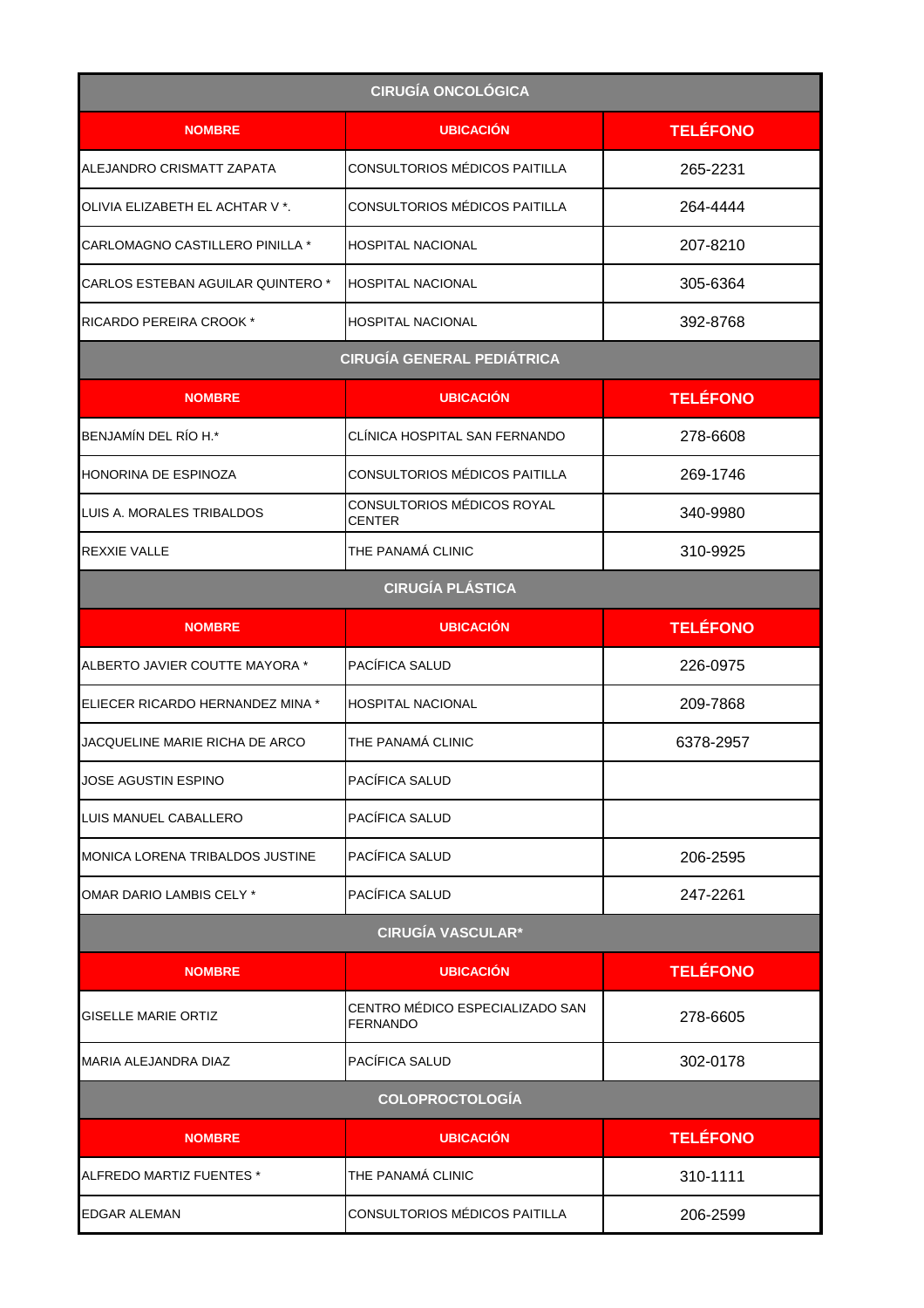| EDGARDO GUILLERMO ARCIA GUERRA                     | <b>HOSPITAL NACIONAL</b>                    | 305-6364        |
|----------------------------------------------------|---------------------------------------------|-----------------|
| IVAN BEITIA JURADO                                 | CLÍNICA HOSPITAL SAN FERNANDO               | 305-6355        |
| <b>JOSE LATORRACA *</b>                            | PACÍFICA SALUD                              | 204-8316        |
| JOSÉ LUIS RÍOS PÉREZ                               | CONSULTORIOS MÉDICOS PAITILLA               | 206-2599        |
| MIGUEL A. VALDES *                                 | CONSULTORIOS MÉDICOS PAITILLA               | 206-2418        |
| ROGER NESTOR VEGA BATISTA                          | <b>HOSPITAL NACIONAL</b>                    | 6003-3040       |
|                                                    | <b>DERMATOLOGÍA</b>                         |                 |
| <b>NOMBRE</b>                                      | <b>UBICACIÓN</b>                            | <b>TELÉFONO</b> |
| <b>DENNIS PEREIRA*</b>                             | CONSULTORIOS MÉDICOS SAN JUDAS<br>TADEO     | 277-7600        |
| DIANA LUZ TEJADA GARCIA *                          | PACÍFICA SALUD                              | 261-9720        |
| JUAN CARLOS CORREA IBAÑEZ *                        | PACÍFICA SALUD                              | 204-8000        |
| LISETH ALEJANDRA JONES ULATE *                     | <b>HOSPITAL NACIONAL</b>                    | 397-7991        |
| MARYORIE KATYANA BERNAL<br>FERNANDEZ *             | HOSPITAL SANTA FÉ                           | 360-7400        |
| TIBERIO AUGUSTO RODRIGUEZ CALVO*                   | CENTRO ESPECIALIZADO SAN<br><b>FERNANDO</b> |                 |
|                                                    | <b>ENDOCRINOLOGÍA</b>                       |                 |
| <b>NOMBRE</b>                                      | <b>UBICACION</b>                            | <b>TELÉFONO</b> |
|                                                    |                                             |                 |
| ABDIEL SIERRA ZARAK *                              | CLÍNICA HOSPITAL SAN FERNANDO               | 305-6300        |
|                                                    | <b>GASTROENTEROLOGÍA</b>                    |                 |
| <b>NOMBRE</b>                                      | <b>UBICACIÓN</b>                            | <b>TELÉFONO</b> |
| ALEXIS JAVIER MC KENZIE BALLESTEROS PACÍFICA SALUD |                                             | 204-8347        |
| CARLOS ALBERTO RETTALLY VARGAS                     | PACÍFICA SALUD                              | 204-8347        |
| IVAN CARLO RAMOS POLO                              | CLÍNICA HOSPITAL SAN FERNANDO               | 305-6352        |
| <b>JORGE ROBERTO ORILLAC</b>                       | CLÍNICA HOSPITAL SAN FERNANDO               | 229-0544        |
| JOSE RICARDO RUIZ O.                               | PACÍFICA SALUD                              | 204-8348        |
| JOSÉ ROGELIO MÉNDEZ                                | CONSULTORIOS MÉDICOS PAITILLA               | 206-2594        |
| LUIS A. FERRABONE *                                | <b>HOSPITAL NACIONAL</b>                    | 229-4388        |
| LUIS ERNESTO LAMBRAÑO SANCHEZ *                    | CLÍNICA HOSPITAL SAN FERNANDO               | 305-6300        |
| <b>MANUEL CACHAFEIRO VILAR</b>                     | PACIFICA SALUD                              | 204-8347        |
| MAXIMINO PEÑA *                                    | <b>HOSPITAL NACIONAL</b>                    | 229-4388        |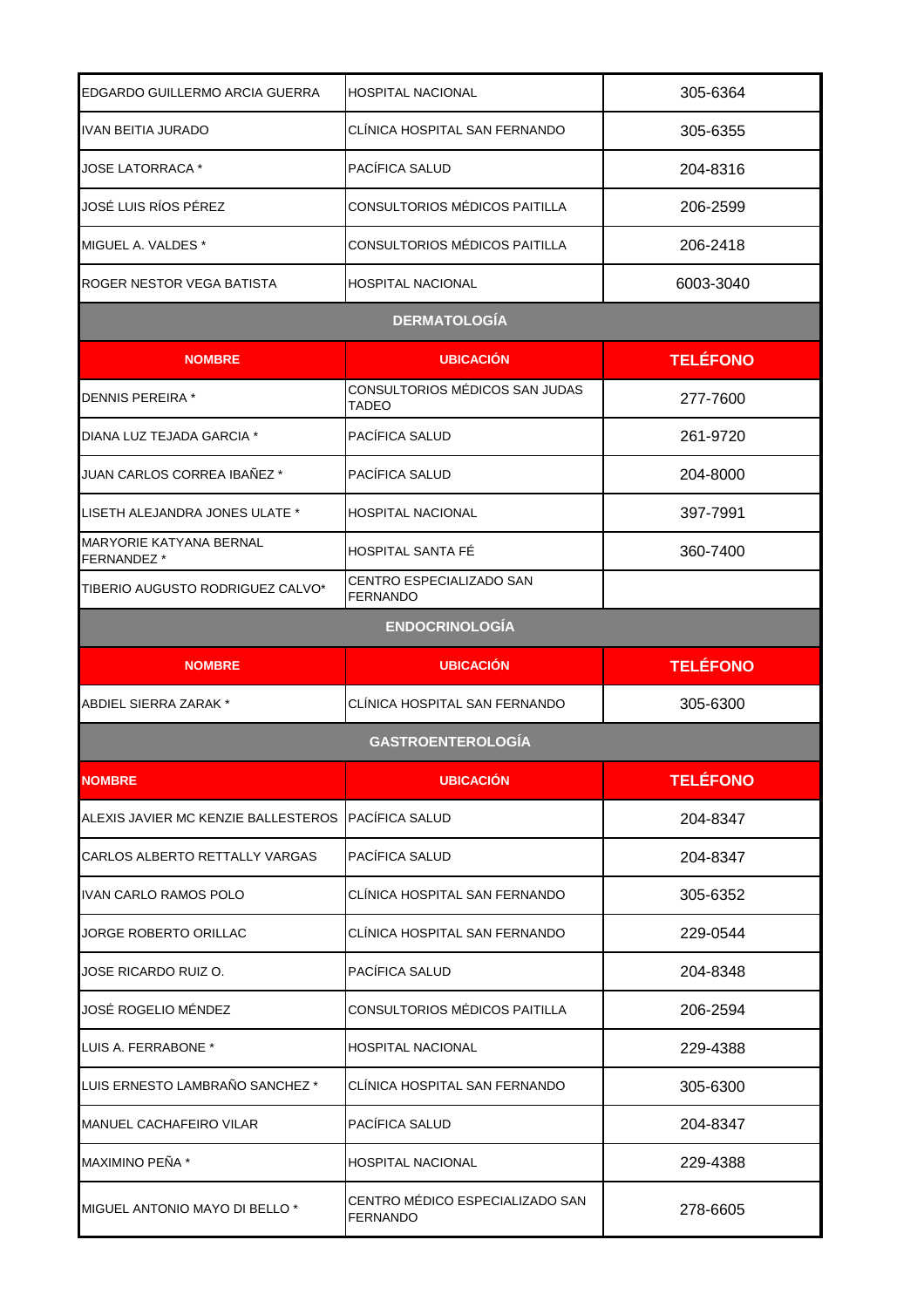| RAMIRO DA SILVA RODRÍGUEZ                     | <b>HOSPITAL NACIONAL</b>                           | 6671-5202       |
|-----------------------------------------------|----------------------------------------------------|-----------------|
| <b>RUBEN VON CHONG</b>                        | CENTRO MEDICO ESPECIALIZADO SAN<br><b>FERNANDO</b> | 278-6605        |
|                                               | <b>GERIATRÍA*</b>                                  |                 |
| <b>NOMBRE</b>                                 | <b>UBICACIÓN</b>                                   | <b>TELÉFONO</b> |
| DIOGENES ARJONA PLANO *                       | CLINICA HOSPITAL SAN FERNANDO                      | 305-6300        |
| DIOGENES ARJONA WILSON *                      | CLÍNICA HOSPITAL SAN FERNANDO                      | 305-6300        |
| <b>FRANK FERRO *</b>                          | <b>HOSPITAL SANTA FE</b>                           | 360-7400        |
|                                               | <b>GINECOLOGÍA</b>                                 |                 |
| <b>NOMBRE</b>                                 | <b>UBICACIÓN</b>                                   | <b>TELÉFONO</b> |
| ABEL IBARRA MARTINEZ                          | CLINICA HOSPITAL SAN FERNANDO                      | 305-6300        |
| ADAN ALBERTO LUZCANDO V."*                    | CLÍNICA HOSPITAL SAN FERNANDO                      | 305-6300        |
| ADOLFO AMAURY TINKER FRIAS*                   | <b>HOSPITAL NACIONAL</b>                           | 271-5069        |
| ADRIANA DEL CARMEN MARTINZ<br><b>RESTREPO</b> | CONSULTORIOS MÉDICOS PAITILLA                      | 206-2509        |
| <b>ALEX JUNCA</b>                             | <b>HOSPITAL NACIONAL</b>                           | 225-6512        |
| ANGEL DARIO DIAZ MARMOLEJO*                   | CLINICA HOSPITAL SAN FERNANDO                      | 305-6300        |
| <b>ARACELLY GOMEZ</b>                         | <b>HOSPITAL NACIONAL</b>                           | 227-5444        |
| ARELYS MELISSA QUINTERO DE LEÓN               | CONSULTORIOS MÉDICOS PAITILLA                      | 278-6606        |
| <b>ARIEL GUERRA</b>                           | CONSULTORIOS MÉDICOS PAITILLA                      | 264-4893        |
| <b>AUGUSTO BAL CHIARI*</b>                    | CLINICA HOSPITAL SAN FERNANDO                      | 305-6300        |
| <b>AURELIO TORRES CHANG</b>                   | <b>HOSPITAL NACIONAL</b>                           | 227-5444        |
| <b>AXEL PONCE</b>                             | CENTRO MÉDICO ESPECIALIZADO SAN<br><b>FERNANDO</b> | 277-7600        |
| BLEIXEN ETHEL ADMADE BRAWERMAN                | CONSULTORIOS MÉDICOS PAITILLA                      | 278-6606        |
| BRITTANNIA RODANICHE                          | CONSULTORIOS MÉDICOS PAITILLA                      | 264-4893        |
| CARLOS ENRIQUE CORDOBA MORALES                | CONSULTORIOS MÉDICOS PAITILLA                      | 264-4893        |
| <b>CARLOS POVEDA</b>                          | CENTRO MÉDICO ESPECIALIZADO SAN<br><b>FERNANDO</b> | 277-7600        |
| CARMEN IRELA TROYA DE SOTO                    | <b>HOSPITAL NACIONAL</b>                           | 229-6421        |
| <b>CHRISTIAN CHUNG</b>                        | CONSULTORIOS MÉDICOS PAITILLA                      | 264-4893        |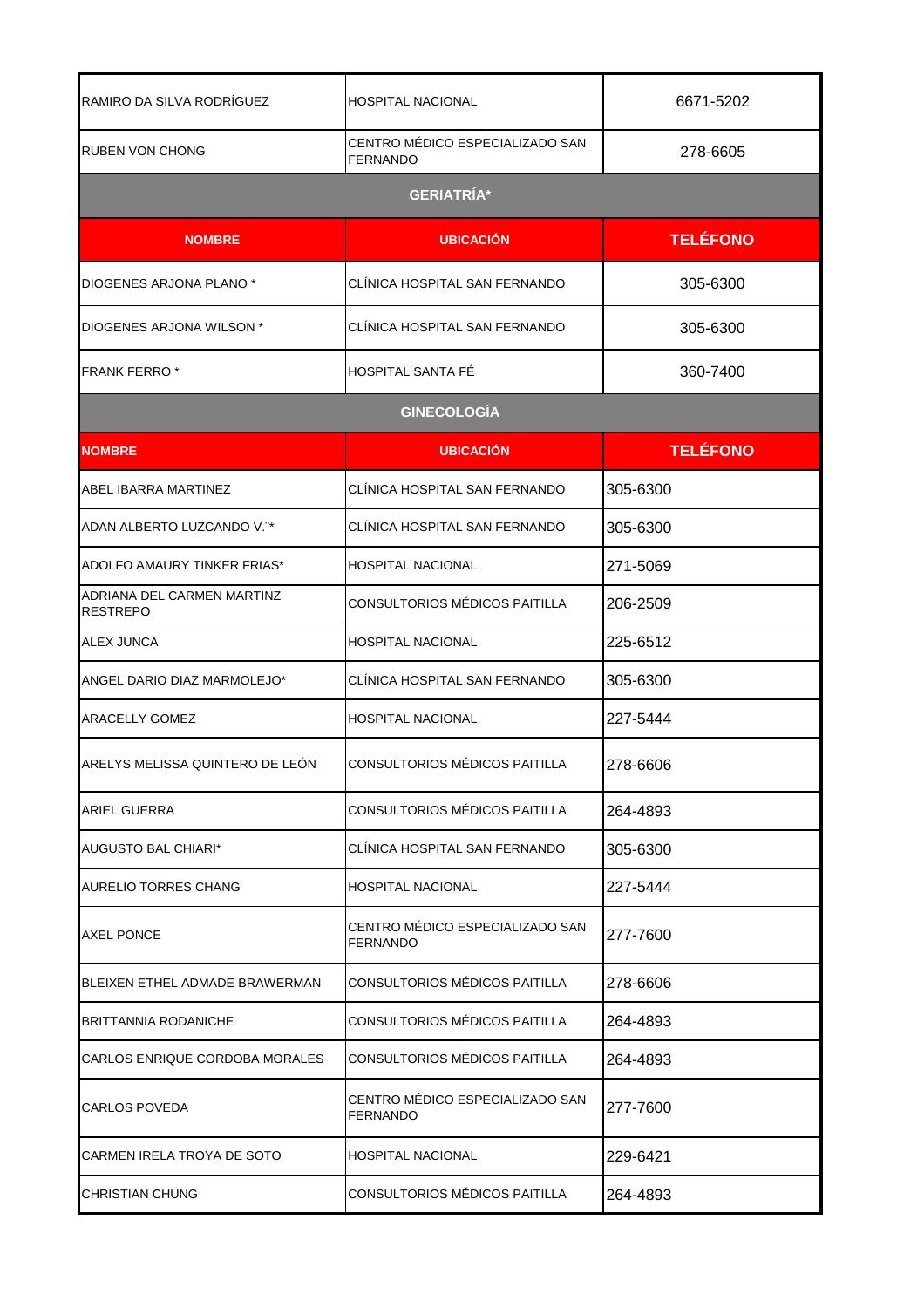| CRISTOBALINA CAMPOS               | CONSULTORIOS MÉDICOS PAITILLA               | 206-2588  |
|-----------------------------------|---------------------------------------------|-----------|
| DAMIAN E. QUIJANO S.              | HOSPITAL NACIONAL                           | 225-4042  |
| DANIEL KAM WONG                   | HOSPITAL NACIONAL                           | 227-0198  |
| DARCY DALE HAMILTON SMITH SCOTT   | HOSPITAL NACIONAL                           | 229-6421  |
| DAVID BIANCO SERRACIN             | CONSULTORIOS MÉDICOS PAITILLA               | 206-2588  |
| DIEGO GONZALEZ SIBURU             | HOSPITAL NACIONAL                           | 225-4042  |
| DOMENICO MELILLO                  | CLÍNICA HOSPITAL SAN FERNANDO               | 229-6421  |
| DOMINGO ARCINIO MORENO MIRANDA*   | <b>HOSPITAL NACIONAL</b>                    | 227-0198  |
| <b>EDUARDO BASO</b>               | CONSULTORIOS MÉDICOS PAITILLA               | 206-2598  |
| ELBA JAEN DE MACRINI              | CLÍNICA HOSPITAL SAN FERNANDO               | 229-6421  |
| <b>EMILIO EFFIO</b>               | CONSULTORIOS MÉDICOS PAITILLA               | 206-2598  |
| <b>ENRIQUE DAMES</b>              | PACÍFICA SALUD                              | 399-4857  |
| <b>ERASMO MARTINEZ</b>            | CONSULTORIOS MÉDICOS PAITILLA               | 206-2415  |
| ERIC N. GALVEZ G.                 | CLÍNICA HOSPITAL SAN FERNANDO               | 305-6300  |
| <b>ERNESTO ALVAREZ</b>            | PACÍFICA SALUD                              | 399-4857  |
| ERNESTO CEBALLOS ESCOBAR          | CLÍNICA HOSPITAL SAN FERNANDO               | 305-6300  |
| ERNESTO LUIS DOMINGUEZ APARICIO   | PACÍFICA SALUD                              | 204-8315  |
| EVERARDO GUTIERREZ RODRIGUEZ      | PACÍFICA SALUD                              | 6949-3449 |
| <b>FELIPE WONG</b>                | <b>HOSPITAL NACIONAL</b>                    | 227-5444  |
| FRANCISCO J VERGARA A             | CONSULTORIOS MÉDICOS PAITILLA               | 278-6606  |
| GAMALIEL NEFTALI MC LEAN CASTILLO | CONSULTORIOS MÉDICOS PAITILLA               | 264-4893  |
| <b>GENEVA GONZALEZ T.</b>         | CONSULTORIOS AMÉRICA                        | 229-4388  |
| <b>GEORGIOS KARNAKIS KOSMAS</b>   | CONSULTORIOS MÉDICOS PAITILLA               | 269-5222  |
| GERARDO A. CÁRDENAS Z.            | THE PANAMÁ CLINIC                           | 310-1111  |
| <b>GLADYS NOVOA</b>               | CENTRO MÉDICO ESPECIALIZADO SAN<br>FERNANDO | 277-7600  |
| ICELA DEL C. SUBIA BONILLA        | PACÍFICA SALUD                              | 277-1186  |
| ITZAMARA YEISETH GARCIA LEE       | CONSULTORIOS MÉDICOS PAITILLA               | 264-4893  |
| <b>IVAN VILLARREAL LANDAU</b>     | PACÍFICA SALUD                              | 204-8384  |
| IVONNE SHANIDA DE LEON MAYLIN     | PACÍFICA SALUD                              | 399-4887  |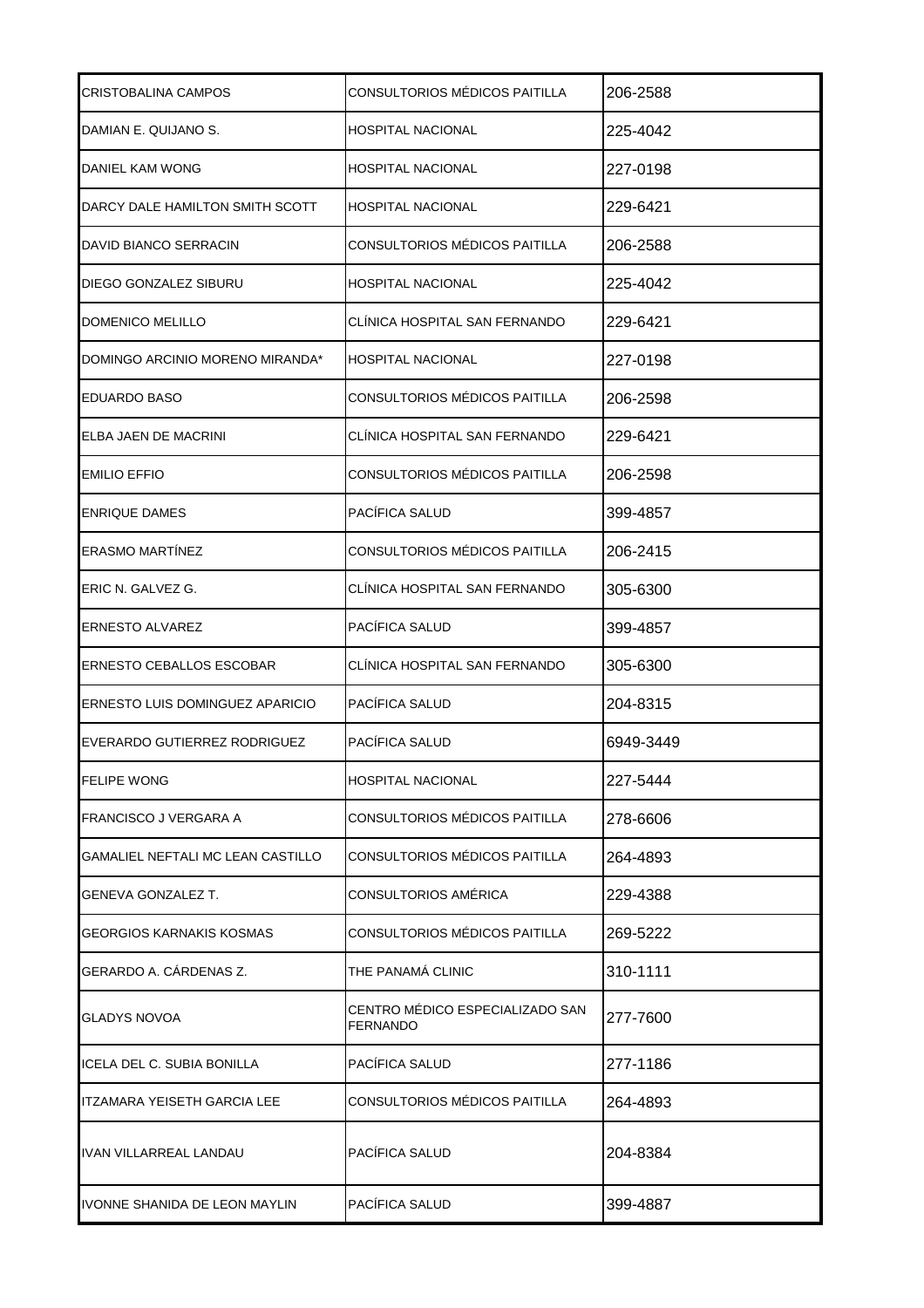| JACINTO GONZÁLES BARRIOS         | HOSPITAL NACIONAL                                   | 229-6421 |
|----------------------------------|-----------------------------------------------------|----------|
| JAIME LASSO DEL CASTILLO         | CONSULTORIOS MÉDICOS PAITILLA                       | 206-2439 |
| JISEL ILEANA ALLARD RODRIGUEZ    | PACÍFICA SALUD                                      | 204-8315 |
| JOAQUIN OLMEDO                   | CONSULTORIOS MÉDICOS PAITILLA                       | 206-2588 |
| JORGE LASSO DE LA VEGA           | PACÍFICA SALUD                                      | 204-8550 |
| JORGE RODRÍGUEZ                  | <b>HOSPITAL NACIONAL</b>                            | 225-4042 |
| JOSÉ GUILLERMO CHONG SOLÍS       | <b>HOSPITAL NACIONAL</b>                            | 227-0198 |
| JOSE LEONARDO GONZÁLEZ           | CONSULTORIOS MÉDICOS ROYAL<br>CENTER                | 217-0307 |
| JUAN ANTONIO CARBONE             | PACÍFICA SALUD                                      | 204-8329 |
| JUAN CARLOS LÓPEZ R.             | PACÍFICA SALUD                                      | 399-4857 |
| JUAN CARLOS LOPEZ RODRIGUEZ      | PACÍFICA SALUD                                      | 204-8533 |
| JUAN CARLOS VEGA MALEK*          | HOSPITAL NACIONAL                                   | 225-6512 |
| JUAN JOSE PARADA MALEK           | PACÍFICA SALUD                                      | 396-7562 |
| JULIO GODOY BYERLY*              | CENTRO MÉDICO ESPECIALIZADO SAN<br><b>FERNANDO</b>  | 278-6605 |
| KONSTANTITNO TSEROTAS            | CONSULTORIOS MÉDICOS ROYAL<br><b>CENTER</b>         | 263-1542 |
| LAURA YOVANA PURKUT ABREGO       | SERVICIOS HOSPITALARIOS BRISAS DEL<br>GOLF          | 266-1659 |
| LEIDY YARINETH VASQUEZ ATENCIO   | INSTITUTO DE GINECOLOGÍA. GALERÍAS<br><b>BALBOA</b> | 227-1284 |
| LESLIE MARINO                    | CLÍNICA HOSPITAL SAN FERNANDO                       | 203-9824 |
| LEYSA CRISTINA ROSAS DE SEGOVIA  | PACÍFICA SALUD                                      | 386-3809 |
| MANUEL ALEJANDRO SHEPHERD ORTEGA | CLÍNICA HOSPITAL SAN FERNANDO                       | 229-6421 |
| MANUEL JOSÉ CASTRELLON           | CONSULTORIOS MÉDICOS PAITILLA                       | 206-2598 |
| <b>MARIA EUGENIA STOUTE</b>      | HOSPITAL NACIONAL                                   | 230-1439 |
| MARIEL Y. MENDIETA C.            | THE PANAMÁ CLINIC                                   | 310-9925 |
| MAYRA ROBLES*                    | CLÍNICA HOSPITAL SAN FERNANDO                       | 305-6300 |
| MERY DE OBALDÍA                  | CONSULTORIOS MÉDICOS PAITILLA                       | 223-1580 |
| MIGUEL A. CACERES Y              | PACÍFICA SALUD                                      | 204-8533 |
| MILENA YAVEL HO                  | CONSULTORIOS MÉDICOS PAITILLA                       | 206-2415 |
| NELSON D. GUZMÁN A.*             | HOSPITAL NACIONAL                                   | 227-5444 |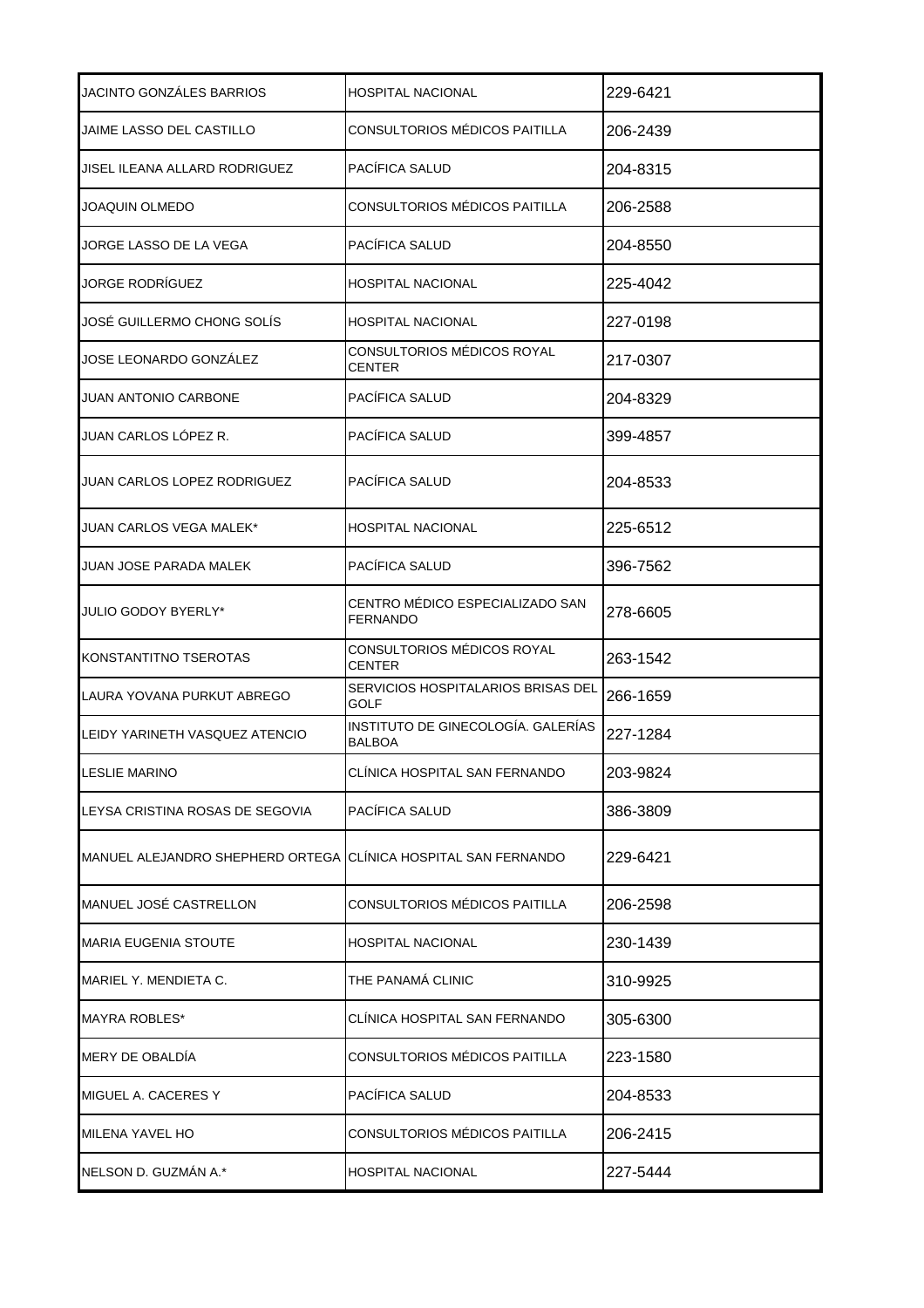| NESTOR JULIO UREÑA ALMANZA*            | CENTRO MÉDICO ESPECIALIZADO SAN<br>FERNANDO        | 278-6605        |
|----------------------------------------|----------------------------------------------------|-----------------|
| PEDRO A. PONCE BARBERENA               | PACÍFICA SALUD                                     | 204-8327        |
| PORFIRIO QUINTERO GOMEZ                | PACÍFICA SALUD                                     | 399-4857        |
| PORFIRIO QUINTERO MONTOTO              | CONSULTORIOS MÉDICOS PAITILLA                      | 264-4893        |
| RAÚL CORREA VIZOSO                     | PACÍFICA SALUD                                     | 6679-2010       |
| RAÚL DE JESÚS QUIJADA                  | HOSPITAL NACIONAL                                  | 229-6421        |
| RICARDO A. PONCE CARRIZO*              | PACÍFICA SALUD                                     | 396-1752        |
| <b>RICARDO ANDERSON KANT</b>           | CONSULTORIOS MÉDICOS ROYAL<br><b>CENTER</b>        | 340-9931        |
| RICARDO PONCE DE SEDAS*                | PACÍFICA SALUD                                     | 396-1752        |
| ROBERTO AUGUSTUS LEWIS BARRIOS         | CONSULTORIOS MÉDICOS PAITILLA                      | 263-5513        |
| <b>ROBERTO LEWIS</b>                   | CONSULTORIOS MÉDICOS PAITILLA                      | 206-2588        |
| ROBERTO PONCE DE SEDAS*                | PACÍFICA SALUD                                     | 396-1752        |
| RODOLFO ANTONIO YI CRUZ*               | HOSPITAL NACIONAL                                  | 227-5444        |
| ROXANA RANGEL*                         | CLÍNICA HOSPITAL SAN FERNANDO                      | 366-0000        |
| RUBÉN DARÍO MORENO                     | THE PANAMÁ CLINIC                                  | 395-1735        |
| SAMUEL ANTONIO DELGADO DE<br>PASQUALE* | HOSPITAL NACIONAL                                  | 229-6421        |
| <b>SOLEDAD URIBE GIL</b>               | HOSPITAL NACIONAL                                  | 225-4042        |
| TEODORO MÉNDEZ*                        | CENTRO MÉDICO ESPECIALIZADO SAN<br><b>FERNANDO</b> | 278-6605        |
| TOMÁS ARIAS                            | HOSPITAL NACIONAL                                  | 227-0198        |
| <b>VILDIA MICHELLE ROWE</b>            | CLÍNICA HOSPITAL SAN FERNANDO                      | 229-6421        |
| <b>VLADIMIR ENRIQUE ADAMES SILVA</b>   | CLÍNICA HOSPITAL SAN FERNANDO                      | 391-1363        |
| WEI KIN LEE LAU                        | CLÍNICA HOSPITAL SAN FERNANDO                      | 229-9602        |
| <b>WILLIAM CHONG</b>                   | CONSULTORIOS MÉDICOS PAITILLA                      | 206-2598        |
| lYASSER GHASSAN YASSINE EL SAADI       | CONSULTORIOS MÉDICOS PAITILLA                      | 206-2415        |
| YERINA DEL C LEE                       | HOSPITAL NACIONAL                                  | 225-5536        |
|                                        | <b>INFECTOLOGÍA</b>                                |                 |
| <b>NOMBRE</b>                          | <b>UBICACION</b>                                   | <b>TELÉFONO</b> |
| BORIS ARMANDO CASTILLO SATURNO         | CONSULTORIOS MÉDICOS PAITILLA                      | 392-1456        |
| <b>ISAAC AARON SITTON BERNAL</b>       | HOTEL CLINIC PANAMA                                | 397-2923        |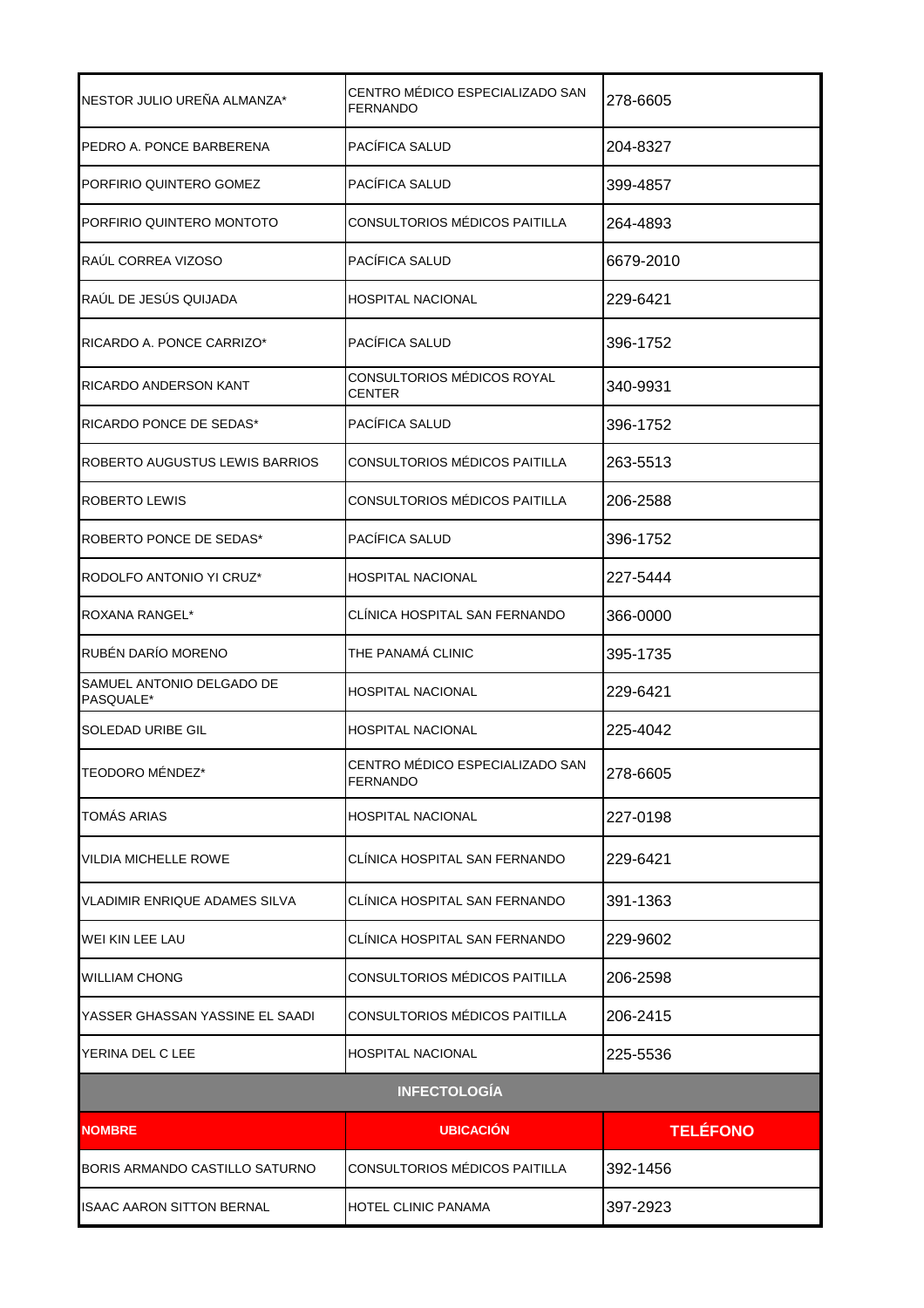| <b>HEMATOLOGÍA</b>                            |                                                |                 |
|-----------------------------------------------|------------------------------------------------|-----------------|
| <b>NOMBRE</b>                                 | <b>UBICACIÓN</b>                               | <b>TELÉFONO</b> |
| BENITO ARTURO CASTILLO RIOS                   | CENTRO HEMATO ONCOLÓGIO ROYAL<br><b>CENTER</b> | 265-2232        |
| <b>LINETH LOPEZ</b>                           | CENTRO HEMATO ONCOLÓGIO ROYAL<br><b>CENTER</b> | 265-2232        |
| RICARDO DIAZ FERNANDEZ                        | CENTRO HEMATO ONCOLÓGIO ROYAL<br><b>CENTER</b> | 265-2232        |
| <b>BELGICA MORENO</b>                         | CLÍNICA HOSPITAL SAN FERNANDO                  | 305-6300        |
| CARLOS MANUEL RODRIGUEZ CENTELLA              | CLÍNICA HOSPITAL SAN FERNANDO                  | 305-6300        |
| RAFAEL APARICIO SANCHEZ                       | CLÍNICA HOSPITAL SAN FERNANDO                  | 305-6300        |
| <b>GERMAN ESPINO L</b>                        | CONSULTORIOS MÉDICOS PAITILLA                  | 206-2438        |
| JOSE LUIS FRANCESCHI D                        | CONSULTORIOS MÉDICOS PAITILLA                  | 265-2231        |
| <b>CARLOS MONTERO</b>                         | <b>HOSPITAL NACIONAL</b>                       | 229-5993        |
| DIMAS A. QUIEL R.                             | PACÍFICA SALUD                                 | 293-5030        |
| JAIME EDUARDO BOYD LINARES                    | PACÍFICA SALUD                                 | 340-9996        |
| NATALIE BUITRON SANTIAGO                      | PACIFICA SALUD                                 | 265-2231        |
|                                               | <b>INFECTOLOGÍA*</b>                           |                 |
| <b>NOMBRE</b>                                 | <b>UBICACIÓN</b>                               | <b>TELÉFONO</b> |
| IVAN I TOALA GONZALEZ                         | CLÍNICA HOSPITAL SAN FERNANDO                  | 305-6300        |
| GUILLERMO KENNION RODRIGUEZ                   | CONSULTORIOS AMÉRICA                           | 261-5161        |
| OLMEDO ERNESTO VILLARREAL<br><b>AGRAZALEZ</b> | CONSULTORIOS AMÉRICA                           | 229-4388        |
| <b>ALFREDO CANTON</b>                         | PACÍFICA SALUD                                 | 204-8000        |
|                                               | <b>MEDICINA FÍSICA Y REHABILITACIÓN</b>        |                 |
| <b>NOMBRE</b>                                 | <b>UBICACIÓN</b>                               | <b>TELÉFONO</b> |
| <b>CLARIBEL VIGIL ESQUIVEL</b>                | THE PANAMÁ CLINIC                              | 310-1111        |
| <b>MARLENE LINETH CHANDLER BATISTA</b>        | CLÍNCA HOSPITAL BRISAS DEL GOLF                | 6615-9366       |
| RAQUEL ITZEL GONZALEZ CATTAN                  | CLÍNICA CONDADO                                | 6664-5697       |
| VERA ANGELICA URRIOLA HERRERA                 | CLÍNICA HOSPITAL SAN FERNANDO                  | 392-4203        |
| ZELKY YAMILETH CABALLERO<br><b>RODRIGUEZ</b>  | CONSULTORIOS MÉDICOS PAITILLA                  | 6673-9002       |
| ILIANA RODRIGUEZ-MESA C *.                    | CONSULTORIOS MÉDICOS PAITILLA                  | 264-4444        |
| JULIETA PÉREZ DE MAYO *                       | <b>MEDIC GYM ROYAL CENTER</b>                  | 263-0407        |
| LUZ QUIROS *                                  | HOSPITAL SANTA FÉ                              | 360-7400        |
| MARIA ALEJANDRA DE LEÓN *                     | MEDIC GYM ROYAL CENTER                         | 263-0407        |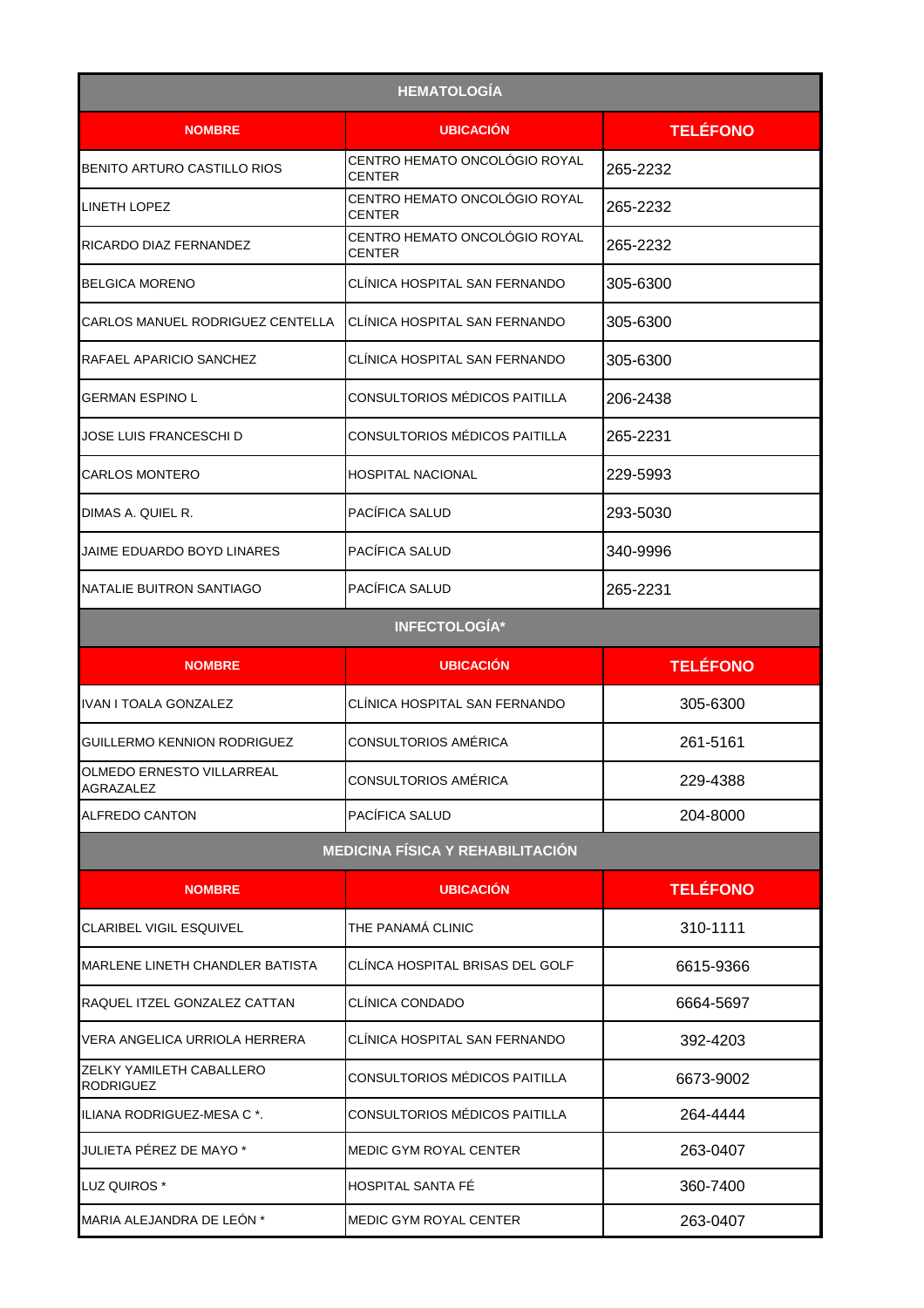| <b>MEDICINA FAMILIAR*</b>                     |                                                                                       |                 |
|-----------------------------------------------|---------------------------------------------------------------------------------------|-----------------|
| <b>NOMBRE</b>                                 | <b>UBICACIÓN</b>                                                                      | <b>TELÉFONO</b> |
| ENRIQUE JOSE MAYO DE BELLO                    | CENTRO MÉDICO ESPECIALIZADO SAN<br><b>FERNANDO</b>                                    | 278-6605        |
| <b>NEAL SAMPSON</b>                           | CLÍNICA HOSPITAL SAN FERNANDO                                                         | 305-6300        |
| ABELARDO E. SALDAÑA SILVERA                   | CONSULTORIOS AMÉRICA                                                                  | 260-7647        |
| MILTHON AMETH RODRIGUEZ RODRIGUEZ             | CONSULTORIOS MÉDICOS ROYAL<br><b>CENTER</b>                                           | 399-1836        |
| DEMETRIO ESTEBAN SERRACIN<br><b>CALLENDER</b> | CONSULTORIOS MÉDICOS SAN JUDAS<br><b>TADEO</b>                                        | 204-8311        |
| HIRAM OZIEL MARTIN DE MERA                    | CONSULTORIOS MÉDICOS SAN JUDAS<br>TADEO                                               | 385-0215        |
| CRISTINA BEATRIZ SILVERA CEDEÑO               | <b>HOSPITAL NACIONAL</b>                                                              | 396-2098        |
| PATRICIA DEL CARMEN RIVERA TUÑÓN              | THE PANAMÁ CLINIC                                                                     | 310-1111        |
|                                               | <b>CLNICAS PRIMARIAS Y MEDICINA GENERAL</b>                                           |                 |
| <b>NOMBRE</b>                                 | <b>UBICACIÓN</b>                                                                      | <b>TELÉFONO</b> |
| ERICK GABRIEL JARAMILLO GONZÁLEZ              | <b>CLINICA ERIANT</b>                                                                 | 6445-2111       |
| ERICK OMAR SANMARTIN URRIOLA                  | CLÍNICA HOSPITAL MAR DEL SUR                                                          | 315-0773        |
| JOSE MANUEL TERAN SITTON                      | CLÍNICA HOSPITAL SAN FERNANDO                                                         | 305-6300        |
| CLÍNICA HOSPITAL MAR DEL SUR                  | CALLE 40 ESTE, BELLA VISTA                                                            | 390-4200        |
| CLÍNICA LOS PORTALES                          | SAN FRANCISCO: VIA PORRAS                                                             | 270-2879        |
| <b>CLÍNICA LOS PORTALES</b>                   | EL DORADO: TERCER LOCAL<br>DESPUÉS DE DULCERIA MOMI                                   | 236-3003        |
| CLÍNICA LOS PORTALES                          | CAMPO LIMBERG: AVE. LAS<br><b>MERCEDES</b>                                            | 217-6011        |
| <b>CLÍNICA LOS PORTALES</b>                   | CERRO VIENTO: ENTRADA DE<br>CERRO VIENTO A UN COSTADO DE<br><b>BURGER KING</b>        | 220-7911        |
| <b>CENTRO MÉDICO SAN LUIS</b>                 | PARQUE LEFEVRE VÍA ESPAÑA                                                             | 221-6399        |
|                                               | CALLE 50 FRENTE AL RIU                                                                | 310-0680        |
| ICLINILAB PANAMA                              | CENTRO COMERCIAL ALAMBRA                                                              |                 |
|                                               | PH MARQUES DE PORTOGAGO, AL<br>LADO DE LA ENTRADA DE LA<br>PRESIDENCIA. CASCO ANTIGUO |                 |
| CONSULTORIOS MÉDICO ROYAL<br><b>CENTER</b>    | EDIFICIO ROYAL CENTER, CALLE 53,<br><b>MARBELLA</b>                                   | 340-9900        |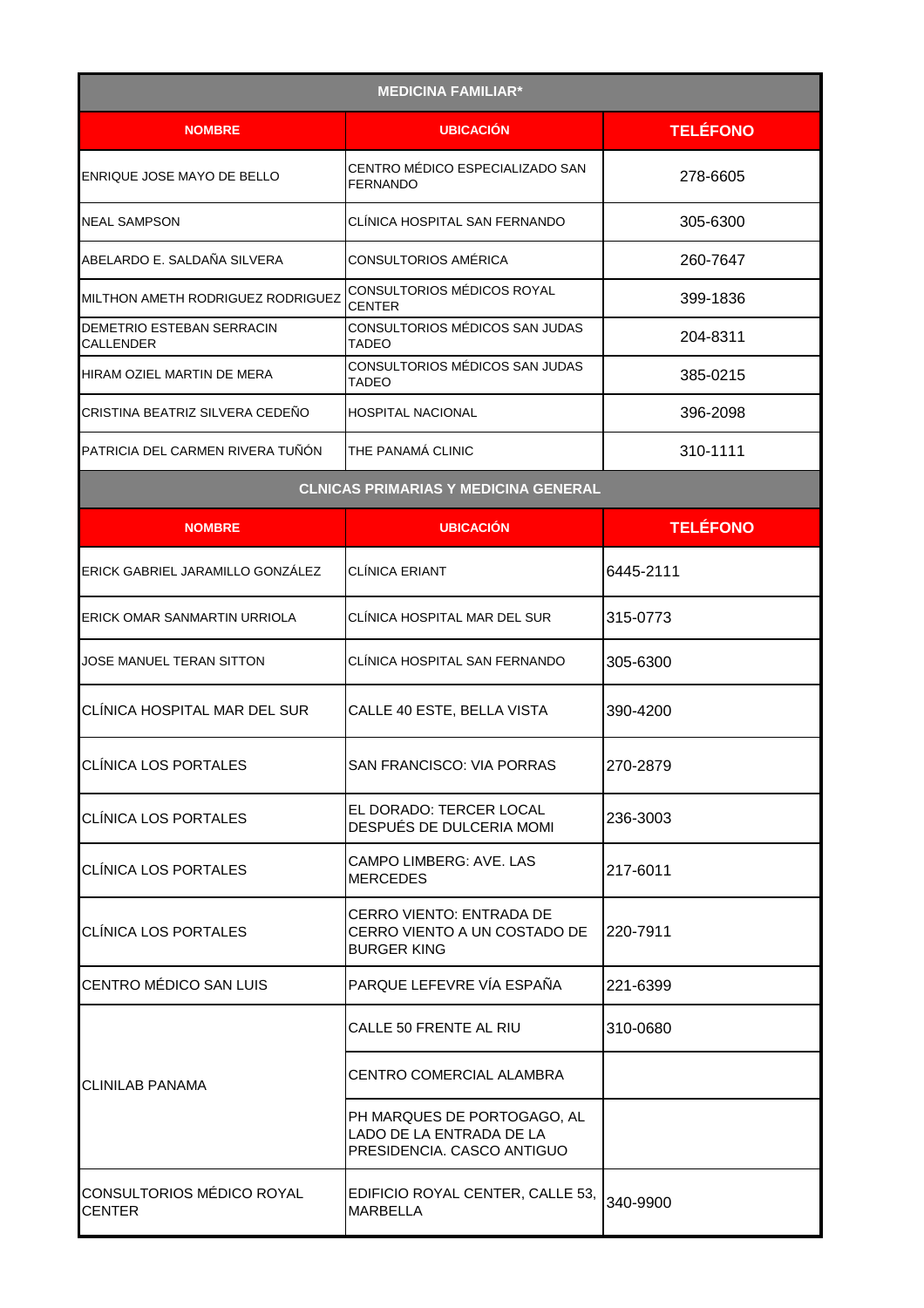| CENTRO MÉDICO BERNARDETTE                        | VILLA LUCRE - TORRE DE<br>CONSULTORIOS SAN JUDAS TADEO                                                      | 277-5731 |
|--------------------------------------------------|-------------------------------------------------------------------------------------------------------------|----------|
| <b>CENTRO MÉDICO BERNARDETTE</b>                 | BETHANIA - TRANSÍSMICA ENTRADA<br>CAMINO REAL, BETHANIA                                                     | 261-5857 |
| INSTITUTO MÉDICO ESPECIALIZADO                   | VÍA ESPAÑA, DETRÁS DE<br>MCDONALDS, AL LADO DE LA<br>CLÍNICA HOSPITAL SAN FERNANDO                          | 366-0048 |
| <b>MINIMED CORP</b>                              | TODAS LAS SUCURSALES (5)                                                                                    | 263-6464 |
| PEDICATRIC CENTER                                | PLAZA 507, LOCAL 15, COSTA DEL<br><b>ESTE</b>                                                               | 399-7665 |
| CENTRO DE CIRUGÍA AMBULATORIO<br><b>PAITILLA</b> | CONSULTORIOS MÉDICOS PAITILLA,<br>CALLE 53 ESTE, MARBELLA                                                   | 264-4444 |
| CENTRO DE MEDICINA LA<br><b>PREVENTIVA</b>       | CENTRO COMERCIAL LAS ARCADAS,<br><b>BRISAS DEL GOLF</b>                                                     | 381-5890 |
| CENTRO DE MEDICINA LA<br><b>PREVENTIVA</b>       | COSTA DEL ESTE, AVENIDA<br><b>CENTENARIO</b>                                                                | 381-5890 |
| CLÍNICA ALBROOK                                  | AVENIDA CANFIELD                                                                                            | 315-0773 |
| <b>PREMEDIC</b>                                  | VERSALLES, PLAZA VERSALLLES, AL<br>LADO DE BANCO GENERAL, A UN<br>COSTADO DE ÓPTICA SOSA Y<br><b>ARANGO</b> | 388-1711 |
| <b>PREMEDIC</b>                                  | BRISAS DEL GOLF, PLAZA CAJA DE<br>AHORROS, ENTRE COCHEZ Y PAPA<br><b>JOHN'S</b>                             | 388-1711 |
| <b>WELLMED CLINIC</b>                            | COSTA DEL ESTE ATRIO MALL 3ER<br><b>PISO</b>                                                                | 269-1795 |
| CENTRO MÉDICO Y DENTAL<br><b>VERSALLES</b>       | PLAZA COMERCIAL VERSALLES,<br>AVENIDA COSTERA, JUAN DÍAZ                                                    | 388-6818 |
| <b>CLÍNICA MEDICAL HOME</b>                      | CRISTAL PLAZA MALL; AVENIDA<br>AGUSTÍN ARANGO, FRENTE AL<br>CENTRO COMERCIAL LOS PUEBLOS.<br>JUAN DÍAZ.     | 266-9983 |
| CENTRO MÉDICO ESPECIALIZADO LA<br><b>SIESTA</b>  | TOCUMEN LA SIESTA, CALLE<br>PRINCIPAL, LOCAL COMERCIAL EL<br><b>BRILLANTE</b>                               | 291-3380 |
| PANAMÁ DIAGNOSTIC CENTER (LAB<br>CENTER)         | PLAZA ACUARELA, FRENTE A LOS<br>ESTACIONAMIENTOS FRIDAYS, EL<br>DORADO.                                     | 382-4969 |
| PANAMÁ DIAGNOSTIC CENTER (LAB<br>CENTER)         | CALLE 50 FINAL, FRENTE A SUZUKI,<br>ENTRADA DE COCO DEL MAR,<br><b>EDIFICIO VERDY</b>                       | 398-8260 |
| <b>CLÍNICA DOCATI</b>                            | JUAN DIAZ, CENTRO COMERCIAL<br>CRYSTAL PLAZA MALL                                                           | 290-2095 |
| <b>CLINICA DOCATI</b>                            | PEREJIL, CALLE 36 ESTE, BELLA<br><b>VISTA</b>                                                               | 227-1373 |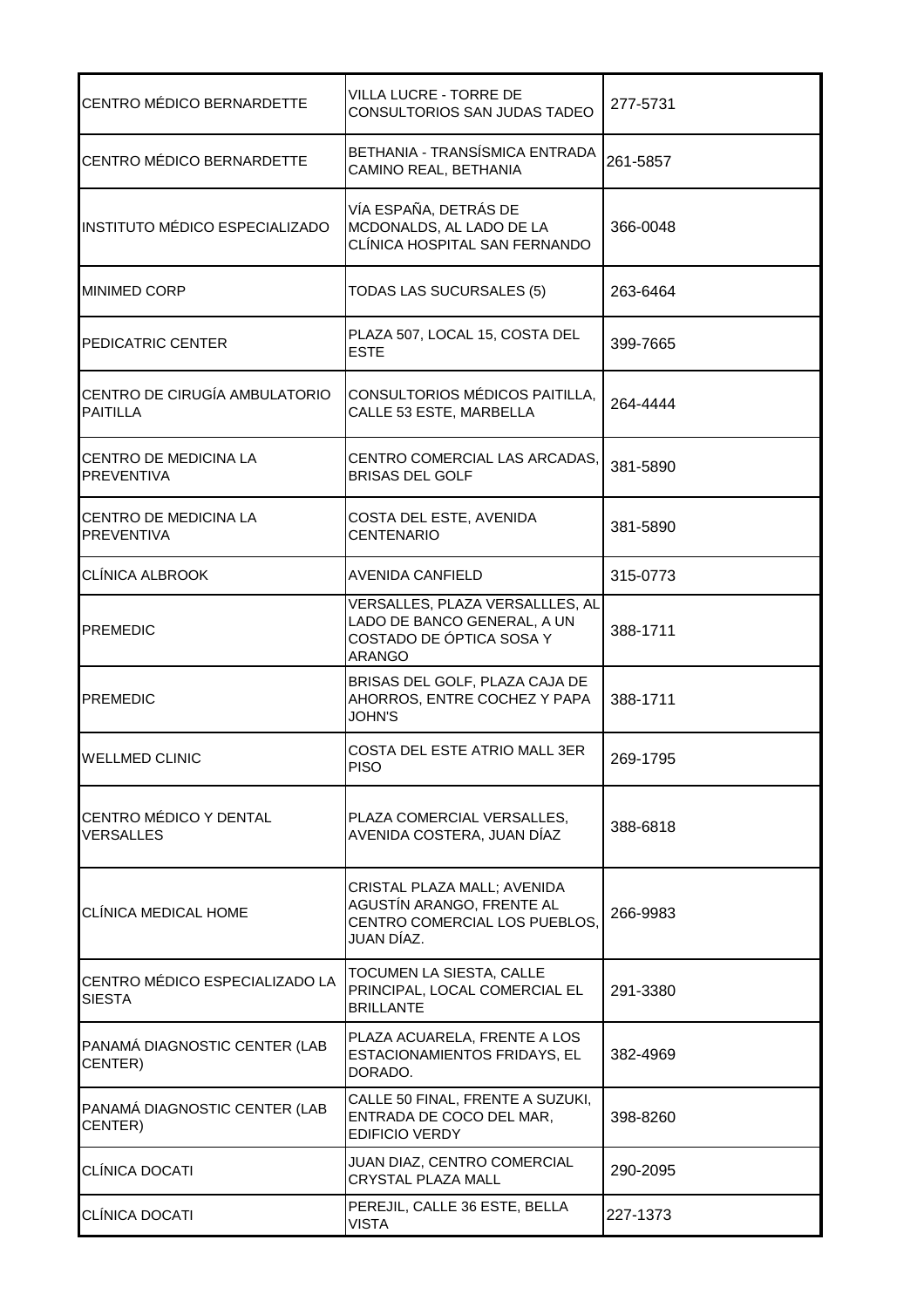| <b>WOMEN CARE CENTER</b>                      | STREET MALL, VÍA BRASIL, SAN<br><b>FRANCISCO</b>         | 830-2626        |
|-----------------------------------------------|----------------------------------------------------------|-----------------|
| <b>CARDIOCENTRO</b>                           | AV SIMÓN BOLÍVAR, DENTRO DEL<br><b>HOSPITAL SANTA FÉ</b> | 360-7400        |
|                                               | <b>MEDICINA INTENSIVA*</b>                               |                 |
| <b>NOMBRE</b>                                 | <b>UBICACIÓN</b>                                         | <b>TELÉFONO</b> |
| ANTONIO AXEL AVERSA DE LEON                   | CENTRO MÉDICO ESPECIALIZADO SAN<br><b>FERNANDO</b>       | 278-6605        |
| ERNESTO BENALCAZAR                            | CENTRO MÉDICO ESPECIALIZADO SAN<br><b>FERNANDO</b>       | 204-8312        |
| <b>CARLOS MARTN BALLESTEROS</b><br>ZARZAVILLA | CLÍNICA HOSPITAL SAN FERNANDO                            | 204-8312        |
| RIGOBERTO CERRUD GONZÁLEZ                     | CLÍNICA HOSPITAL SAN FERNANDO                            | 305-6300        |
| LESLIE KARINA RINCON                          | CLÍNICA HOSPITAL SAN FERNANDO                            | 366-0000        |
| <b>FERNANDO LUIS ALFARO</b>                   | <b>HOSPITAL NACIONAL</b>                                 | 204-8312        |
| JOSE WALTER VALVERDE CASAS                    | <b>HOSPITAL NACIONAL</b>                                 | 204-8312        |
| CÁNDIDO E. AMADOR F.                          | <b>HOSPITAL NACIONAL</b>                                 | 6613-8829       |
| <b>LAURA VELEZ</b>                            | PACÍFICA SALUD                                           | 6480-2454       |
| LUIS CARLOS BRAVO VÁSQUEZ                     | HOSPITAL SAN FERNANDO                                    | 6612-6571       |
| PAUL ALEXANDER MUÑOZ E.                       | <b>HOSPITAL NACIONAL</b>                                 | 207-8100        |
| REBECA ESTELA MELGAR BIEBERACH                | HOSPITAL SANTA FÉ                                        | 360-7400        |
| AUGUSTO RAUL HERNANDEZ                        | <b>PACÍFICA SALUD</b>                                    | 204-8000        |
| EDUARDO PRADO PINEDO                          | PACÍFICA SALUD                                           | 204-8000        |
| JULIO CÉSAR SANDOVAL A.                       | PACÍFICA SALUD                                           | 204-8000        |
| LILIAN K TANG R                               | PACÍFICA SALUD                                           | 204-8000        |
|                                               | <b>MEDICINA INTERNA</b>                                  |                 |
| <b>NOMBRE</b>                                 | <b>UBICACION</b>                                         | <b>TELÉFONO</b> |
| ALANNA M. ARMUELLES P.                        | CLÍNICA HOSPITAL SAN FERNANDO                            | 229-0632/34     |
| CARLOS IVÁN RIOS DEL CID                      | CLINICA HOSPITAL SAN FERNANDO                            | 6236-4889       |
| <b>FELIPE RODRIGUEZ*</b>                      | CLINICA HOSPITAL SAN FERNANDO                            | 305-6300        |
| JUAN PABLO BYRNE VARGAS                       | CLÍNICA HOSPITAL SAN FERNANDO                            | 305-6300        |
| LUIS MANUEL FILOS AIZPURUA*                   | CLÍNICA HOSPITAL SAN FERNANDO                            | 278-6607        |
| RICARDO M. SANDOVAL*                          | CLINICA HOSPITAL SAN FERNANDO                            | 305-6300        |
| RIGOBERTO CERRUD GONZÁLEZ                     | CLÍNICA HOSPITAL SAN FERNANDO                            | 278-6629        |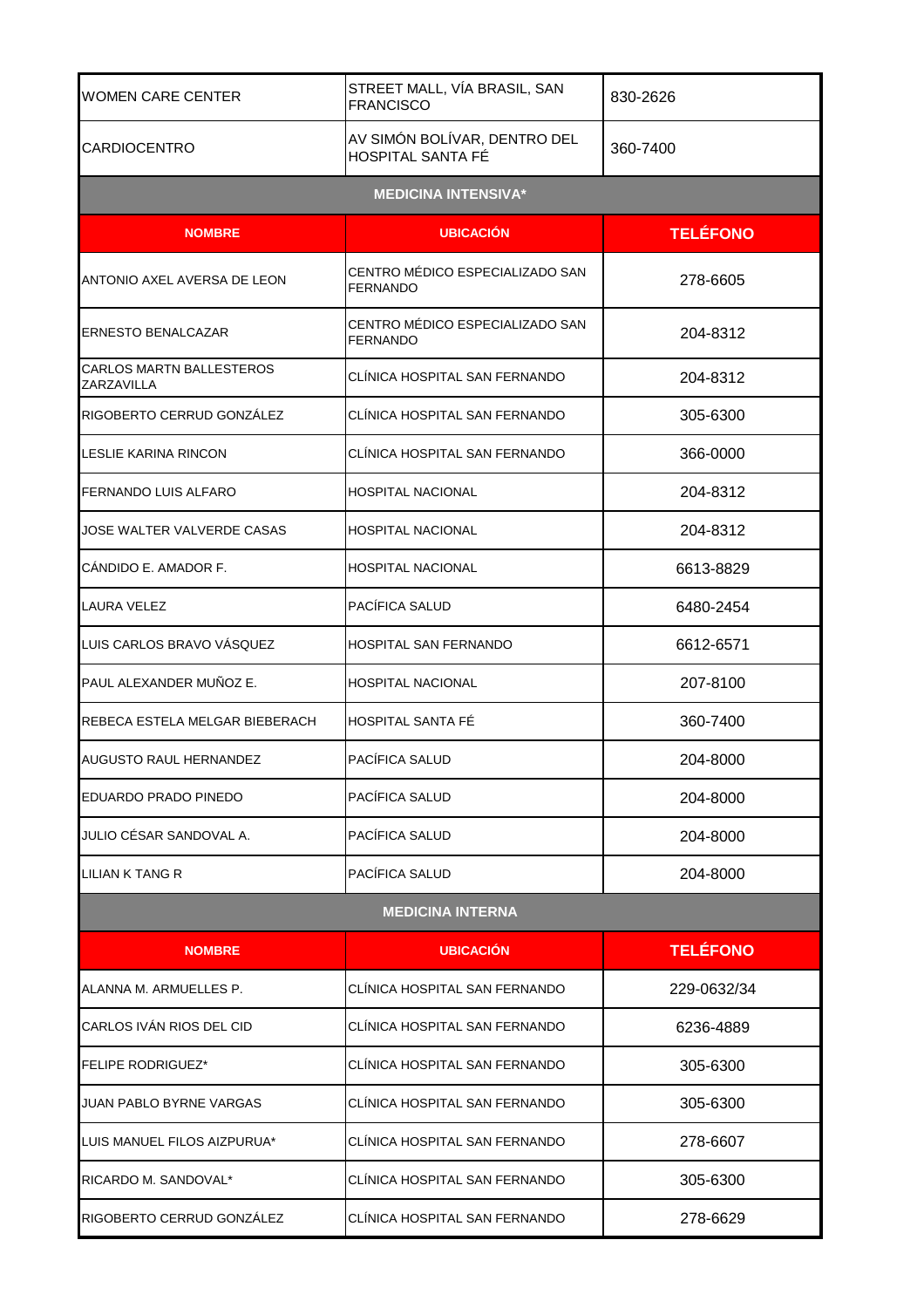| VICTOR MANUEL PINZON CUCA*                  | CLÍNICA HOSPITAL SAN FERNANDO                      | 305-6300        |  |
|---------------------------------------------|----------------------------------------------------|-----------------|--|
| GUSTAVO OLACIREGUI                          | CENTRO MÉDICO ESPECIALIZADO SAN<br><b>FERNANDO</b> | 277-7600        |  |
| EFRAIN PEREZ PINZON*                        | CONSULTORIOS MÉDICOS PAITILLA                      | 206-2563        |  |
| CAMILO ABEL ITURRALDE MORAN                 | CONSULTORIOS MÉDICOS PAITILLA                      | 206-2589        |  |
| FERNANDO ENRIQUE AGUILAR NIGOT              | CONSULTORIOS MÉDICOS PAITILLA                      | 204-8311        |  |
| EDGAR SÁNCHEZ*                              | <b>CONSULTORIOS ROYAL CENTER</b>                   | 340-9996        |  |
| JULIO JOEL JARAMILLO RAMOS                  | CONSULTORIOS ROYAL CENTER                          | 6319-9476       |  |
| JOSÉ LUIS SANTAMARÍA CASTILLO               | INSTITUTO MÉDICO ESPECIALIZADO                     | 366-0000        |  |
| JORGE AROSEMENA*                            | <b>HOSPITAL NACIONAL</b>                           | 305-6365        |  |
| RAMIRO DA SILVA RODRÍGUEZ                   | <b>HOSPITAL NACIONAL</b>                           | 6671-5202       |  |
| KATIANA ELIZABETH CASTILLO                  | THE PANAMÁ CLINIC                                  | 395-5909        |  |
| <b>NEFROLOGÍA</b>                           |                                                    |                 |  |
| <b>NOMBRE</b>                               | <b>UBICACIÓN</b>                                   | <b>TELÉFONO</b> |  |
| RAFAEL ANIELO PEREZ CARILLO                 | CENTRO MÉDICO ESPECIALIZADO SAN<br><b>FERNANDO</b> | 390-2494        |  |
| CARLOS ALBERTO VIGGIANO VEGA                | CLINICA HOSPITAL SAN FERNANDO                      | 305-6300        |  |
| DIEGO REY RODRIGUEZ                         | CLÍNICA HOSPITAL SAN FERNANDO                      | 229-3524        |  |
| FELIPE ANTONIO RODRIGUEZ DE LEON            | CLÍNICA HOSPITAL SAN FERNANDO                      | 305-6300        |  |
| <b>FERNANDO AGUILAR</b>                     | CONSULTORIOS MÉDICOS PAITILLA                      | 264-4444        |  |
| JOSE ANTONIO CALVO BROCE                    | <b>HOSPITAL NACIONAL</b>                           | 325-0011        |  |
| OVIDIO DE FREITAS                           | <b>HOSPITAL NACIONAL</b>                           | 227-5444        |  |
| CESAR CUERO ZAMBRANO                        | <b>HOSPITAL NACIONAL</b>                           | 263-3356        |  |
| ALEXANDER BALLESTEROS RAMOS                 | THE PANAMÁ CLINIC                                  | 310-1111        |  |
| FRANCISCO KHIRAM VARGAS CALDERON            | <b>THE PANAMÁ CLINIC</b>                           | 310-1111        |  |
| JERMAINE RONALDO TOMLINSON<br><b>FOWLER</b> | THE PANAMÁ CLINIC                                  | 310-1111        |  |
| YELEINE MARTINEZ ECHEVERS                   | THE PANAMÁ CLINIC                                  | 310-1111        |  |
|                                             | NEUMOLOGÍA*                                        |                 |  |
| <b>NOMBRE</b>                               | <b>UBICACIÓN</b>                                   | <b>TELÉFONO</b> |  |
| AMÉRICO LOMBARDO HERRERA                    | CLÍNICA HOSPITAL SAN FERNANDO                      | 305-6300        |  |
| MITZI CANDANEDO                             | CLÍNICA HOSPITAL SAN FERNANDO                      | 305-6300        |  |
| NESTOR RUIZ JIMENEZ                         | CLÍNICA HOSPITAL SAN FERNANDO                      | 305-6300        |  |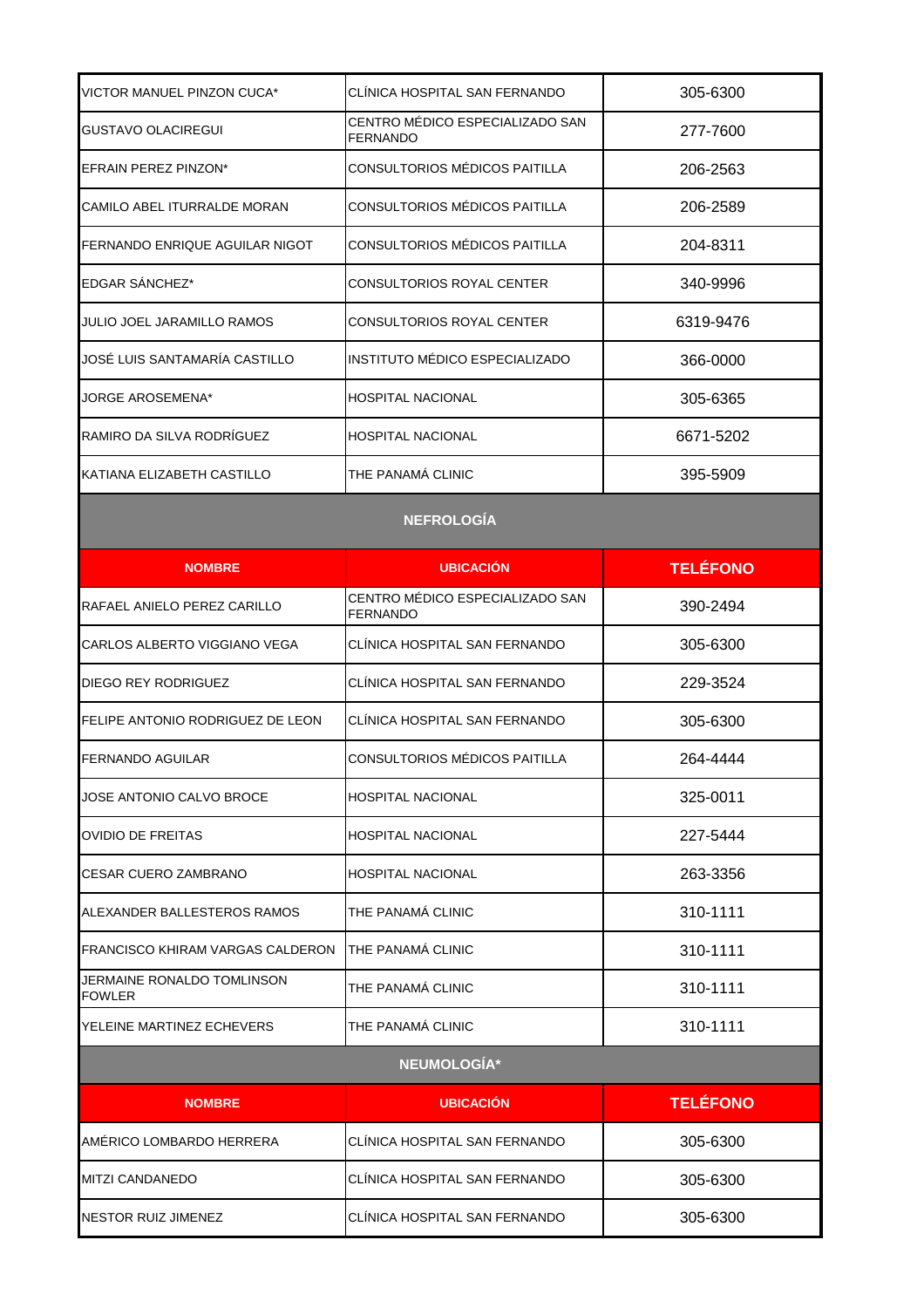| SABRINA DEL CARMEN TREJOS<br><b>GONZALEZ</b>    | CLÍNICA HOSPITAL SAN FERNANDO                      | 305-6300        |
|-------------------------------------------------|----------------------------------------------------|-----------------|
| TARSICIO PEREA                                  | CLINICA HOSPITAL SAN FERNANDO                      | 305-6300        |
| <b>TEMISTOCLES DIAZ STRUNZ</b>                  | CLINICA HOSPITAL SAN FERNANDO                      | 305-6300        |
| VICTOR MANUEL PINZON YUIL                       | CLÍNICA HOSPITAL SAN FERNANDO                      | 305-6300        |
| <b>FABIO JARAMILLO</b>                          | <b>HOSPITAL NACIONAL</b>                           | 209-5632        |
| FERNANDO G MARQUEZ FABREGA                      | HOSPITAL NACIONAL                                  | 209-5630        |
| LILIA ELIZABETH BERNAL CORONADO                 | <b>HOSPITAL NACIONAL</b>                           | 209-5631        |
| LORENA NORIEGA                                  | HOSPITAL NACIONAL                                  | 209-5632        |
| RAFAEL A. PAREDES T.                            | <b>HOSPITAL NACIONAL</b>                           | 209-5630        |
| AMARANTA PERNETT                                | PACÍFICA SALUD                                     | 830-5398        |
| ELENA MARIA CHEVALIER CHOCKEE                   | THE PANAMÁ CLINIC                                  | 310-1111        |
|                                                 | NEONATOLOGÍA*                                      |                 |
| <b>NOMBRE</b>                                   | <b>UBICACION</b>                                   | <b>TELÉFONO</b> |
| LOURDES DEL CARMEN VAUGHAN COBO                 | PACÍFICA SALUD                                     | 395-4064        |
| <b>MILITZA TORRES</b>                           | CENTRO MÉDICO ESPECIALIZADO SAN<br><b>FERNANDO</b> | 278-6604        |
| MARIA TERESA IOVANE IBAÑEZ                      | CENTRO MÉDICO ESPECIALIZADO<br><b>SAN FERNANDO</b> | 204-8312        |
| NESTOR MANUEL CASTILLERO<br><b>SANTOS</b>       | CLÍNICA HOSPITAL SAN FERNANDO                      | 204-8312        |
| ENRIQUE RUIDIAZ P.                              | PACÍFICA SALUD                                     | 204-8397        |
| IAN GÓNZALEZ                                    | THE PANAMÁ CLINIC                                  | 310-111         |
| <b>IVAN AUGUSTO SIERRA ROBLES</b>               | CENTRO MÉDICO ESPECIALIZADO<br><b>SAN FERNANDO</b> | 206-2588        |
| JESUALDA LISET SANCHEZ LOPEZ                    | CENTRO MÉDICO ESPECIALIZADO<br><b>SAN FERNANDO</b> | 395-4064        |
| <b>MIGUEL ANTONIO BAMBU</b><br><b>RODRIGUEZ</b> | CENTRO MÉDICO ESPECIALIZADO<br><b>SAN FERNANDO</b> | 204-8312        |
| <b>MILITZA TORRES HERRERA</b>                   | CENTRO MÉDICO ESPECIALIZADO<br><b>SAN FERNANDO</b> | 204-8312        |
| ALBERTO BISSOT                                  | CLÍNICA HOSPITAL SAN FERNANDO                      | 305-6300        |
| <b>GERARDO RIVERA CHEN</b>                      | CLÍNICA HOSPITAL SAN FERNANDO                      | 305-6300        |
| HORTENSIA SOLANO VILLANUEVA                     | CLÍNICA HOSPITAL SAN FERNANDO                      | 305-6300        |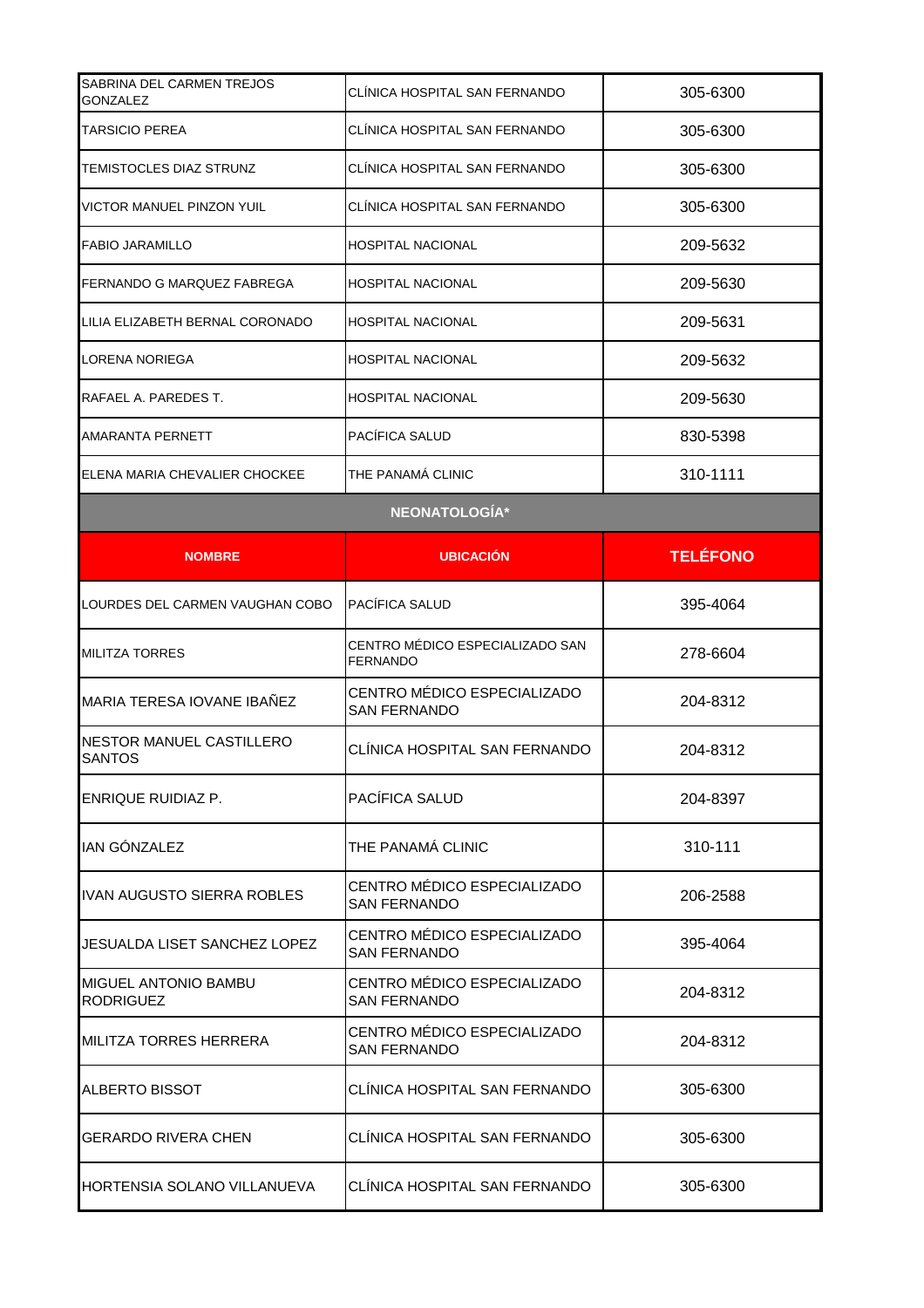| NITZA ITZEL CORREOSO DOMINGUEZ CLÍNICA HOSPITAL SAN FERNANDO |                                                    | 204-8312        |
|--------------------------------------------------------------|----------------------------------------------------|-----------------|
| PAUL GASTON GALLARDO SOSA                                    | CLÍNICA HOSPITAL SAN FERNANDO                      | 204-8312        |
| TELSYS YARIELA BONILLA MORALES                               | CONSULTORIOS MÉDICOS PAITILLA                      | 204-8312        |
| JORGE JUAN MEDRANO DE LEON                                   | <b>HOSPITAL NACIONAL</b>                           | 394-7857        |
| <b>VERA ITZEL LOMBARDO</b>                                   | <b>HOSPITAL NACIONAL</b>                           | 204-8312        |
| DANIEL HERRERA                                               | PACÍFICA SALUD                                     | 204-8486        |
| LOURDES DEL CARMEN VAUGHAN<br><b>COBO</b>                    | PACÍFICA SALUD                                     | 204-8000        |
|                                                              | <b>NEUROFISIOLOGÍA</b>                             |                 |
| <b>NOMBRE</b>                                                | <b>UBICACIÓN</b>                                   | <b>TELÉFONO</b> |
| AURELIO ANTONIO ALVARADO RAMOS                               | PACÍFICA SALUD                                     | 391-1024        |
| <b>EZEQUIEL JETHMAL</b>                                      | CONSULTORIOS MÉDICOS PAITILLA                      | 269-3983        |
| <b>ALINA ANAYA</b>                                           | THE PANAMÁ CLINIC                                  | 310-1111        |
|                                                              | <b>NEUROLOGÍA</b>                                  |                 |
| <b>NOMBRE</b>                                                | <b>UBICACIÓN</b>                                   | <b>TELÉFONO</b> |
| MANUEL JOSE AGUILAR URRIOLA                                  | PACÍFICA SALUD                                     | 387-6041        |
| DAVID ROMAN DONDIS CAMAÑO                                    | <b>HOSPITAL NACIONAL</b>                           | 204-8315        |
| DAVID ANGUIZOLA                                              | PACÍFICA SALUD                                     | 387-6041        |
|                                                              | OFTALMOLOGÍA*                                      |                 |
| <b>NOMBRE</b>                                                | <b>UBICACIÓN</b>                                   | <b>TELÉFONO</b> |
| <b>GABRIEL A. CASTILLERO</b>                                 | CENTRO MÉDICO ESPECIALIZADO SAN<br><b>FERNANDO</b> | 229-6663        |
| ÁLVARO MORENO                                                | <b>CLÍNICA BOYD</b>                                | 264-8011        |
| ANAIKA L. CONCEPCIÓN NOVOA DE<br><b>KRAVCIO</b>              | CLÍNICA BOYD                                       | 264-8011        |
| CRISTELA F. DE ALEMAN                                        | CLÍNICA BOYD                                       | 264-8011        |
| INELDA I. LOMBARDO V.                                        | <b>CLÍNICA BOYD</b>                                | 264-8011        |
| MARINO MIGUEL RIVERA GONZALEZ                                | <b>CLÍNICA BOYD</b>                                | 264-8011        |
| MARITZA CÁRDENAS                                             | CLÍNICA BOYD                                       | 264-8011        |
| SAMUEL BOYD LEWIS                                            | <b>CLÍNICA BOYD</b>                                | 264-8011        |
| ARTURO D. WONG VALDIVIESO                                    | CLÍNICA HOSPITAL SAN FERNANDO                      | 305-6300        |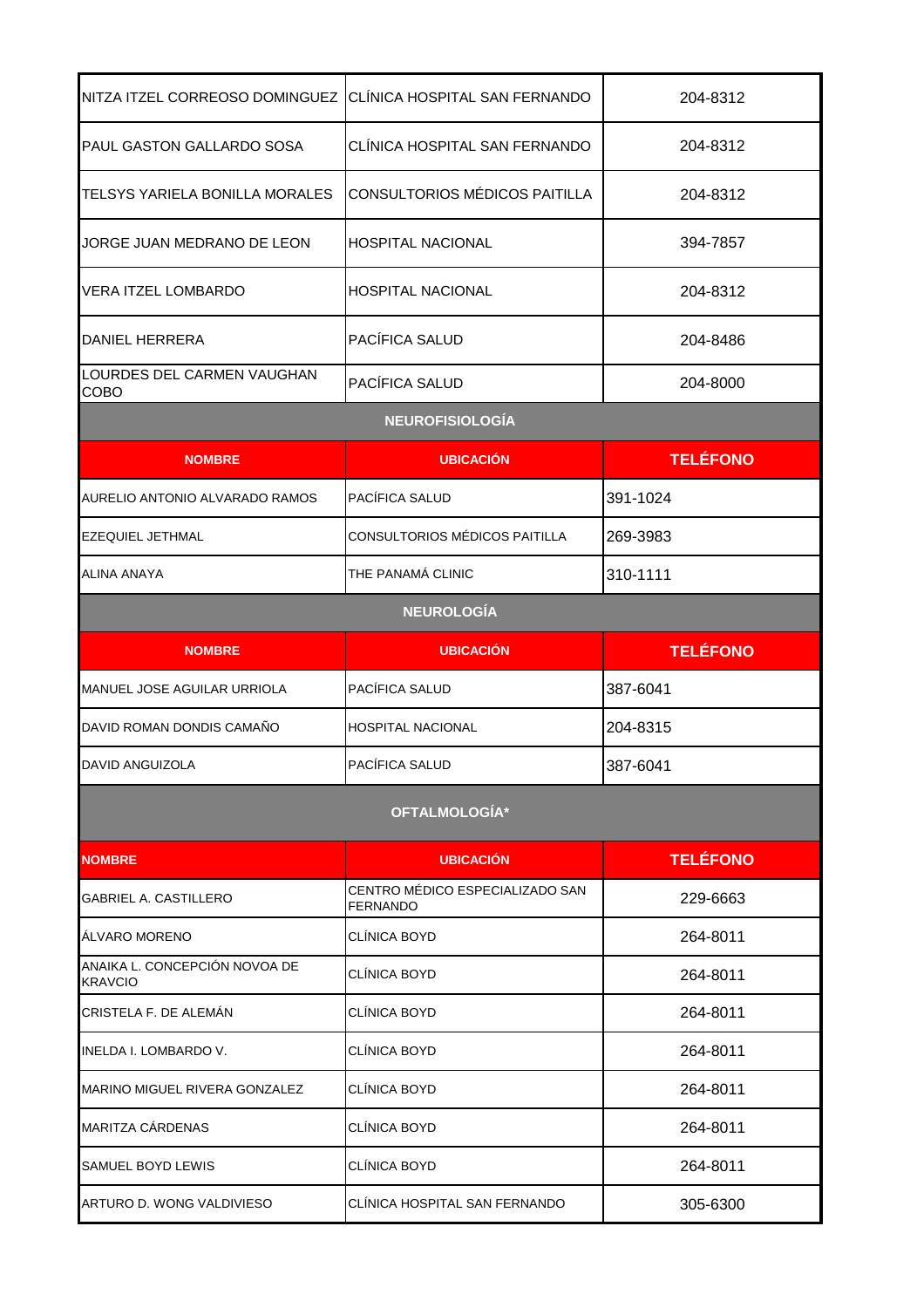| CONSTANTINO TRAPATSAS             | CLINICA HOSPITAL SAN FERNANDO        | 305-6300        |
|-----------------------------------|--------------------------------------|-----------------|
| GABRIEL E. CASTILLERO ABADIA      | CLÍNICA HOSPITAL SAN FERNANDO        | 305-6300        |
| GIORGIA MARIA ALVEROLA GARMPIS    | CLÍNICA HOSPITAL SAN FERNANDO        | 305-6300        |
| <b>MIGUEL WONG TANG</b>           | CLÍNICA HOSPITAL SAN FERNANDO        | 305-6300        |
| ALFREDO CHU                       | CONSULTORIOS MÉDICOS PAITILLA        | 265-8800        |
| BRUNO ARMANDO CARVAJAL GUMBAN     | CONSULTORIOS MÉDICOS PAITILLA        | 264-4444        |
| LILIANA MARIA AROSEMENA GIROLDI   | CONSULTORIOS MÉDICOS PAITILLA        | 392-5084        |
| ROCCO GIUSEPPE MELILLO MAGLIONE   | CONSULTORIOS MÉDICOS PAITILLA        | 390-4257        |
| ROSALIA MARGARITA BAEZ GOMEZ      | <b>HOSPITAL NACIONAL</b>             | 396-2098        |
| KARLA DEL ROSARIO NG              | PACÍFICA SALUD                       | 204-8000        |
| <b>CARLOS DIAZ</b>                | THE PANAMA CLINIC                    | 310-1111        |
| RODOLFO ALBERTO YI AGUILAR        | THE PANAMÁ CLINIC                    | 310-1111        |
| TANIA LORENA BRANDARIS FONTES     | THE PANAMÁ CLINIC                    | 310-1111        |
|                                   | <b>ONCOLOGÍA*</b>                    |                 |
| <b>NOMBRE</b>                     | <b>UBICACIÓN</b>                     | <b>TELÉFONO</b> |
|                                   | CENTRO HEMATO ONCOLÓGIO ROYAL        |                 |
| OMAR ORLANDO CASTILLO FERNANDEZ   | <b>CENTER</b>                        | 265-2232        |
| FELIPE JAVIER WONG                | CONSULTORIOS AMÉRICA                 | 229-5476        |
| JOSE LUIS AMADOR SOSA             | CONSULTORIOS MÉDICOS PAITILLA        | 263-3449        |
| JUAN CARLOS ALCEDO VELARDE        | CONSULTORIOS MÉDICOS PAITILLA        | 265-2232        |
| <b>JUAN PABLO BARES</b>           | CONSULTORIOS MÉDICOS PAITILLA        | 264-8813        |
| <b>JULIO JAVIER SANTAMARIA</b>    | CONSULTORIOS MÉDICOS PAITILLA        | 264-8813        |
| JOEL ALEXANDER MORENO             | CONSULTORIOS MÉDICOS ROYAL<br>CENTER | 300-6800        |
| YASSIR RUIZ                       | HOSPITAL SANTA FÉ                    | 360-7400        |
| MARIA LIM LAW                     | PACÍFICA SALUD                       | 391-1618        |
| ROBERTO IVAN LOPEZ                | PACÍFICA SALUD                       | 207-8210        |
| <b>JOEL MORENO RIOS</b>           | CENTRO HEMATO ONCOLÓGICO             | 265-2231        |
|                                   | <b>ORTOPEDAS DE COLUMNA*</b>         |                 |
| <b>NOMBRE</b>                     | <b>UBICACIÓN</b>                     | <b>TELÉFONO</b> |
| NELSON POLICARPO SOPALDA PIMENTEL | <b>HOSPITAL NACIONAL</b>             | 390-2284        |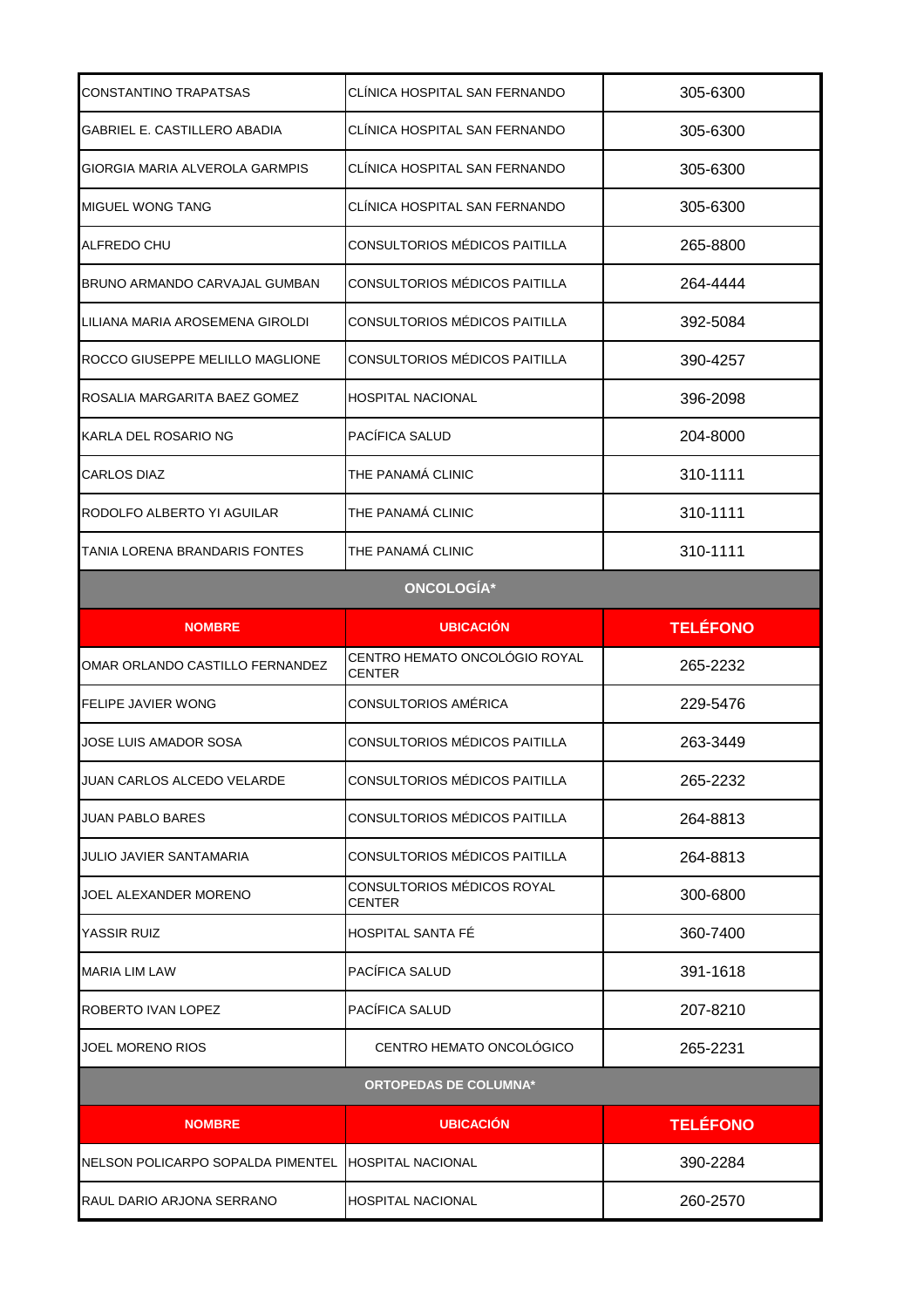|                                           | <b>ORTOPEDIA Y TRAUMATOLOGÍA</b> |                 |
|-------------------------------------------|----------------------------------|-----------------|
| <b>NOMBRE</b>                             | <b>UBICACIÓN</b>                 | <b>TELÉFONO</b> |
| <b>BOLIVAR FRANCO</b>                     | CLÍNICA HOSPITAL SAN FERNANDO    | 229-3779        |
| CARLOS NAVARRO*                           | <b>HOSPITAL NACIONAL</b>         | 306-3382        |
| <b>CARMEN VASQUEZ</b>                     | CONSULTORIOS MÉDICOS PAITILLA    | 229-7522        |
| CESAR ALFONSO ZORITA SAMUDIO              | HOSPITAL SANTA FÉ                | 227-4733        |
| DANILO MARTINEZ MILLAN                    | CLÍNICA HOSPITAL SAN FERNANDO    | 229-4388        |
| DENY PARK*                                | CLÍNICA HOSPITAL SAN FERNANDO    | 305-6305        |
| EDMUNDO BASILIO FORD MORA*                | CLÍNICA HOSPITAL SAN FERNANDO    | 261-7275        |
| EDMUNDO BASILIO FORD SOUSA*               | CLÍNICA HOSPITAL SAN FERNANDO    | 261-7275        |
| EDUARDO AGUSTIN COTES SANCHEZ             | CONSULTORIOS MÉDICOS PAITILLA    | 206-2530        |
| IELIAHOU FASKHA VUGMAN                    | PACÍFICA SALUD                   | 223-1717        |
| EMILIO JOSE TUFIÑO CARRERA                | <b>CLINICA GMEDSPORT</b>         | 263-5262        |
| <b>ESTEBAN POVEA</b>                      | CENTRO MÉDICO NACIONAL           | 206-2585        |
| <b>FRANKLIN ADOLFO CARRILLO RIQUEROS*</b> | <b>HOSPITAL NACIONAL</b>         | 227-9489        |
| GABRIELA ISOLDA GONZALEZ CHU*             | PACÍFICA SALUD                   | 242-3684        |
| <b>GERINALDO MARTINEZ*</b>                | <b>CLINICA GMEDSPORT</b>         | 263-5292        |
| GUSTAVO ADOLFO PINILLA BONILLA            | PACÍFICA SALUD                   | 229-7522        |
| <b>HERACLIO BARRIA STANZIOLA</b>          | CONSULTORIOS MÉDICOS PAITILLA    | 206-2448        |
| <b>HORACIO BURGOS RIVERA</b>              | CLÍNICA HOSPITAL SAN FERNANDO    | 305-6300        |
| JAIME ALEMÁN*                             | CLÍNICA HOSPITAL SAN FERNANDO    | 305-6300        |
| JAIME ANTONIO JASPE CASTAÑO               | CLÍNICA HOSPITAL SAN FERNANDO    | 305-6300        |
| <b>JOLIEANNE MARXEN</b>                   | CLÍNICA HOSPITAL SAN FERNANDO    | 305-6300        |
| JOLIEANNE YSABEL MARXEN RUIZ*             | CLÍNICA HOSPITAL SAN FERNANDO    | 230-0075        |
| <b>JORGE ALBERTO MATURELL</b>             | CLÍNICA HOSPITAL SAN FERNANDO    | 305-6300        |
| JOSE BERNARDO MORENO OBANDO*              | HOSPITAL SANTA FÉ                | 360-7400        |
| JOSE ELIAS VERGARA GONZALEZ               | <b>HOSPITAL NACIONAL</b>         | 227-9489        |
| <b>JUAN GREGORIO LEE CHOY</b>             | CONSULTORIOS AMÉRICA             | 264-5155        |
| JULIO ERNESTO ARIAS DE LA GUARDIA         | <b>HOSPITAL NACIONAL</b>         | 204-8568        |
| <b>JULIO ROMERO</b>                       | CLÍNICA HOSPITAL SAN FERNANDO    | 305-6300        |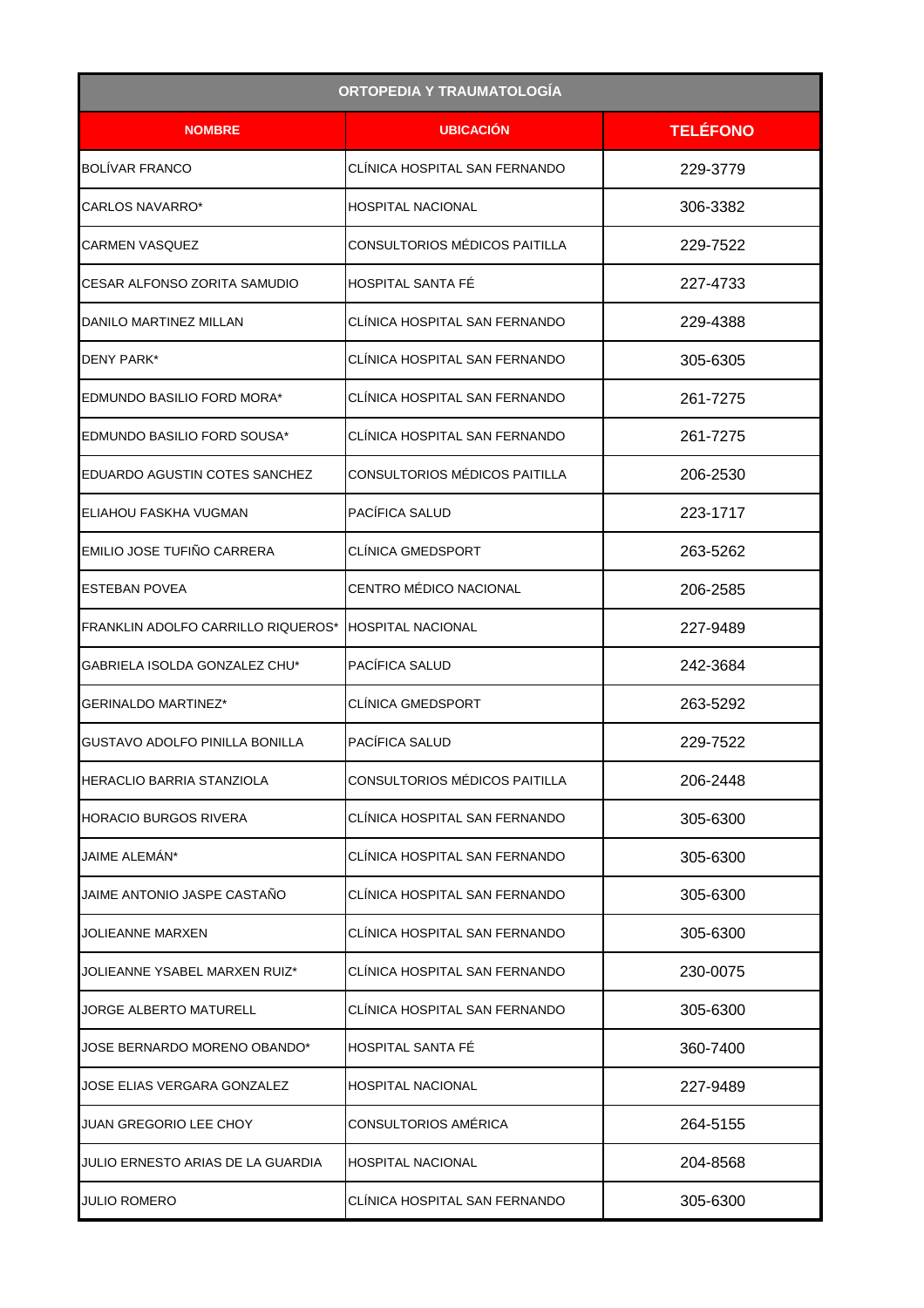| LEONARDO BARNETT                      | CENTRO MÉDICO NACIONAL        | 386-5845        |
|---------------------------------------|-------------------------------|-----------------|
| LILIVETH JESSELL JEAN LOUIS BONILLA   | THE PANAMA CLINIC             | 6789-7447       |
| LINDA BOZA*                           | CLINICA HOSPITAL SAN FERNANDO | 305-6300        |
| LIONEL ANTONIO JAEN MARICHAL          | PACÍFICA SALUD                | 390-2227        |
| LUIS FERNANDO AMADO IBARRA*           | <b>HOSPITAL NACIONAL</b>      | 306-3382        |
| LUIS FERNANDO FUENTES PENHAVEL        | CLÍNICA HOSPITAL SAN FERNANDO | 261-7275        |
| LUIS MARIO CUESTAS POLANCO            | CLÍNICA HOSPITAL SAN FERNANDO | 305-6300        |
| LUIS ROBERTO CELY                     | CLINICA HOSPITAL SAN FERNANDO | 305-6301        |
| MARCELINO GONZALEZ*                   | <b>HOSPITAL NACIONAL</b>      | 269-5222        |
| MARIO F. AIZPURUA B.                  | <b>HOSPITAL NACIONAL</b>      | 306-3382        |
| <b>MARISOL JACQUELINE NIKOLAEV</b>    | CLÍNICA HOSPITAL SAN FERNANDO | 261-7275        |
| <b>MAURICIO ANDERSON</b>              | <b>HOSPITAL NACIONAL</b>      | 306-3382        |
| <b>MAX MELQUIADES MEDINA CASTILLO</b> | <b>HOSPITAL NACIONAL</b>      | 306-3382        |
| NICOLAS DELGADO CORREA                | <b>HOSPITAL SANTA FE</b>      | 6954-6549       |
| OCTAVIO ALFONSO MENDEZ LAVERGNE       | CLÍNICA HOSPITAL SAN FERNANDO | 261-7275        |
| PATRICIA BONILLA HUERTAS *            | CLINICA HOSPITAL SAN FERNANDO | 305-6300        |
| RAFAEL ANTONIO TIRADO DELGADO         | CLÍNICA HOSPITAL SAN FERNANDO | 305-6301        |
| RAUL ANEL KAM VARGAS                  | CLINICA HOSPITAL SAN FERNANDO | 387-2590        |
| RAÚL DARIO ARJONA SERRANO             | CLÍNICA HOSPITAL SAN FERNANDO | 305-6304        |
| RENAN ARAUZ CUBILLA                   | CLÍNICA HOSPITAL SAN FERNANDO | 229-7591        |
| RENE ARTURO CHEN LEE                  | CONSULTORIOS MÉDICOS PAITILLA | 206-2596        |
| RICARDO ADOLFO CONCEPCION<br>SANCHEZ  | CLÍNICA HOSPITAL SAN FERNANDO | 305-6302        |
| RODRIGO GUSTAVO ORTEGA AYALA          | CLÍNICA HOSPITAL SAN FERNANDO | 305-6303        |
| ROQUE B. PINILLA                      | CONSULTORIOS MÉDICOS PAITILLA | 393-8317        |
| TOMAS VASQUEZ POLO                    | CONSULTORIOS MÉDICOS PAITILLA | 390-2350        |
|                                       | <b>OTORRINOLARINGOLOGÍA</b>   |                 |
| <b>NOMBRE</b>                         | <b>UBICACIÓN</b>              | <b>TELÉFONO</b> |
| ARACELI MAGDALENA DE LA GUARDIA       | CLÍNICA HOSPITAL SAN FERNANDO | 226-0036        |
| BRENDA ILEANA SAA QUIROS              | CLÍNICA HOSPITAL SAN FERNANDO | 305-6353        |
| CARLOS BEITIA SAMUDIO                 | CONSULTORIOS MÉDICOS PAITILLA | 269-3387        |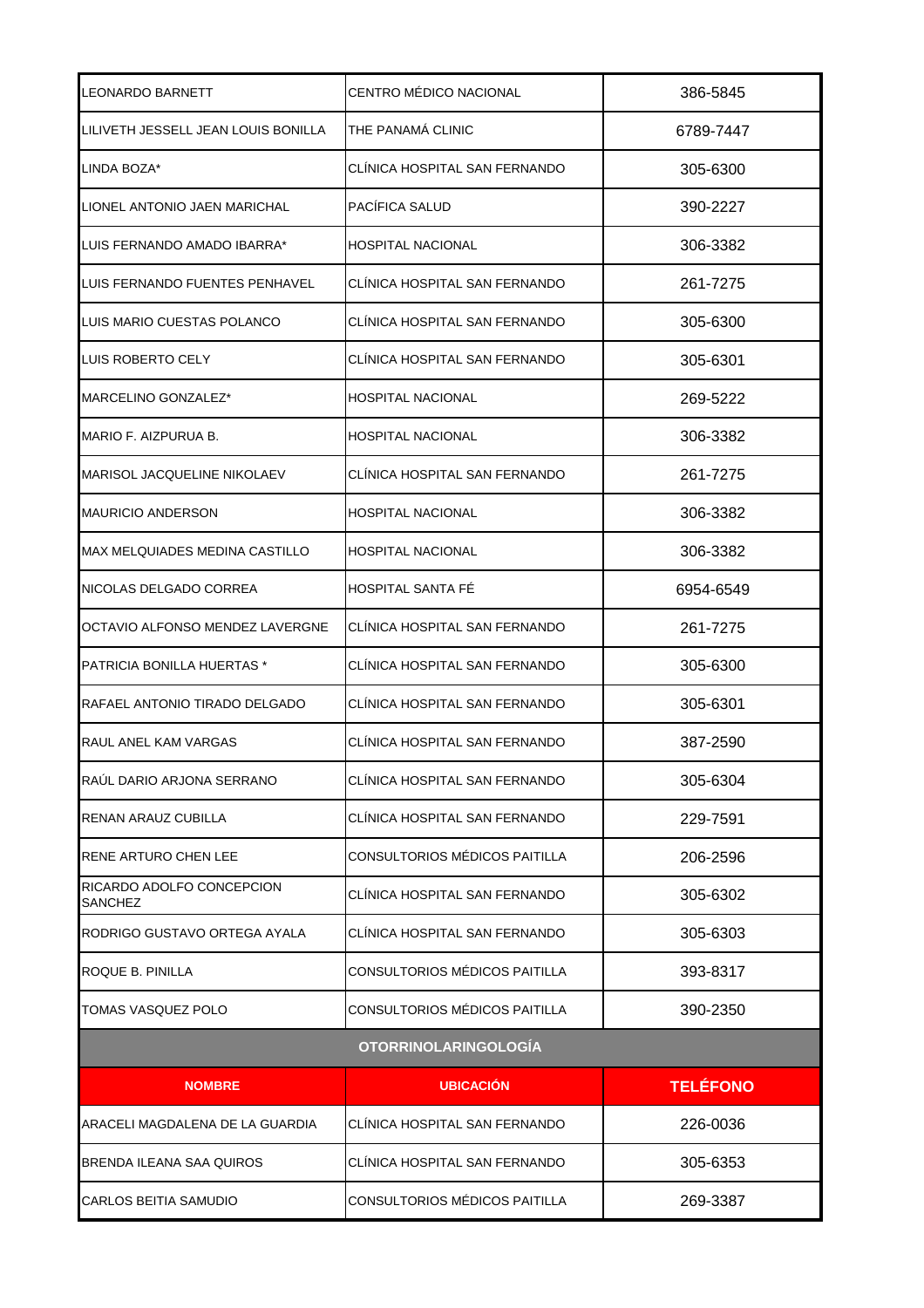| <b>CARLOS BURROWS*</b>            | <b>HOSPITAL NACIONAL</b>                           | 278-0466        |
|-----------------------------------|----------------------------------------------------|-----------------|
| DAVID FRANCISCO CORRO GARCIA      | CLÍNICA SAN FERNANDO                               | 278-6607        |
| <b>VANESSA PONCE</b>              | CENTRO MÉDICO PAITILLA                             | 206-2458        |
| GISSELLE MARIBELLA MURILLO        | <b>HOSPITAL NACIONAL</b>                           | 262-8136        |
| <b>IVETTE BERRIO AQUI</b>         | CENTRO MÉDICO ESPECIALIZADO SAN<br><b>FERNANDO</b> | 229-6675        |
| JEANNETTE DILMA CRESPO BATISTA    | CONSULTORIOS MÉDICOS PAITILLA                      | 398-1699        |
| JOSE ANTONIO LORENZO PALMA        | PACÍFICA SALUD                                     | 204-8585        |
| LECHH KORYTOWSKI*                 | CONSULTORIOS MÉDICOS PAITILLA                      | 264-4444        |
| LUIS F. VERASTEGUI                | CONSULTORIOS MÉDICOS PAITILLA                      | 206-2588        |
| <b>MANUEL MOCK DONATO</b>         | <b>HOSPITAL NACIONAL</b>                           | 221-5822        |
| MARCELA BEDOYA ORTEGA             | CENTRO MÉDICO NACIONAL                             | 6677-7089       |
| MARIA DOLORES TAMEZ DE LEON       | CONSULTORIOS MÉDICOS PAITILLA                      | 230-3534        |
| PATRICIA CRISTINA VELASCO MOSCOSO | CLÍNICA HOSPITAL SAN FERNANDO                      | 229-6675        |
| <b>RAMON CRESPO BERGES</b>        | CONSULTORIOS MÉDICOS PAITILLA                      | 224-8611        |
| <b>REY LUQUE</b>                  | CLÍNICA HOSPITAL SAN FERNANDO                      | 229-6675        |
| RITA DEL C. VASQUEZ*              | <b>HOSPITAL NACIONAL</b>                           | 227-4733        |
| <b>ROBERT SAMUELS*</b>            | <b>HOSPITAL NACIONAL</b>                           | 229-4388        |
| RUTH ESTEFANIA HIM CEDENO         | CONSULTORIOS MÉDICOS PAITILLA                      | 395-4194        |
| SABRINA DEL CARMEN ZAPATA GARCIA  | <b>HOSPITAL NACIONAL</b>                           | 307-3668        |
| VANESSA PONCE VERGARA             | CONSULTORIOS MÉDICOS PAITILLA                      | 206-2458        |
|                                   | PATOLOGÍA*                                         |                 |
| <b>NOMBRE</b>                     | <b>UBICACIÓN</b>                                   | <b>TELÉFONO</b> |
| ALESSANDRO GANCI CERRUD           | CENTRO MÉDICO ESPECIALIZADO SAN<br><b>FERNANDO</b> | 229-2299        |
| DAVID H. MOSQUERA H.              | <b>HOSPITAL NACIONAL</b>                           | 396-4694        |
| <b>DIANA CORTES</b>               | CONSULTORIOS MÉDICOS PAITILLA                      | 204-8315        |
| GENEVA D. RODRIGUEZ               | CONSULTORIOS MÉDICOS PAITILLA                      | 229-4388        |
| <b>MILANTIA ROY GRAIN</b>         | PACÍFICA SALUD                                     | 204-8360        |
| PATRICIA GIL DEL REAL ALEGRE      | CENTRO MÉDICO ESPECIALIZADO SAN<br><b>FERNANDO</b> | 261-7543        |
| RODRIGO J. VILLALOBOS             | <b>HOSPITAL NACIONAL</b>                           | 396-4694        |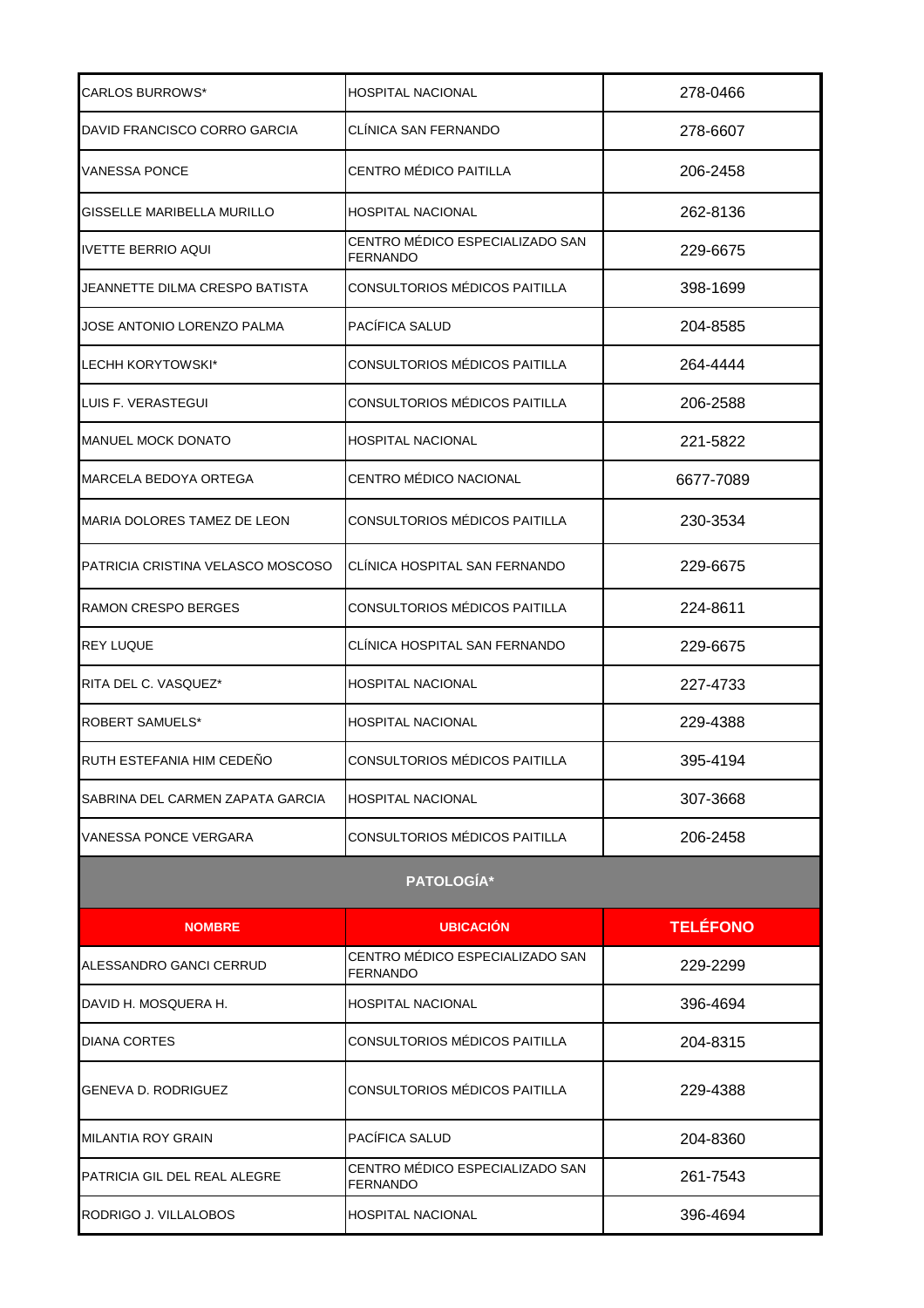|                                   | PEDIATRÍA*                                         |                 |
|-----------------------------------|----------------------------------------------------|-----------------|
| <b>NOMBRE</b>                     | <b>UBICACIÓN</b>                                   | <b>TELÉFONO</b> |
| ABBY VANESSA DE LA CRUZ GARCÍA    | CLÍNICA HOSPITAL SAN FERNANDO                      | 305-6300        |
| <b>ALBERTO BISSOT</b>             | CLÍNICA HOSPITAL SAN FERNANDO                      | 305-6300        |
| ALBERTO MIZRACHI                  | CONSULTORIOS MÉDICOS PAITILLA                      | 278-6608        |
| ALBINO SALAS CESPEDES             | CLÍNICA HOSPITAL SAN FERNANDO                      | 305-6300        |
| ALFREDO COHEN HENRIQUEZ SASSO     | CLÍNICA HOSPITAL SAN FERNANDO                      | 305-6300        |
| ALYNA NEKELDA ARCIA TORRES        | <b>HOSPITAL NACIONAL</b>                           | 392-9680        |
| ARACELIS M. LAWSON                | THE PANAMÁ CLINIC                                  | 310-1111        |
| <b>BOLIVAR DAVALOS</b>            | CENTRO MÉDICO ESPECIALIZADO SAN<br><b>FERNANDO</b> | $278 - 6603$    |
| <b>BRISEIDA G. BERMUDEZ ORTIZ</b> | CONSULTORIOS AMÉRICA                               | 229-3591        |
| CHI PIN CHUNG CHIAN               | CENTRO MÉDICO ESPECIALIZADO SAN<br><b>FERNANDO</b> | 344-2155        |
| <b>DANIEL HERRERA</b>             | PACIFICA SALUD                                     | 204-8486        |
| DAVID EFRAIN MENDEZ DUTARY        | CONSULTORIOS MÉDICOS PAITILLA                      | 206-2585        |
| DAVID ELLIS HARVEY                | CENTRO MÉDICO ESPECIALIZADO SAN<br><b>FERNANDO</b> | 229-6691        |
| <b>EDUARDO NELSON VALDES</b>      | <b>HOSPITAL NACIONAL</b>                           | 394-7857        |
| ELSA E. CHEN R.                   | PACÍFICA SALUD                                     | 204-8000        |
| ENRIQUE RUIDIAZ P.                | PACÍFICA SALUD                                     | 204-8397        |
| <b>EVELYN CASTILLO</b>            | SERVICIOS HOSPITALARIOS BRISAS DEL<br>GOLF         | 309-2300        |
| <b>FRANCISCO BRAVO ICAZA</b>      | CONSULTORIOS MÉDICOS PAITILLA                      | 264-3058        |
| <b>GERARDO RIVERA CHEN</b>        | CLÍNICA HOSPITAL SAN FERNANDO                      | 305-6300        |
| GILBERTO ENRIQUE CORDOBA BONILLA  | CONSULTORIOS MÉDICOS PAITILLA                      | 264-4444        |
| <b>HENRY LUM CHIAL</b>            | CENTRO MÉDICO ESPECIALIZADO SAN<br><b>FERNANDO</b> | 229-3524        |
| HORTENSIA SOLANO VILLANUEVA       | CLINICA HOSPITAL SAN FERNANDO                      | 305-6300        |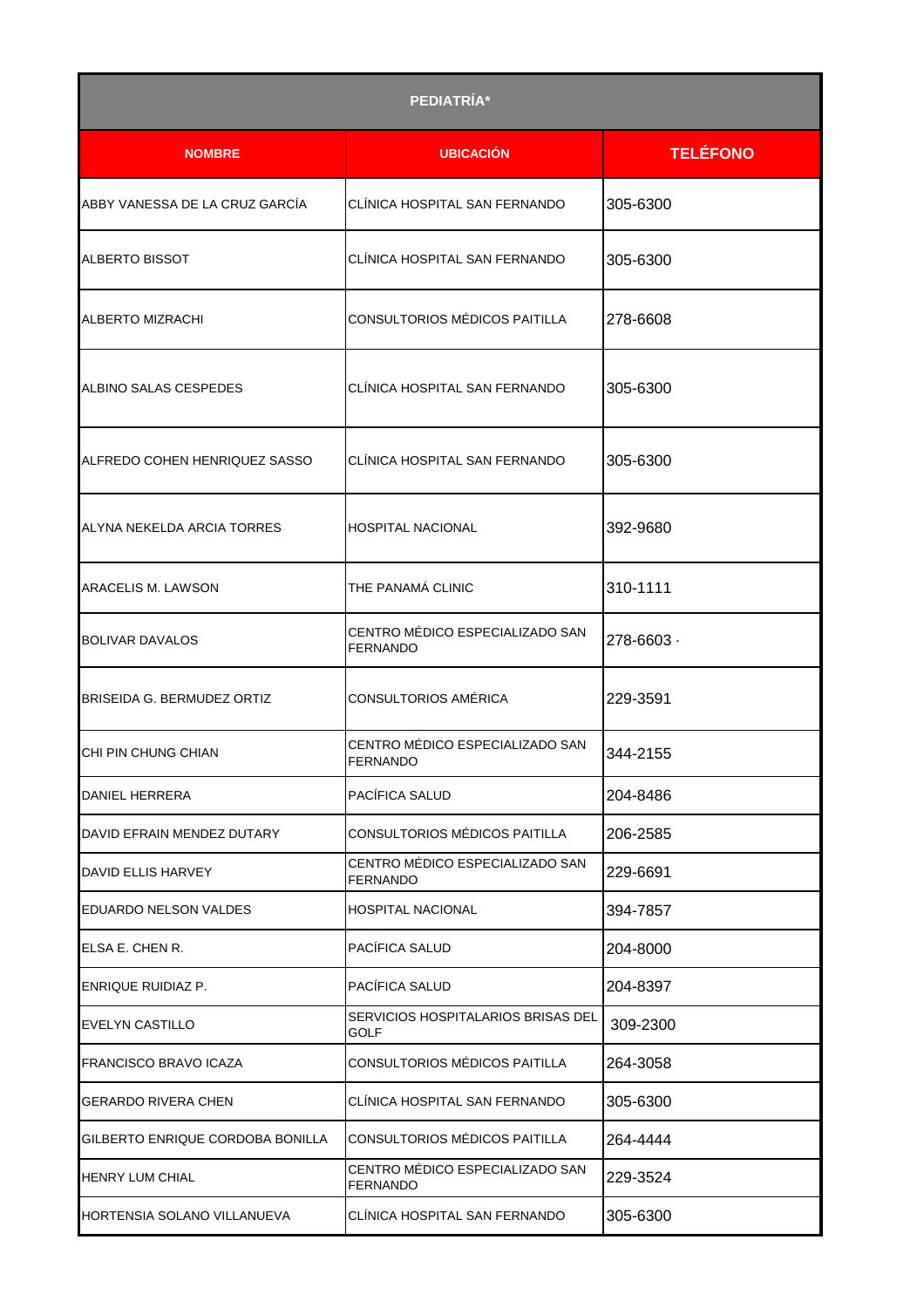| <b>HUMBERTO DE LEON</b>            | HOSPITAL NACIONAL                           | 225-2697 |
|------------------------------------|---------------------------------------------|----------|
| <b>IAN GONZALEZ</b>                | THE PANAMÁ CLINIC                           | 310-111  |
| <b>ICARO LEANDRO</b>               | CONSULTORIOS MÉDICOS PAITILLA               | 269-9212 |
| <b>ITZEL AGUILAR</b>               | PACÍFICA SALUD                              | 204-8000 |
| IVAN AUGUSTO SIERRA ROBLES         | CENTRO MÉDICO ESPECIALIZADO SAN<br>FERNANDO | 206-2588 |
| IJESUALDA LISET SANCHEZ LOPEZ      | CENTRO MÉDICO ESPECIALIZADO SAN<br>FERNANDO | 395-4064 |
| JORGE JUAN MEDRANO DE LEON         | HOSPITAL NACIONAL                           | 394-7857 |
| JOSE ANGEL CASTRELLON              | CONSULTORIOS AMÉRICA                        | 229-3591 |
| JOSE SILVIO SAAVEDRA ESPINOZA      | <b>HOSPITAL NACIONAL</b>                    | 394-7857 |
| <b>JUAN ANTONIO RUIZ GUTIERREZ</b> | PACÍFICA SALUD                              | 204-8000 |
| JULIO CESAR VEGA                   | CONSULTORIOS AMÉRICA                        | 229-4388 |
| KAREN AIMEE ICAZA VALDES           | CENTRO MÉDICO ESPECIALIZADO SAN<br>FERNANDO | 224-5470 |
| <b>KATIA RUEDA</b>                 | PACÍFICA SALUD                              | 395-4064 |
| LAURA EDITH ABREGO FUENTES         | PACÍFICA SALUD                              | 204-8000 |
| LESBIA EDITH RODRIGUEZ HERNANDEZ   | CONSULTORIOS AMÉRICA                        | 204-8312 |
| LOURDES DEL CARMEN VAUGHAN COBO    | PACÍFICA SALUD                              | 204-8000 |
| LUIS FELIPE LEZCANO                | CONSULTORIOS SAN JUDAS TADEO                | 204-8312 |
| LUIS J. DE LEON                    | CONSULTORIOS SAN JUDAS TADEO                | 204-8312 |
| MANUEL ABOOD AOUN                  | CLINICA HOSPITAL SAN FERNANDO               | 204-8312 |
| <b>MANUEL DE GRACIA</b>            | CENTRO MÉDICO ESPECIALIZADO SAN<br>FERNANDO | 204-8312 |
| <b>MARIA B. ABBOTT</b>             | PACÍFICA SALUD                              | 204-8000 |
| MARIA ELISA DEJUANE MATEO          | CLINICA HOSPITAL SAN FERNANDO               | 204-8312 |
| MARIA TERESA IOVANE IBAÑEZ         | CENTRO MEDICO ESPECIALIZADO SAN<br>FERNANDO | 204-8312 |
| MARIANA E. LOPEZ S.                | CONSULTORIOS AMÉRICA                        | 204-8312 |
| MIGUEL ANTONIO BAMBU RODRIGUEZ     | CENTRO MÉDICO ESPECIALIZADO SAN<br>FERNANDO | 204-8312 |
| MILITZA TORRES HERRERA             | CENTRO MEDICO ESPECIALIZADO SAN<br>FERNANDO | 204-8312 |
| MIREYA EMPERATRIZ ALVEAR PALMA     | HOSPITAL NACIONAL                           | 204-8312 |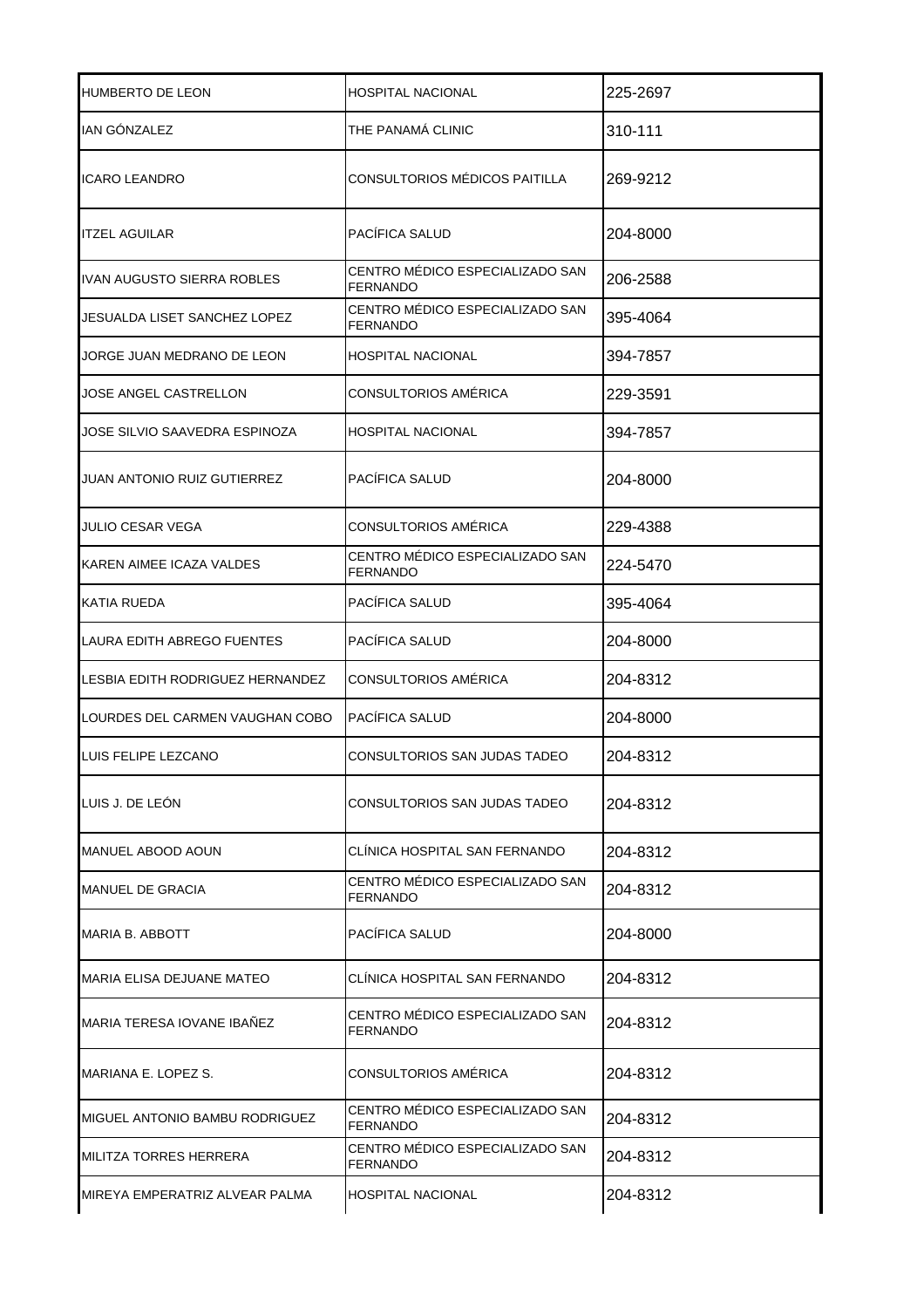| MIRNA ENEIDA CAICEDO L.                  | <b>HOSPITAL NACIONAL</b>                           | 204-8312        |
|------------------------------------------|----------------------------------------------------|-----------------|
| NESTOR MANUEL CASTILLERO SANTOS          | CLÍNICA HOSPITAL SAN FERNANDO                      | 204-8312        |
| NITZA ITZEL CORREOSO DOMINGUEZ           | CLÍNICA HOSPITAL SAN FERNANDO                      | 204-8312        |
| ORLANDO JOSE TEJEIRA ARAUZ               | CLÍNICA HOSPITAL SAN FERNANDO                      | 204-8312        |
| PAUL GASTON GALLARDO SOSA                | CLÍNICA HOSPITAL SAN FERNANDO                      | 204-8312        |
| PEDRO E VERBEL ARROCHA                   | CONSULTORIOS AMÉRICA                               | 204-8312        |
| RAFAEL JOLY                              | CENTRO MÉDICO ESPECIALIZADO SAN<br><b>FERNANDO</b> | 204-8312        |
| RAMIRO GARCIA BARRIOS                    | <b>HOSPITAL NACIONAL</b>                           | 204-8312        |
| ROBERTO GRIMALDO                         | CENTRO MÉDICO ESPECIALIZADO SAN<br><b>FERNANDO</b> | 204-8312        |
| ROBERTO J MURGAS TORRAZZA                | PACÍFICA SALUD                                     | 204-8000        |
| ROBERTO PEÑALBA S.                       | CONSULTORIOS MÉDICOS SAN JUDAS<br>TADEO            | 204-8312        |
| RODOLFO A ITURRALDE M                    | CENTRO MÉDICO ESPECIALIZADO SAN<br><b>FERNANDO</b> | 204-8312        |
| SECUNDINO SUGASTI P.                     | CENTRO MÉDICO ESPECIALIZADO SAN<br>FERNANDO        | 204-8312        |
| TELSYS YARIELA BONILLA MORALES           | CONSULTORIOS MÉDICOS PAITILLA                      | 204-8312        |
| VALENTIN REYNALDO CORRALES<br>VALLECILLA | PACÍFICA SALUD                                     | 204-8000        |
| VERA ITZEL LOMBARDO                      | HOSPITAL NACIONAL                                  | 204-8312        |
| VICTOR MANUEL FARRO SERRANO              | <b>HOSPITAL NACIONAL</b>                           | 204-8312        |
| YARIELA DEL CARMEN ARAUZ NAVARRO         | CONSULTORIOS MÉDICOS ROYAL<br>CENTER               | 204-8312        |
| YARMINIA DEL CARMEN RICO CEDEÑO          | CONSULTORIOS AMÉRICA                               | 204-8312        |
| YILA IRIS CASTILLO                       | PACÍFICA SALUD                                     | 204-8000        |
|                                          | <b>PSIQUIATRÍA*</b>                                |                 |
| <b>NOMBRE</b>                            | <b>UBICACIÓN</b>                                   | <b>TELÉFONO</b> |
| ANGIE VANESA PEREZ NINAMANGO             | CLÍNICA CONDADO                                    | 239-7019        |
| ARLENE ANETTE ALMENGOR GALVAN            | <b>HOSPITAL NACIONAL</b>                           | 396-0155        |
| ISIS DEL CARMEN BONILLA QUIJADA          | PACÍFICA SALUD                                     | 360-7441        |
| KAREN BUITRAGO MORENO                    | PACÍFICA SALUD                                     | 386-5845        |
| MAGDALENA MARTINEZ HERRERA               | CONSULTORIOS MÉDICOS ROYAL<br>CENTER               | 315-6817        |
| NORIS ESTHER ARANDA ESPINOZA             | PACÍFICA SALUD                                     | 204-8000        |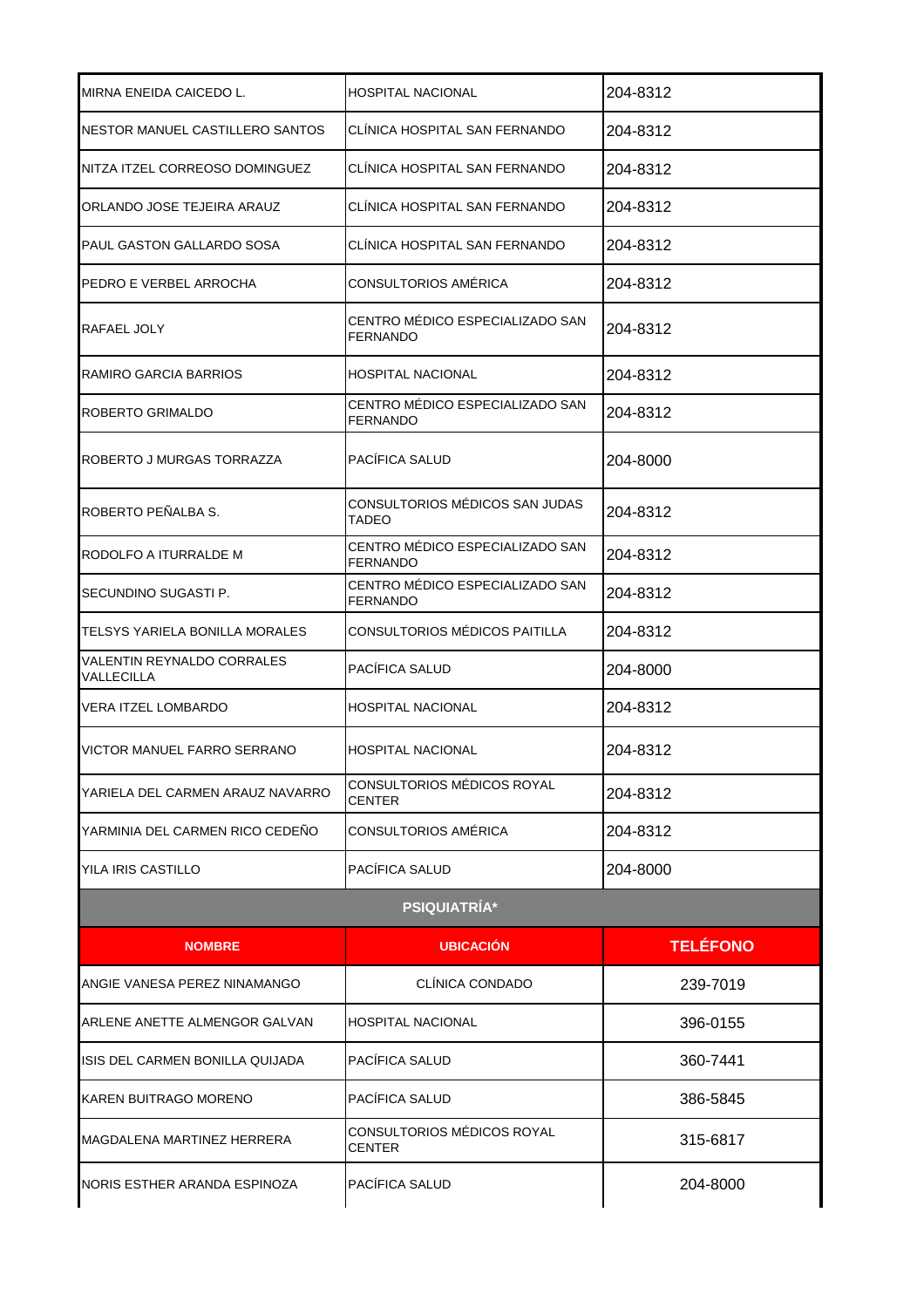|                                        | PEDIATRÍA/NEONATOLOGÍA                      |                 |
|----------------------------------------|---------------------------------------------|-----------------|
| <b>NOMBRE</b>                          | <b>UBICACION</b>                            | <b>TELÉFONO</b> |
| ALBERTO BISSOT*                        | CLÍNICA HOSPITAL SAN FERNANDO               | 305-6300        |
| DANIEL HERRERA*                        | PACÍFICA SALUD                              | 204-8486        |
| ENRIQUE RUIDIAZ P.                     | PACÍFICA SALUD                              | 204-8397        |
| <b>GERARDO RIVERA CHEN*</b>            | CLÍNICA HOSPITAL SAN FERNANDO               | 305-6300        |
| HORTENSIA SOLANO VILLANUEVA*           | CLÍNICA HOSPITAL SAN FERNANDO               | 305-6300        |
| IAN GÓNZALEZ*                          | THE PANAMÁ CLINIC                           | 310-111         |
| IIVAN AUGUSTO SIERRA ROBLES*           | CENTRO MÉDICO ESPECIALIZADO SAN<br>FERNANDO | 206-2588        |
| JESUALDA LISET SANCHEZ LOPEZ*          | CENTRO MÉDICO ESPECIALIZADO SAN<br>FERNANDO | 395-4064        |
| JORGE JUAN MEDRANO DE LEON*            | HOSPITAL NACIONAL                           | 394-7857        |
| LOURDES DEL CARMEN VAUGHAN COBO*       | PACÍFICA SALUD                              | 204-8000        |
| MARIA TERESA IOVANE IBAÑEZ*            | CENTRO MÉDICO ESPECIALIZADO SAN<br>FERNANDO | 204-8312        |
| MIGUEL ANTONIO BAMBU RODRIGUEZ*        | CENTRO MÉDICO ESPECIALIZADO SAN<br>FERNANDO | 204-8312        |
| MILITZA TORRES HERRERA*                | CENTRO MÉDICO ESPECIALIZADO SAN<br>FERNANDO | 204-8312        |
| NESTOR MANUEL CASTILLERO SANTOS*       | CLÍNICA HOSPITAL SAN FERNANDO               | 204-8312        |
| NITZA ITZEL CORREOSO DOMINGUEZ*        | CLÍNICA HOSPITAL SAN FERNANDO               | 204-8312        |
| PAUL GASTON GALLARDO SOSA*             | CLÍNICA HOSPITAL SAN FERNANDO               | 204-8312        |
| <b>TELSYS YARIELA BONILLA MORALES*</b> | CONSULTORIOS MÉDICOS PAITILLA               | 204-8312        |
| VERA ITZEL LOMBARDO*                   | HOSPITAL NACIONAL                           | 204-8312        |
|                                        | RADIOLOGÍA*                                 |                 |
| <b>NOMBRE</b>                          | <b>UBICACIÓN</b>                            | <b>TELÉFONO</b> |
| ALEJANDRO AYALA DEL CID                | CENTRO MÉDICO NACIONAL                      | 503-6099        |
|                                        | RADIOLOGÍA INTERVENCIONISTA*                |                 |
| <b>NOMBRE</b>                          | <b>UBICACIÓN</b>                            | <b>TELÉFONO</b> |
| ALEXIS PALACIOS ADAMES                 | CONSULTORIOS MÉDICOS PAITILLA               | 232-8196        |
| ANIBAL URRUTIA                         | CLÍNICA HOSPITAL SAN FERNANDO               | 261-0610        |
| <b>MAYLIN RUIZ VALDES</b>              | PACÍFICA SALUD                              | 204-8159        |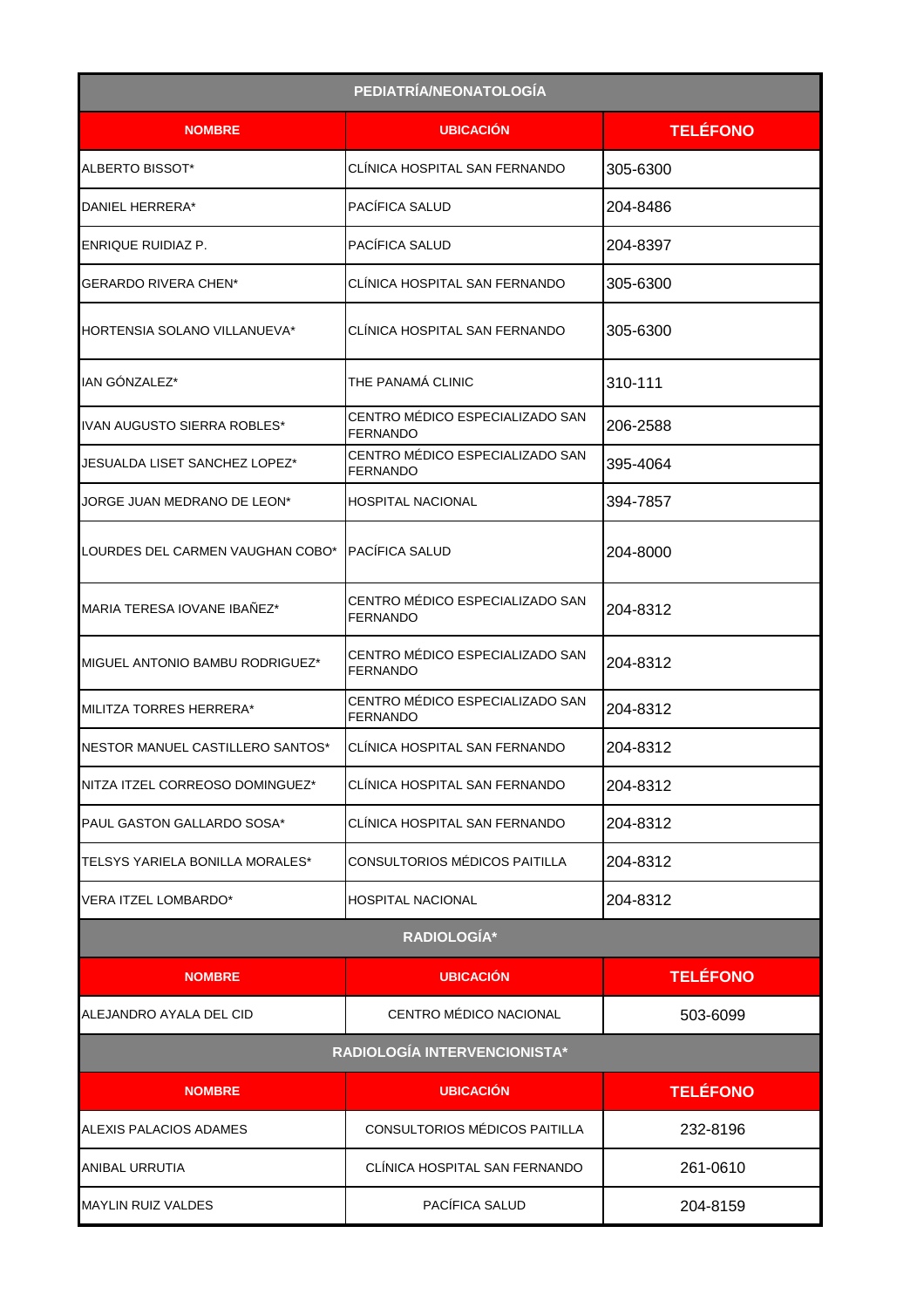|                                          | <b>REUMATOLOGÍA*</b>                               |                 |
|------------------------------------------|----------------------------------------------------|-----------------|
| <b>NOMBRE</b>                            | <b>UBICACIÓN</b>                                   | <b>TELÉFONO</b> |
| <b>GALEN LOPEZ CERRUD</b>                | CENTRO MÉDICO ESPECIALIZADO SAN<br>FERNANDO        | 229-7740        |
|                                          | <b>UROLOGÍA</b>                                    |                 |
| <b>NOMBRE</b>                            | <b>UBICACIÓN</b>                                   | <b>TELÉFONO</b> |
| ALBINS PINEDA DELGADILLO                 | CLINICA HOSPITAL SAN FERNANDO                      | 302-3877        |
| ALEJANDRO MANDULEY CARRIZO               | CLINICA HOSPITAL SAN FERNANDO                      | 229-9739        |
| ARMANDO BYER*                            | <b>HOSPITAL NACIONAL</b>                           | 307-3601        |
| CARLOS ALBERTO BRUGIATI SANJUR           | CENTRO MÉDICO NACIONAL                             | 232-3139        |
| CLEVELAND ANTONIO BECKFORD<br>VILLALVAZO | PACÍFICA SALUD                                     | 260-7909        |
| <b>DAVID CRESPO BATISTA</b>              | CENTRO MÉDICO NACIONAL                             | 269-1073        |
| EDGAR ANEL FIGUEROA RODRIGUEZ            | CLÍNICA HOSPITAL SAN FERNANDO                      | 229-3524        |
| <b>EDUARDO FLETCHER</b>                  | CONSULTORIOS MÉDICOS PAITILLA                      | 393-8148        |
| EDWIN ELIAS PIMENTEL MONTERO             | CONSULTORIOS MÉDICOS PAITILLA                      | 305-6358        |
| ELIAS BODDEN M.                          | PACÍFICA SALUD                                     | 204-8428        |
| <b>GIUSEPPE CORCIONE</b>                 | CONSULTORIOS MÉDICOS PAITILLA                      | 269-1073        |
| GRACIELA E. CASTILLO NORIEGA             | CLÍNICA HOSPITAL SAN FERNANDO                      | 305-6300        |
| GUILLERMO ELOY GARCIA LOPEZ              | PACÍFICA SALUD                                     | 206-2595        |
| <b>GUSTAVO ESPINO*</b>                   | <b>HOSPITAL NACIONAL</b>                           | 307-3620        |
| <b>INGRID MARIA PERSCKY</b>              | CONSULTORIOS MÉDICOS PAITILLA                      | 263-7977        |
| JAVIER DEL ROSARIO                       | CENTRO MÉDICO ESPECIALIZADO SAN<br><b>FERNANDO</b> | 261-6326        |
| JORGE ALONSO CASTRO FERRARI              | PACÍFICA SALUD                                     | 395-4194        |
| <b>JUAN A. MONTERREY P.*</b>             | CLÍNICA HOSPITAL SAN FERNANDO                      | 305-6300        |
| JULIO JOSE RODRIGUEZ TEJADA              | HOSPITAL SANTA FÉ                                  | 305-6351        |
| KHALIL HASAN*                            | CONSULTORIOS MÉDICOS PAITILLA                      | 265-5737        |
| LETICIA JOSEFINA RUIZ JAEN               | PACÍFICA SALUD                                     | 315-0811        |
| <b>MARCOS YOUNG*</b>                     | CONSULTORIOS MÉDICOS PAITILLA                      | 278-2105        |
| PAOLA ROMAN                              | CENTRO MÉDICO NACIONAL                             | 227-5444        |
| RAMON RODRIGUEZ LAY                      | CONSULTORIOS MÉDICOS ROYAL<br><b>CENTER</b>        | 263-3490        |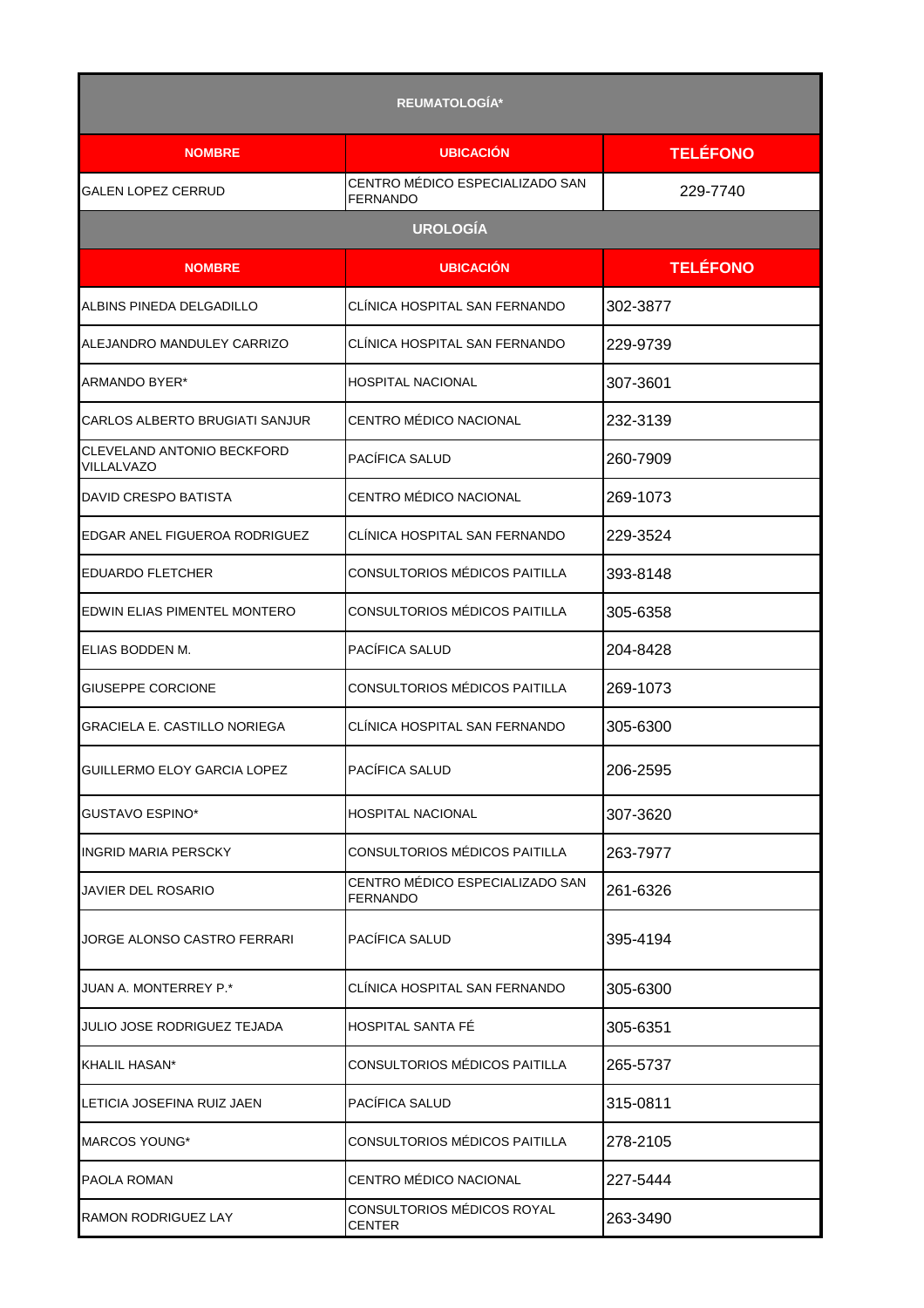| RICARDO ALBERTO DONDERIS LOUISON             | PACÍFICA SALUD                               | 204-8312        |
|----------------------------------------------|----------------------------------------------|-----------------|
| <b>WALTER MORALES*</b>                       | HOSPITAL NACIONAL                            | 307-3601        |
| <b>VIANETTE MONTAGNE</b>                     | PACÍFICA SALUD                               | 382-5445        |
|                                              | <b>CHAME</b>                                 |                 |
|                                              | <b>CLÍNICAS PRIMARIAS Y MEDICINA GENERAL</b> |                 |
| MI SALUD MI CLÍNICA                          | CORONADO MALL CHAME                          | 344-7216        |
|                                              | <b>CHIRIQUÍ</b>                              |                 |
|                                              | <b>ALGIOLOGÍA*</b>                           |                 |
| <b>NOMBRE</b>                                | <b>UBICACIÓN</b>                             | <b>TELÉFONO</b> |
| ANGEL BOLIVAR ESCALA M.                      | CENTRO MÉDICO MAE LEWIS                      | 775-4616        |
|                                              | ANESTESIOLOGÍA*                              |                 |
| <b>NOMBRE</b>                                | <b>UBICACIÓN</b>                             | <b>TELÉFONO</b> |
| RENATA ALEXANDRA CASTAÑO GOMEZ               | CENTRO MÉDICO MAE LEWIS                      | 730-5909        |
| ANGEL BOLIVAR ESCALA M.                      | CENTRO MÉDICO MAE LEWIS                      | 730-5909        |
| BLANCA ELENA APARICIO CEDEÑO                 | HOSPITAL CHIRIQUÍ                            | 730-4511        |
| CALIXTO ESPINOSA M.                          | HOSPITAL CHIRIQUÍ                            | 775-4616        |
| EYNAR M. SAMUDIO B.                          | HOSPITAL CHIRIQUÍ                            | 775-0738        |
| JORGE EDUARDO ANDRADE                        | HOSPITAL CHIRIQUÍ                            | 775-4616        |
|                                              | <b>CARDIOLOGÍA*</b>                          |                 |
| <b>NOMBRE</b>                                | <b>UBICACIÓN</b>                             | <b>TELÉFONO</b> |
| DOMINGO COREA                                | HOSPITAL CHIRIQUÍ                            | 777-8064        |
|                                              | <b>CIRUGÍA GENERAL*</b>                      |                 |
| <b>NOMBRE</b>                                | <b>UBICACIÓN</b>                             | <b>TELÉFONO</b> |
| ADALBERTO YANGUEZ CASTILLO                   | HOSPITAL CHIRIQUÍ                            | 777-8076        |
| ALGIS ABDIEL GUERRA MARTINEZ                 | HOSPITAL CHIRIQUI                            | 774-0128        |
| ANA TERESA LOPEZ NIETO                       | HOSPITAL CHIRIQUÍ                            | 774-0128        |
| ARMANDO FRANCISCO CABALLERO<br><b>ADAMES</b> | CENTRO MÉDICO MAE LEWIS                      | 6638-0840       |
| ERICK MIRANDA RIVERA                         | CENTRO MÉDICO MAE LEWIS                      | 775-4616        |
| FELIX A. MORALES BOUCHE                      | HOSPITAL CHIRIQUÍ                            | 775-4616        |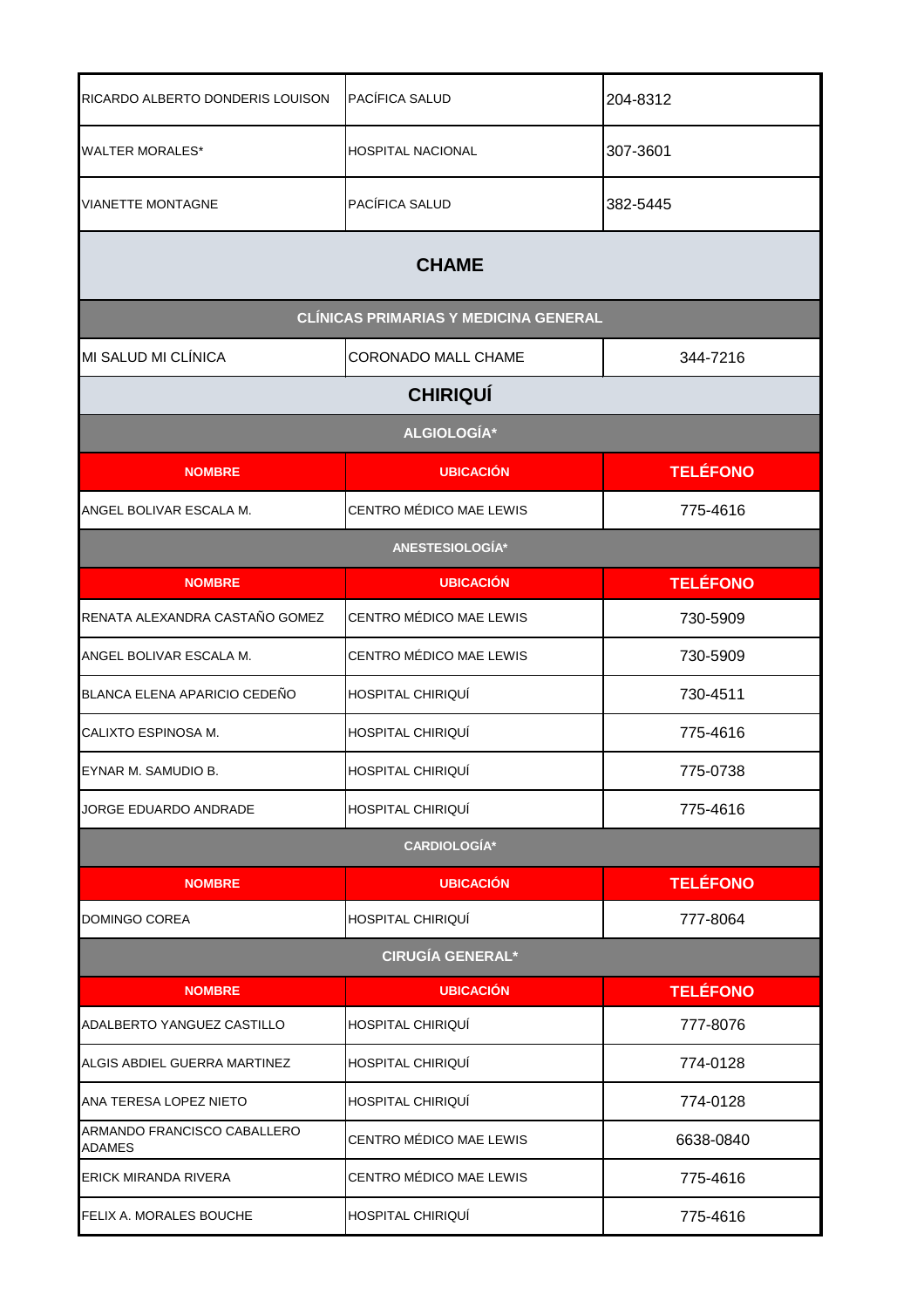| GLARISSA LIBED SANJUR GUERRA          | HOSPITAL CHIRIQUI         | 774-0128        |  |  |
|---------------------------------------|---------------------------|-----------------|--|--|
| GUSTAVO ANTONIO JACOME RODRIGUEZ      | CENTRO MÉDICO MAE LEWIS   | 774-0128        |  |  |
| JOSSARY M. PRIETO                     | HOSPITAL CHIRIQUÍ         | 774-0128        |  |  |
| MARICELA OSIRIS COTES SMITH           | HOSPITAL CHIRIQUI         | 730-5080        |  |  |
| <b>MARIELA GISELLE HURTADO SANJUR</b> | CENTRO MÉDICO MAE LEWIS   | 775-4616        |  |  |
| RUBEN D RIVERA AROSEMENA              | HOSPITAL CHIRIQUÍ         | 774-0128        |  |  |
| ISAMUEL LUIS CATTAN ALVAREZ           | CENTRO MÉDICO MAE LEWIS   | 774-0871        |  |  |
| VICTOR HUGO BRUNO CAO                 | HOSPITAL CHIRIQUI         | 730-1244        |  |  |
|                                       | <b>COLOPROCTOLOGÍA*</b>   |                 |  |  |
| <b>NOMBRE</b>                         | <b>UBICACIÓN</b>          | <b>TELÉFONO</b> |  |  |
| <b>CARLOS ENRIQUE ABADIA</b>          | HOSPITAL CHIRIQUI         | 774-0128        |  |  |
|                                       | <b>DERMATOLOGÍA*</b>      |                 |  |  |
| <b>NOMBRE</b>                         | <b>UBICACIÓN</b>          | <b>TELÉFONO</b> |  |  |
| DALILA IDAZEL MIRONES CASTRO          | CENTRO MÉDICO MAE LEWIS   | 775-4149        |  |  |
|                                       | <b>GASTROENTEROLOGÍA*</b> |                 |  |  |
| <b>NOMBRE</b>                         | <b>UBICACIÓN</b>          | <b>TELÉFONO</b> |  |  |
|                                       |                           |                 |  |  |
| LUCAS GILBERTO DE LEON AROSEMENA      | HOSPITAL CHIRIQUÍ         | 777-8084        |  |  |
| VELKYS Y. BEITIA M.                   | <b>HOSPITAL CHIRIQUÍ</b>  | 774-0128        |  |  |
|                                       | <b>GINECOLOGÍA*</b>       |                 |  |  |
| <b>NOMBRE</b>                         | <b>UBICACIÓN</b>          | <b>TELÉFONO</b> |  |  |
| ARACELLY JOSSIVA GOMEZ ARAUZ*         | HOSPITAL CHIRIQUI         | 774-0128        |  |  |
| ARELYS MELISSA QUINTERO DE LEON*      | CENTRO MÉDICO MAE LEWIS   | 775-4616        |  |  |
| ARIEL EDGARDO GUERRA GONZALEZ*        | HOSPITAL CHIRIQUI         | 777-8012        |  |  |
| DANIEL KAM WONG*                      | HOSPITAL CHIRIQUI         | 774-0128        |  |  |
| <b>ENRIQUE JUAN DAMES ORTIZ*</b>      | HOSPITAL CHIRIQUÍ         | 774-0128        |  |  |
| GLADYS NOVOA*                         | HOSPITAL CHIRIQUI         | 774-0128        |  |  |
| JORGE G. RODRIGUEZ*                   | CENTRO MÉDICO MAE LEWIS   | 775-4616        |  |  |
| MANUEL ALEJANDRO SHEPHERD<br>ORTEGA*  | HOSPITAL CHIRIQUÍ         | 774-0128        |  |  |
| PORFIRIO QUINTERO GOMEZ*              | HOSPITAL CHIRIQUÍ         | 774-0128        |  |  |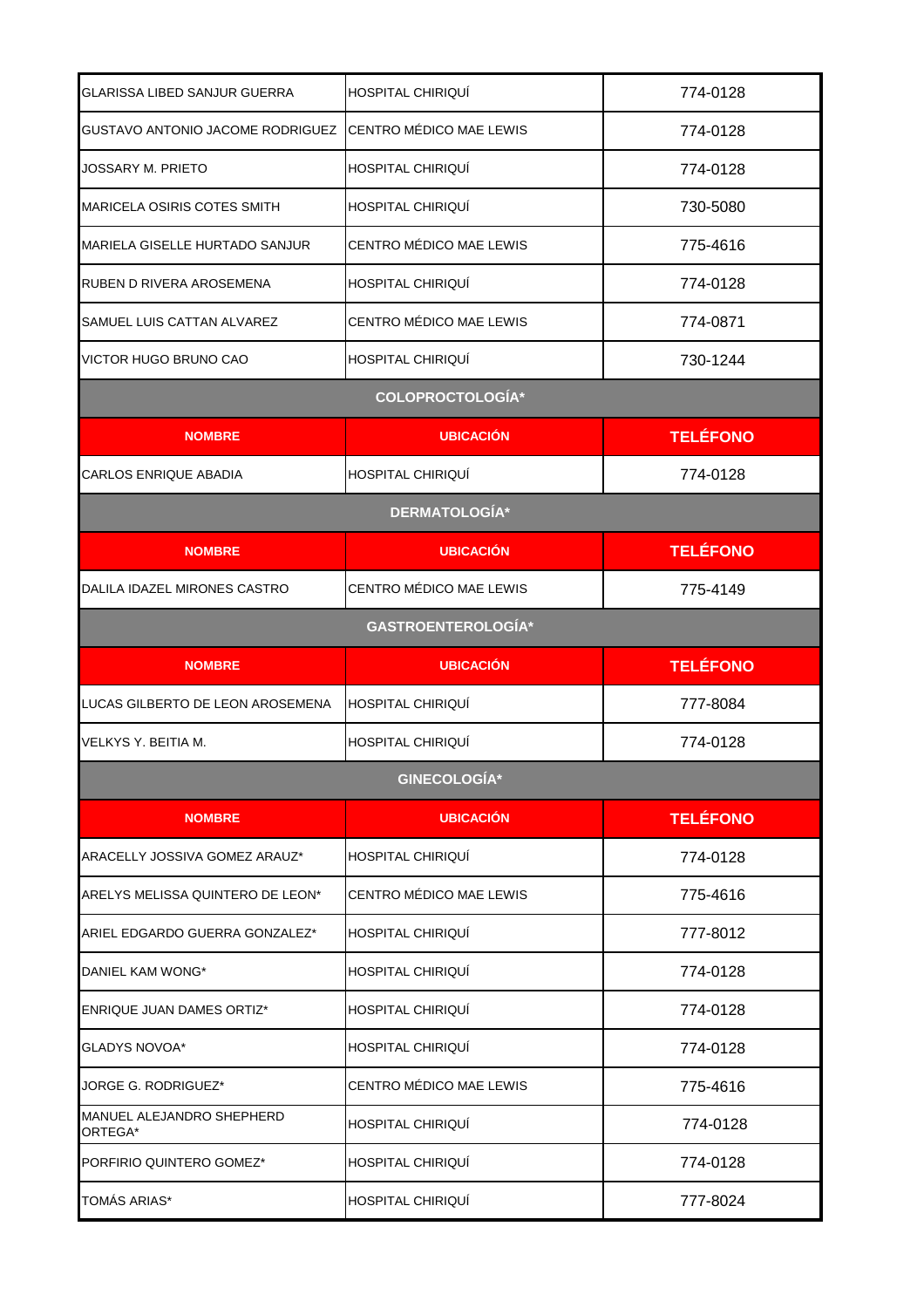| VILDIA MICHELLE ROWE MOLLAH*                          | HOSPITAL CHIRIQUÍ                                                                      | 774-0128        |
|-------------------------------------------------------|----------------------------------------------------------------------------------------|-----------------|
| <b>WILLIAM CHONG CHUNG*</b>                           | HOSPITAL CHIRIQUÍ                                                                      | 730-5129        |
|                                                       | <b>MEDICINA INTENSIVA*</b>                                                             |                 |
| <b>NOMBRE</b>                                         | <b>UBICACIÓN</b>                                                                       | <b>TELÉFONO</b> |
| HEYDY MIRLA ALVARADO                                  | HOSPITAL CHIRIQUÍ                                                                      | 774-0128        |
| ROBERTINO VALDEZ CARRERA                              | HOSPITAL CHIRIQUI                                                                      | 774-0128        |
|                                                       | <b>MEDICINA INTERNA*</b>                                                               |                 |
| <b>NOMBRE</b>                                         | <b>UBICACIÓN</b>                                                                       | <b>TELÉFONO</b> |
| AMILCAR EDWARD HURTADO MUÑOZ                          | HOSPITAL CHIRIQUÍ                                                                      | 774-0128        |
| EDGAR EDUARDO STAFF GOMEZ                             | HOSPITAL CHIRIQUÍ                                                                      | 777-8083        |
| <b>CLÍNICAS PRIMARIAS Y MEDICINA GENERAL*</b>         |                                                                                        |                 |
| <b>NOMBRE</b>                                         | <b>UBICACIÓN</b>                                                                       | <b>TELÉFONO</b> |
| CENTRO MÉDICO MAE LEWIS                               | VÍA INTERAMERICANA, DAVID                                                              | 775-4616        |
| <b>HOSPITAL CATTAN</b>                                | CALLE 4A ESTE, DAVID                                                                   | 777-7099        |
| CENTRO DE DIAGNÓSTICO TODO<br><b>SALUD</b>            | CALLE J NORTE, A UN COSTADO DE<br>COCINA RICA, EDIFICIO PACIFIC<br>PLAZA, SEGUNDO PISO | 730-4290        |
| CONSULTORIO MÉDICO Y<br>LABORATORIO CLÍNICO SAN MATEO | CALLE F SUR, DAVID                                                                     | 774-8303        |
|                                                       | <b>NEFROLOGÍA*</b>                                                                     |                 |
| <b>NOMBRE</b>                                         | <b>UBICACIÓN</b>                                                                       | <b>TELÉFONO</b> |
| NADJI RAQUEL NOVOA                                    | HOSPITAL CHIRIQUÍ                                                                      | 774-0128        |
|                                                       | NEUMOLOGÍA*                                                                            |                 |
| <b>NOMBRE</b>                                         | <b>UBICACIÓN</b>                                                                       | <b>TELÉFONO</b> |
| ALCIBIADES AROSEMENA MORENO                           | CENTRO MÉDICO MAE LEWIS                                                                | 775-4616        |
| <b>NEUMOLOGÍA PEDIÁTRICA*</b>                         |                                                                                        |                 |
| <b>NOMBRE</b>                                         | <b>UBICACIÓN</b>                                                                       | <b>TELÉFONO</b> |
| HUMBERTO ADOARDO SERRUD ESPINO                        | CENTRO MÉDICO MAE LEWIS                                                                | 775-4616        |
| NEUROCIRUGÍA*                                         |                                                                                        |                 |
| <b>NOMBRE</b>                                         | <b>UBICACIÓN</b>                                                                       | <b>TELÉFONO</b> |
| ANDRES ALMENDRAL                                      | CENTRO MÉDICO MAE LEWIS                                                                | 775-4616        |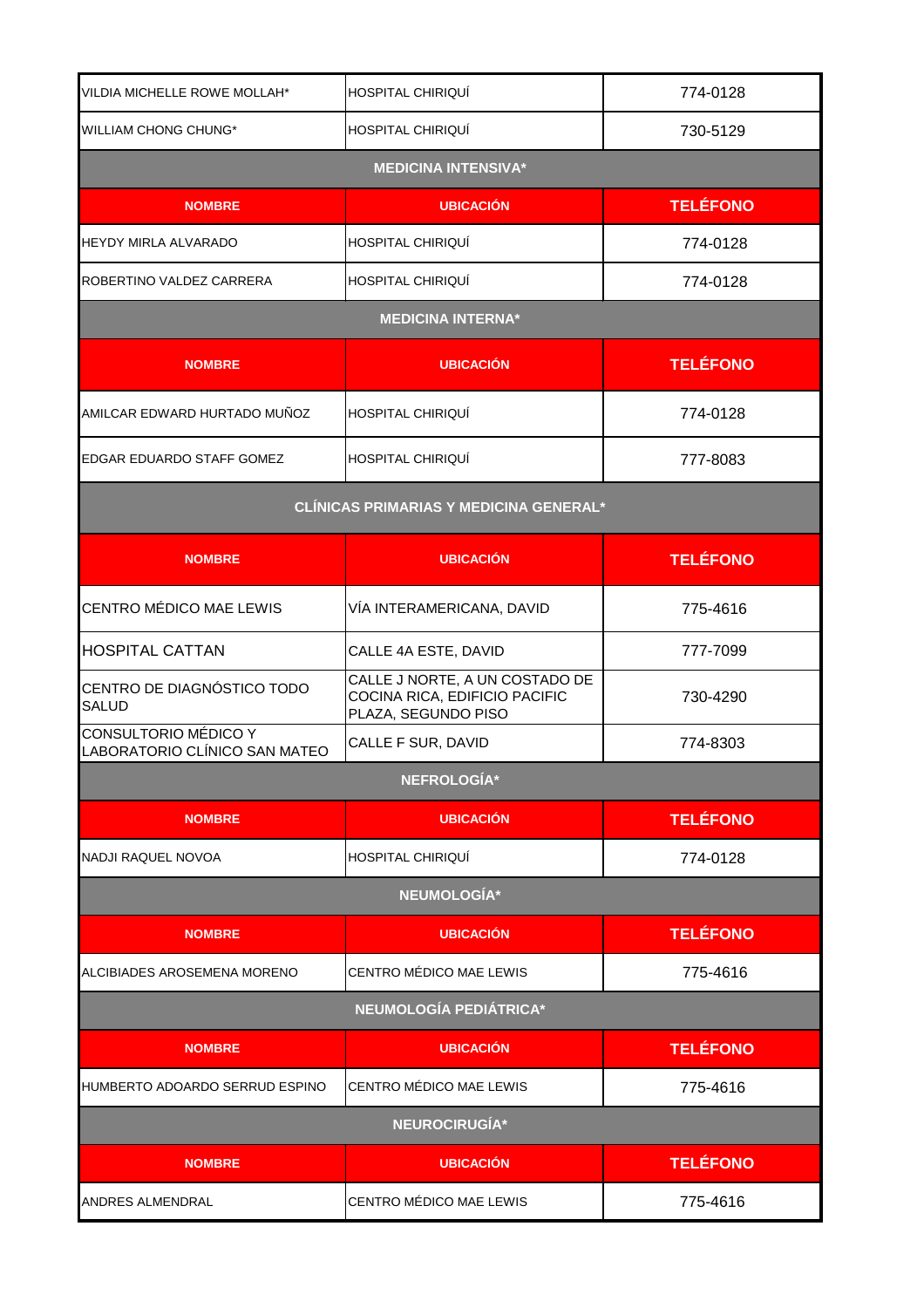| NEUROLOGÍA*                                   |                          |                 |
|-----------------------------------------------|--------------------------|-----------------|
| <b>NOMBRE</b>                                 | <b>UBICACIÓN</b>         | <b>TELÉFONO</b> |
| FELIPE ELIAS VILLARREAL NUÑEZ                 | <b>HOSPITAL CHIRIQUÍ</b> | 776-9055        |
|                                               | OFTALMOLOGÍA*            |                 |
| <b>NOMBRE</b>                                 | <b>UBICACIÓN</b>         | <b>TELÉFONO</b> |
| BLANCA MARGARITA GOMEZ GOFF DE<br><b>BAEZ</b> | CENTRO MÉDICO MAE LEWIS  | 775-4616        |
| MITZI DEL ROSARIO VELASCO DE ARIAS            | CENTRO MÉDICO MAE LEWIS  | 774-0128        |
|                                               | <b>ONCOLOGÍA*</b>        |                 |
| <b>NOMBRE</b>                                 | <b>UBICACIÓN</b>         | <b>TELÉFONO</b> |
| FELIX ABADIA                                  | <b>HOSPITAL CHIRIQUI</b> | 777-8064        |
| ORTOPEDIA Y TRAUMATOLOGÍA                     |                          |                 |
| <b>NOMBRE</b>                                 | <b>UBICACIÓN</b>         | <b>TELÉFONO</b> |
| ALEXANDER ORTIZ CASTILLO*                     | <b>HOSPITAL CHIRIQUÍ</b> | 774-0128        |
| ARKEL ANTONIO GONZALEZ DE HOYOS*              | HOSPITAL CHIRIQUÍ        | 774-0128        |
| <b>AVID JULIO RODRIGUEZ*</b>                  | CENTRO MÉDICO MAE LEWIS  | 730-3608        |
| CEFERINO GONZALEZ GONZALEZ*                   | <b>HOSPITAL CHIRIQUI</b> | 774-3226        |
| DONALDO BAEZ DEL PUERTO*                      | CENTRO MÉDICO MAE LEWIS  | 777-8085        |
| ESTEBAN MUÑOZ S.*                             | <b>HOSPITAL CHIRIQUÍ</b> | 775-4616        |
| GEOVANY RENE OSIGIAN GUERRA*                  | <b>HOSPITAL CHIRIQUI</b> | 775-4616        |
| LUIS MARIO CUESTAS POLANCO*                   | CLÍNICA HOSPITAL CATTAN  | 730-4440        |
| MARIO F. AIZPURÚA B.*                         | HOSPITAL CHIRIQUÍ        | 777-8092        |
|                                               | OTORRINOLARINGOLOGÍA*    |                 |
| <b>NOMBRE</b>                                 | <b>UBICACIÓN</b>         | <b>TELÉFONO</b> |
| <b>MARIO XAVIER GRENALD RIOS</b>              | <b>HOSPITAL CHIRIQUI</b> | 775-4616        |
| RAFAEL JOSE MILANES SUAREZ                    | CENTRO MÉDICO MAE LEWIS  | 838-0306        |
| TEOFILO CAMILO GOZAINE ABDELMALAK             | <b>HOSPITAL CHIRIQUÍ</b> | 774-0128        |
| PATOLOGÍA*                                    |                          |                 |
| <b>NOMBRE</b>                                 | <b>UBICACIÓN</b>         | <b>TELÉFONO</b> |
| RAFAEL ANGEL SANTAMARIA ALVAREZ               | <b>HOSPITAL CHIRIQUI</b> | 775-4616        |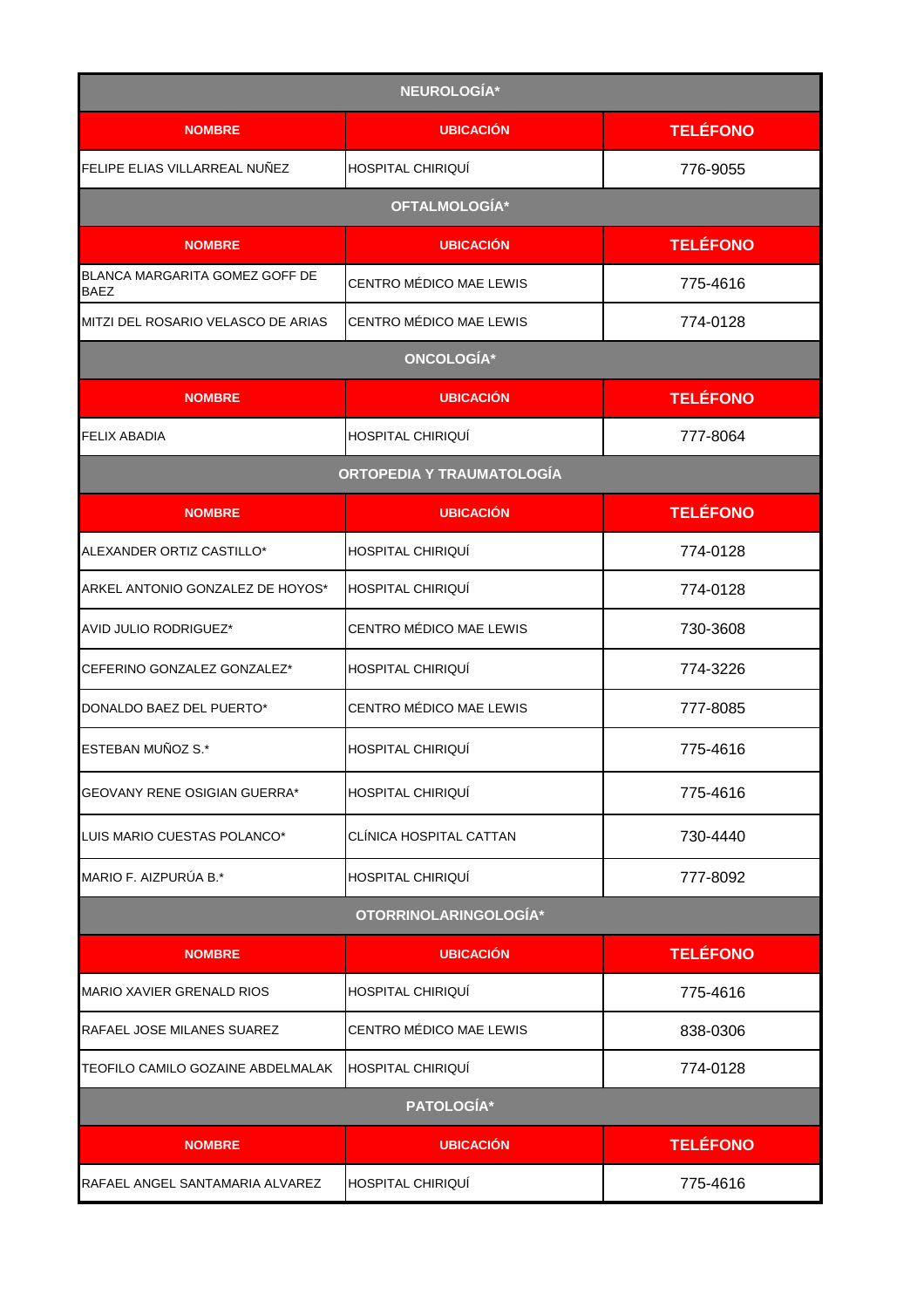| PEDIATRÍA*                                     |                                                  |                 |
|------------------------------------------------|--------------------------------------------------|-----------------|
| <b>NOMBRE</b>                                  | <b>UBICACIÓN</b>                                 | <b>TELÉFONO</b> |
| ELIA EDITH CAROLINA AGUILAR ROMERO             | CENTRO MÉDICO MAE LEWIS                          | 775-4616        |
| GREGORIO CORONADO                              | HOSPITAL CHIRIQUÍ                                | 774-9465        |
|                                                | RADIOLOGÍA INTERVENCIONISTA*                     |                 |
| <b>NOMBRE</b>                                  | <b>UBICACIÓN</b>                                 | <b>TELÉFONO</b> |
| <b>SIKIA M WONG</b>                            | CENTRO MÉDICO ESPECIALIZADO TODO<br><b>SALUD</b> | 730-2220        |
|                                                | UROLOGÍA*                                        |                 |
| <b>NOMBRE</b>                                  | <b>UBICACIÓN</b>                                 | <b>TELÉFONO</b> |
| DON MANUEL VIRGILIO GUERRERO<br><b>MONTEZA</b> | CENTRO MÉDICO MAE LEWIS                          | 775-4616        |
| REYNALDO AMHAT ROSS MENDEZ                     | CENTRO MÉDICO MAE LEWIS                          | 775-4616        |
| KHAYAM SARAK ARIAS BEITIA                      | <b>HOSPITAL CHIRIQUÍ</b>                         | 775-7071        |
| KEVIN LAIRD GOAD RIOS                          | <b>HOSPITAL CATTAN</b>                           | 775-7099        |
| <b>COCLÉ</b>                                   |                                                  |                 |
|                                                | <b>CARDIOLOGÍA*</b>                              |                 |
| <b>NOMBRE</b>                                  | <b>UBICACIÓN</b>                                 | <b>TELÉFONO</b> |
| <b>JOSE PINTO</b>                              | CLÍNICA DE ESPECIALIDADES<br>MÉDICAS, PENONOMÉ   | 997-9702        |
|                                                | <b>GINECOLOGÍA*</b>                              |                 |
| <b>NOMBRE</b>                                  | <b>UBICACIÓN</b>                                 | <b>TELÉFONO</b> |
| CRISTOBALINA ESTHER CAMPOS AVILA*              | SERVICIOS MÉDICOS AGUADULCE                      | 997-0860        |
|                                                | ORTOPEDIA Y TRAUMATOLOGÍA*                       |                 |
| <b>NOMBRE</b>                                  | <b>UBICACIÓN</b>                                 | <b>TELÉFONO</b> |
| EDWIN DANIEL ROJAS SANTILLANA*                 | CLÍNICA HOSPITAL ZARATÍ                          | 908-5501        |
| GERMAN ANTONIO TEJERA GONZALEZ*                | SERVICIOS MÉDICOS AGUADULCE                      | 997-6904        |
| JAVIER E. CHE S.*                              | CLÍNICA HOSPITAL ZARATÍ                          | 991-2767        |
| PEDIATRÍA*                                     |                                                  |                 |
| <b>NOMBRE</b>                                  | <b>UBICACIÓN</b>                                 | <b>TELÉFONO</b> |
| JORGE MIGUEL ESCALONA CHONG                    | SERVICIOS MÉDICOS AGUADULCE                      | 997-0860        |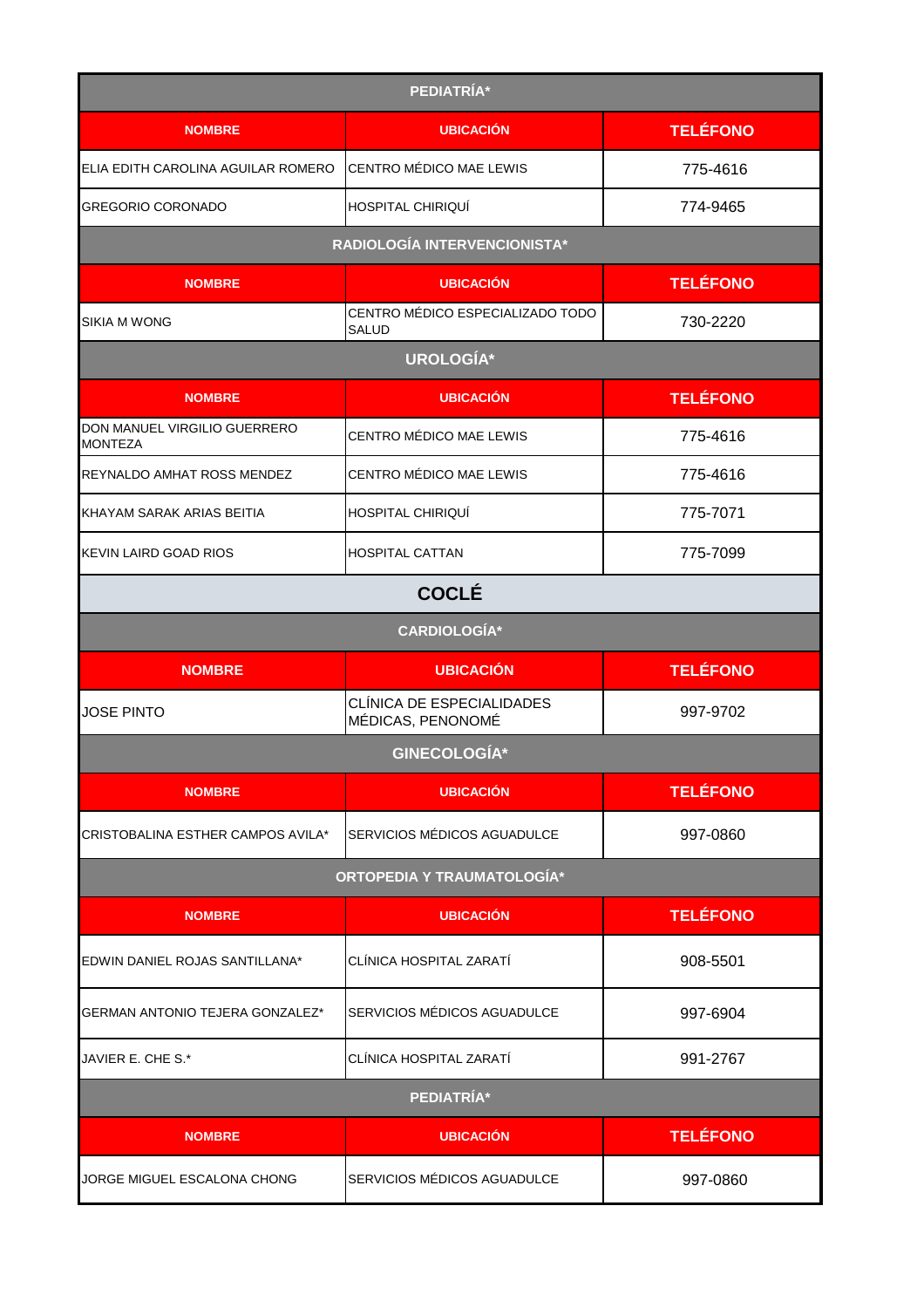| <b>COLÓN</b>                         |                                |                 |  |
|--------------------------------------|--------------------------------|-----------------|--|
| ANESTESIOLOGÍA*                      |                                |                 |  |
| <b>NOMBRE</b>                        | <b>UBICACIÓN</b>               | <b>TELÉFONO</b> |  |
| JESSICA JOANNA BONAGAS MEDIANERO     | CENTRO MÉDICO DEL CARIBE       | 441-4420        |  |
| MARTIN HUMBERTO CRAGWELL TUÑON       | <b>HOSPITAL CUATRO ALTOS</b>   | 445-7234        |  |
| INODIER GUERRERO                     | <b>HOSPITAL CUATRO ALTOS</b>   | 441-4420        |  |
|                                      | <b>CARDIOLOGÍA*</b>            |                 |  |
| <b>NOMBRE</b>                        | <b>UBICACIÓN</b>               | <b>TELÉFONO</b> |  |
| EDWIN ANTONIO BELIZ PORTILLO         | <b>HOSPITAL CUATRO ALTOS</b>   | 474-3223        |  |
| FRANCISCO JAVIER IGLESIAS ROZAS      | <b>HOSPITAL CUATRO ALTOS</b>   | 433-7513        |  |
|                                      | <b>CIRUGÍA GENERAL*</b>        |                 |  |
| <b>NOMBRE</b>                        | <b>UBICACIÓN</b>               | <b>TELÉFONO</b> |  |
| NIMIA ARACELY PARDO ACOSTA           | <b>HOSPITAL CUATRO ALTOS</b>   | 433-7500        |  |
| ERNESTO CECILIO FENTON SANTANA       | CENTRO MÉDICO DEL CARIBE       | 441-4420        |  |
| JAIME TREJOS ALVARADO                | CENTRO MÉDICO DEL CARIBE       | 441-4420        |  |
| ROLANDO ELIAS GONZALEZ G             | <b>HOSPITAL CUATRO ALTOS</b>   | 474-5308        |  |
| <b>SUANY MARIELYS TOVARES URIETA</b> | CENTRO MÉDICO DEL CARIBE       | 441-4420        |  |
|                                      | <b>CIRUGÍA CARDIOVASCULAR*</b> |                 |  |
| <b>NOMBRE</b>                        | <b>UBICACIÓN</b>               | <b>TELÉFONO</b> |  |
| ANTONIO DIAZ BONILLA*                | <b>HOSPITAL CUATRO ALTOS</b>   | 441-4420        |  |
| KAMAL ELISHO THORNE SCOTT*           | <b>HOSPITAL CUATRO ALTOS</b>   | 442-1373        |  |
|                                      | <b>GINECOLOGÍA*</b>            |                 |  |
| <b>NOMBRE</b>                        | <b>UBICACIÓN</b>               | <b>TELÉFONO</b> |  |
| DAMARIS GONZÁLEZ AGUIRRE*            | <b>HOSPITAL CUATRO ALTOS</b>   |                 |  |
| LEYDI VÁSQUEZ*                       | PACÍFICA SALUD                 | 204-8581        |  |
| <b>MEDICINA INTENSIVA*</b>           |                                |                 |  |
| <b>NOMBRE</b>                        | <b>UBICACIÓN</b>               | <b>TELÉFONO</b> |  |
| NICOLAS HENRY HURTADO                | <b>HOSPITAL CUATRO ALTOS</b>   | 433-7400        |  |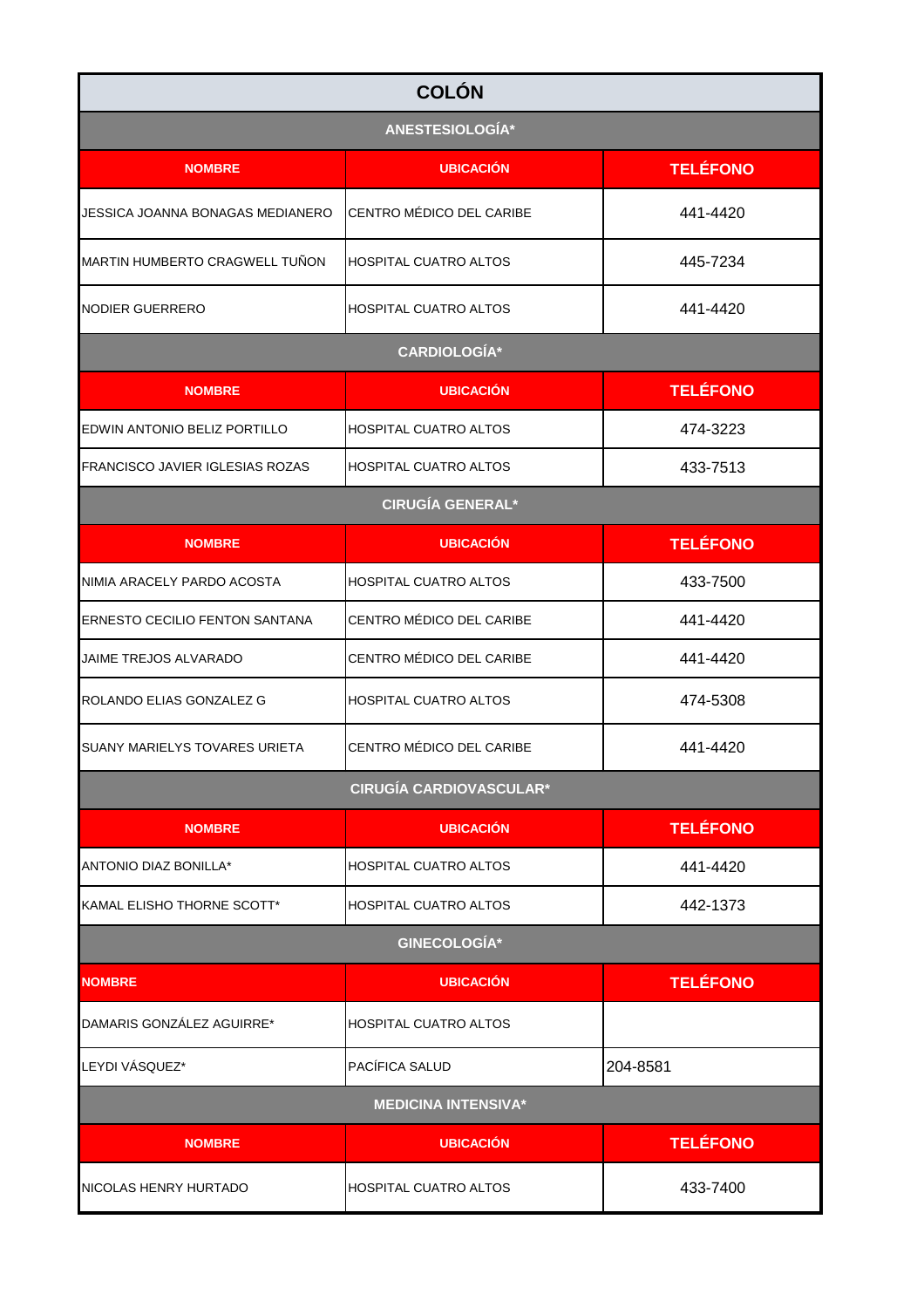| RANDALL DAYAN WITTGREEN GONZALEZ   HOSPITAL CUATRO ALTOS |                                                            | 433-7400        |
|----------------------------------------------------------|------------------------------------------------------------|-----------------|
| RONALD SMITH ROMERO                                      | <b>HOSPITAL CUATRO ALTOS</b>                               | 433-7400        |
|                                                          | <b>MEDICINA INTERNA*</b>                                   |                 |
| <b>NOMBRE</b>                                            | <b>UBICACIÓN</b>                                           | <b>TELÉFONO</b> |
| LUIS ENRIQUE RODRIGUEZ MOLINAR                           | <b>HOSPITAL CUATRO ALTOS</b>                               | 433-7504        |
|                                                          | <b>CLÍNICAS PRIMARIAS Y MEDICINA GENERAL*</b>              |                 |
| <b>NOMBRE</b>                                            | <b>UBICACIÓN</b>                                           | <b>TELÉFONO</b> |
| <b>CLÍNICA CARLTON</b>                                   | CALLE 10 AVENIDA MELÉNDEZ                                  | 474-1686        |
| <b>CIRANMED</b>                                          | CONSULTORIOS 4 ALTOS, 1ER PISO<br>101                      | 474-5308        |
| CLÍNICA SANTA FÉ COLÓN 2000                              | CENTRO DE CRUCEROS COLÓN<br>LOCAL $#47$                    | 441-2812        |
| <b>CENTRO MÉDICO ELIAM</b>                               | ENTRADA DE VILLA LUZMILA, VÍA<br><b>TRANSISTMICA</b>       | 472-6988        |
| <b>SERVICIOS CARLTON</b>                                 | CENTRO DE COLÓN CALLE 10 AVE.<br>MELÉNDEZ                  | 474-1686        |
| <b>UNISALUD</b>                                          | CALLE 11 PASEO GORGAS,<br><b>CRISTÓBAL</b>                 | 439-8144        |
| <b>UNISALUD</b>                                          | SABANITAS A 110 MTS DEL SUPER<br>XTRA. PLAZA PUERTO PILÓN. | 474-1688        |
|                                                          | NEUMOLOGÍA*                                                |                 |
| <b>NOMBRE</b>                                            | <b>UBICACIÓN</b>                                           | <b>TELÉFONO</b> |
| <b>JULIO CESAR JURADO E.</b>                             | CENTRO MÉDICO DEL CARIBE                                   | 441-4420        |
| VICTORIA ANASTASIA WILLIAMS DERBY                        | <b>HOSPITAL CUATRO ALTOS</b>                               | 433-7400        |
|                                                          | OFTALMOLOGÍA*                                              |                 |
| <b>NOMBRE</b>                                            | <b>UBICACION</b>                                           | <b>TELÉFONO</b> |
| ADRIANO YOUNG LEON JULIO                                 | <b>HOSPITAL CUATRO ALTOS</b>                               | 251-3626        |
| <b>HECTOR R. CASTRO</b>                                  | <b>HOSPITAL CUATRO ALTOS</b>                               | 441-4420        |
| NEUROCIRUGÍA*                                            |                                                            |                 |
| <b>NOMBRE</b>                                            | <b>UBICACIÓN</b>                                           | <b>TELÉFONO</b> |
| ANDRÉS ALMENDRAL                                         | CENTRO MÉDICO DEL CARIBE                                   | 441-4420        |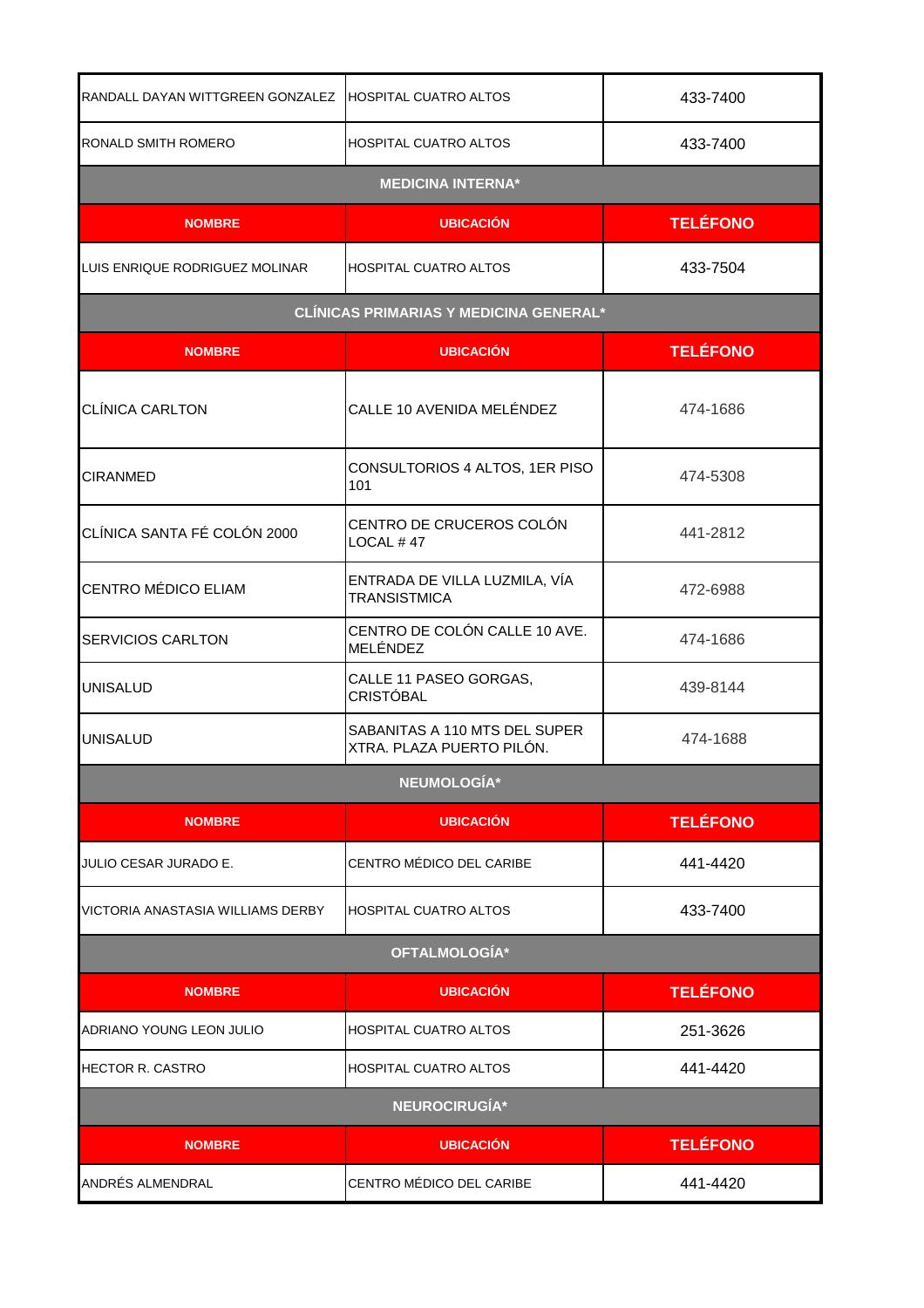| <b>ORTOPEDIA Y TRAUMATOLOGÍA</b> |                              |                 |
|----------------------------------|------------------------------|-----------------|
| <b>NOMBRE</b>                    | <b>UBICACIÓN</b>             | <b>TELÉFONO</b> |
| <b>ERIC KRAVCIO*</b>             | <b>HOSPITAL CUATRO ALTOS</b> | 474-1320        |
| JAIME ANTONIO JASPE CASTAÑO*     | <b>HOSPITAL CUATRO ALTOS</b> | 474-1452        |
| JORGE ALBERTO MATURELL*          | <b>HOSPITAL CUATRO ALTOS</b> | 441-4420        |
| JULIO C. ROMERO V.*              | <b>HOSPITAL CUATRO ALTOS</b> | 475-2211        |
| LUIS ROBERTO CELY NIÑO           | <b>HOSPITAL CUATRO ALTOS</b> | 441-4420        |
| MAURICIO VALENTINO ANDERSON PEAT | IHOSPITAL CUATRO ALTOS       | 474-1320        |
|                                  | PEDIATRÍA*                   |                 |
| <b>NOMBRE</b>                    | <b>UBICACIÓN</b>             | <b>TELÉFONO</b> |
| ARMANDO RIOS CARRILLO            | CENTRO MÉDICO DEL CARIBE     | 441-4420        |
| ARTURO ANTONIO ACIEGO LAN        | CENTRO MÉDICO DEL CARIBE     | 441-4420        |
| CARLOS CESAR CEBALLOS AMADOR     | CENTRO MÉDICO DEL CARIBE     | 441-4420        |
| <b>DILIA GAONA</b>               | CENTRO MÉDICO DEL CARIBE     | 441-4420        |
| KENNETH ANTONIO WILLIAMS LARSON  | <b>HOSPITAL CUATRO ALTOS</b> | 474-1832        |
| PUBLIO DE GRACIA TEJADA          | <b>HOSPITAL CUATRO ALTOS</b> | 433-7400        |
|                                  | <b>PSIQUIATRÍA*</b>          |                 |
| <b>NOMBRE</b>                    | <b>UBICACIÓN</b>             | <b>TELÉFONO</b> |
| TAMARA GONZALEZ DIAZ             | CENTRO MÉDICO DEL CARIBE     | 441-4420        |
|                                  | RADIOLOGÍA INTERVENCIONISTA* |                 |
| <b>NOMBRE</b>                    | <b>UBICACIÓN</b>             | <b>TELÉFONO</b> |
| CRUZ MARIA HERALDEZ MACKAY       | HOSPITAL CUATRO ALTOS        | 470-0420        |
|                                  | UROLOGÍA*                    |                 |
| <b>NOMBRE</b>                    | <b>UBICACIÓN</b>             | <b>TELÉFONO</b> |
| <b>MARTEL DE BERNARD</b>         | <b>HOSPITAL CUATRO ALTOS</b> | 441-4409        |
| <b>TRISTAN L. PINZON</b>         | <b>HOSPITAL CUATRO ALTOS</b> | 433-7504        |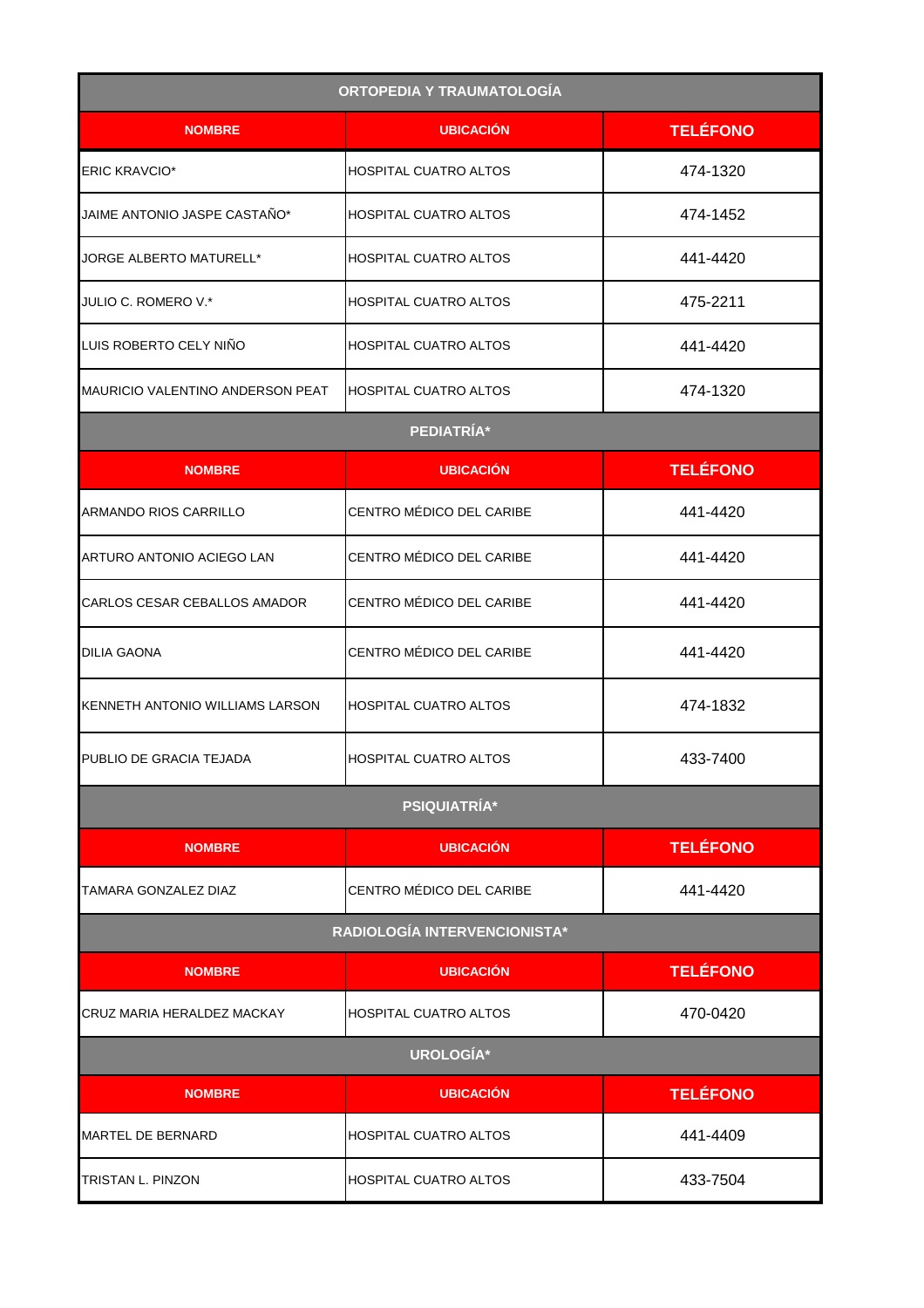| <b>COCLÉ</b>                                  |                                                                           |                 |
|-----------------------------------------------|---------------------------------------------------------------------------|-----------------|
| <b>CLÍNICAS PRIMARIAS Y MEDICINA GENERAL*</b> |                                                                           |                 |
| <b>NOMBRE</b>                                 | <b>UBICACIÓN</b>                                                          | <b>TELÉFONO</b> |
| CLÍNICA HOSPITAL ZARATÍ                       | VÍA PANAMERICANA                                                          | 997-8410        |
| SERVICIOS MÉDICOS AGUADULCE<br>S.A.           | AVENIDA SEBASTIAN SUCRE,<br><b>AGUADULCE</b>                              | 997-0860        |
| SERVCIOS ESPECIALIZADOS CEMY                  | CALLE MANUEL ROBLES, DESPUÉS<br>DE LA POLICLÍNICA MANUEL<br>PAULINO OCAÑA | 908-5501        |
| CLINICA DOCATI/CENTRO<br><b>RADIOLÓGICO</b>   | PLAZA COMERCIAL LOS NARANJOS,<br>LOCAL <sub>3</sub>                       | 991-0346        |
|                                               | <b>HERRERA</b>                                                            |                 |
| ANESTESIOLOGÍA*                               |                                                                           |                 |
| <b>NOMBRE</b>                                 | <b>UBICACIÓN</b>                                                          | <b>TELÉFONO</b> |
| ABEL FLORENCIO PÉREZ MONTENEGRO               | CLÍNICA HOSPITAL SAN JUAN BAUTISTA                                        | 996-4448        |
| ARCADIO ANTONIO CASTILLO DIAZ                 | CLÍNICA HOSPITAL SAN JUAN BAUTISTA                                        | 996-4448        |
| ICIAR DEL ROSARIO BUENDÍA MARTÍNEZ            | CLÍNICA HOSPITAL VENANCIO<br>VILLARREAL                                   | 996-2360        |
|                                               | <b>CARDIOLOGÍA*</b>                                                       |                 |
| <b>NOMBRE</b>                                 | <b>UBICACIÓN</b>                                                          | <b>TELÉFONO</b> |
| <b>JOSE PINTO</b>                             | CLINICA HOSPITAL DR. VENANCIO<br>VILLARREAL                               | 996-2360        |
| JOSE PINTO                                    | CLÍNICA GUADALUPANA, LAS<br><b>TABLAS</b>                                 | 994-9730        |
|                                               | <b>CIRUGÍA GENERAL*</b>                                                   |                 |
| <b>NOMBRE</b>                                 | <b>UBICACIÓN</b>                                                          | <b>TELÉFONO</b> |
| JOSE JOAQUIN COLLADO BARRERA                  | CLÍNICA HOSPITAL SAN JUAN BAUTISTA                                        | 996-2360        |
|                                               | <b>HEMATOLOGÍA</b>                                                        |                 |
| <b>NOMBRE</b>                                 | <b>UBICACIÓN</b>                                                          | <b>TELÉFONO</b> |
| <b>FERNANDO DÍAZ</b>                          | CLÍNICA HOSPITAL SAN JUAN<br><b>BAUTISTA</b>                              | 996-4448        |
|                                               | <b>GASTROENTEROLOGÍA*</b>                                                 |                 |
| <b>NOMBRE</b>                                 | <b>UBICACIÓN</b>                                                          | <b>TELÉFONO</b> |
| EDUARDO JOSE CORTES SANTANA                   | CLÍNICA HOSPITAL SAN JUAN BAUTISTA                                        | 996-4448        |
| WALTER FERNELY BERNAL MORENO                  | CLÍNICA HOSPITAL SAN JUAN BAUTISTA                                        | 996-4448        |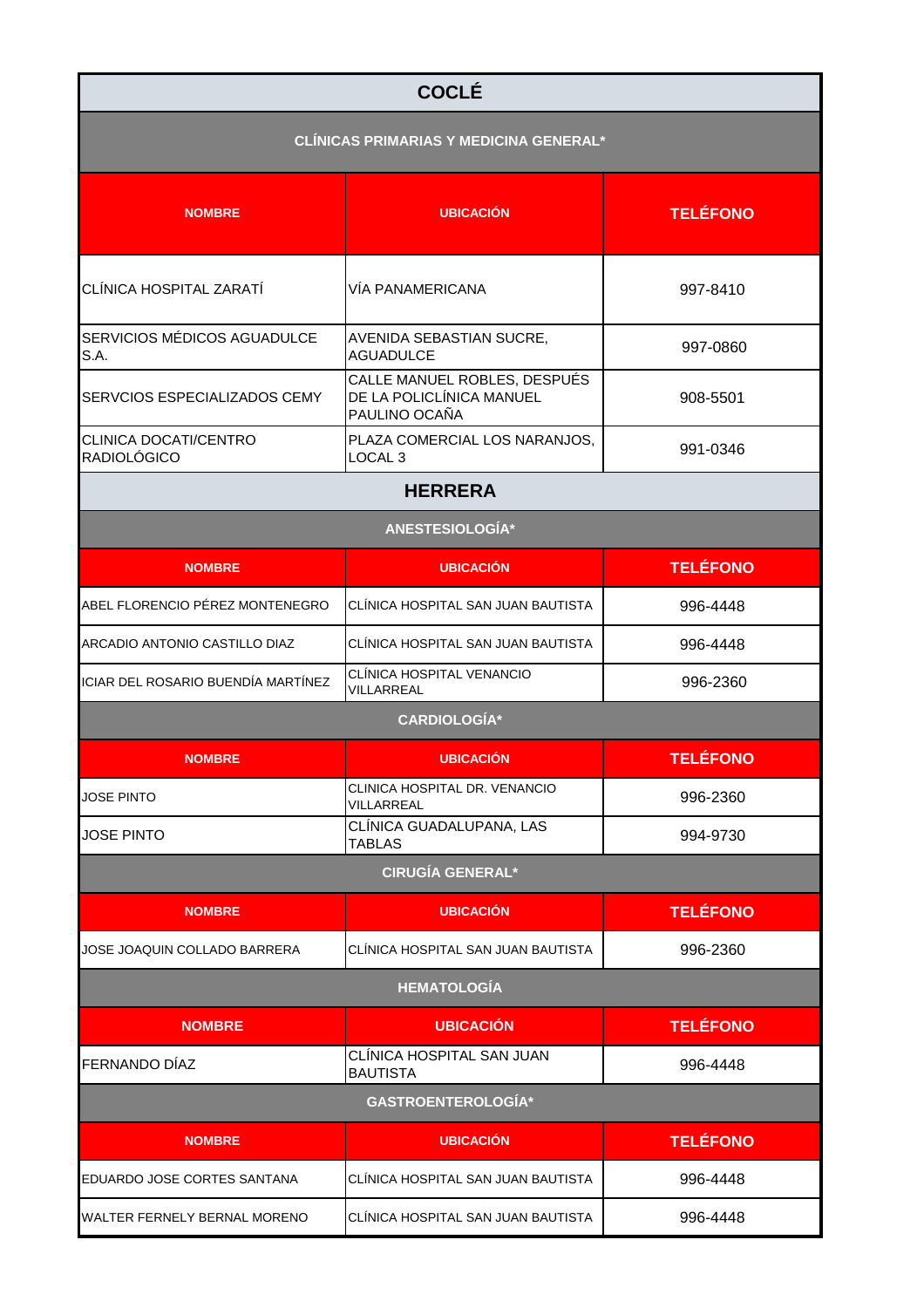| <b>GINECOLOGÍA*</b>                                        |                                                        |                 |
|------------------------------------------------------------|--------------------------------------------------------|-----------------|
| <b>NOMBRE</b>                                              | <b>UBICACIÓN</b>                                       | <b>TELÉFONO</b> |
| ANA LORENA CHIARI*                                         | CLÍNICA HOSPITAL SAN JUAN BAUTISTA                     | 996-4448        |
| ERIC N. GALVEZ G.*                                         | CLÍNICA HOSPITAL SAN JUAN BAUTISTA                     | 996-0017        |
| FRANCISCO J VERGARA A*                                     | CLINICA HOSPITAL DR. VENANCIO<br>VILLARREAL            | 994-7221        |
| MILENA YAVEL HO*                                           | CLÍNICA HOSPITAL SAN JUAN BAUTISTA                     | 996-2360        |
|                                                            | <b>CLÍNICAS PRIMARIAS Y MEDICINA GENERAL*</b>          |                 |
| <b>NOMBRE</b>                                              | <b>UBICACIÓN</b>                                       | <b>TELÉFONO</b> |
| MELISSA RAQUEL AGUILAR SOLIS                               | CLÍNICA HOSPITAL SAN JUAN BAUTISTA                     | 996-5475        |
| SERVICIOS MÉDICOS DE AZUERO S.A. AVENIDA CARMELO SPADAFORA |                                                        | 996-4941        |
| CLÍNICA HOSPITAL DR. VENANCIO<br>VILLARREAL                | CARRETERA NACIONAL VIA LAS<br><b>TABLAS</b>            | 996-2360        |
| CLÍNICA ÉLITE                                              | AVENIDA PÉREZ RUTA 1 CHITRÉ                            | 970-1236        |
| CENTRO MÉDICO LA UNIÓN                                     | FRENTE AL PARQUE UNIÓN, CALLE<br><b>MELITON MARTÍN</b> | 978-9490        |
| CONSULTORIOS DRA. YANISA RÍOS                              | AVE. HERRERA, DIAGONAL A<br>MUEBLES SAEZ               | 996-4163        |
| CLÍNICA J & J                                              | AVE. CENTENARIO LOCAL 37667 (AL<br>LADO DE LA LOTERÍA) | 6522-3879       |
|                                                            | OFTALMOLOGÍA*                                          |                 |
| <b>NOMBRE</b>                                              | <b>UBICACIÓN</b>                                       | <b>TELÉFONO</b> |
| ALBERTO BROCE                                              | HOSPITAL VENANCIO VILLARREAL                           | 996-2360        |
|                                                            | <b>ORTOPEDIA Y TRAUMATOLOGÍA*</b>                      |                 |
| <b>NOMBRE</b>                                              | <b>UBICACIÓN</b>                                       | <b>TELÉFONO</b> |
| <b>HORACIO BURGOS RIVERA*</b>                              | CLÍNICA HOSPITAL SAN JUAN BAUTISTA                     | 996-4689        |
| RODRIGO GUSTAVO ORTEGA AYALA*                              | CLINICA HOSPITAL DR. VENANCIO<br>VILLARREAL            | 970-3200        |
|                                                            | PEDIATRÍA*                                             |                 |
| <b>NOMBRE</b>                                              | <b>UBICACIÓN</b>                                       | <b>TELÉFONO</b> |
| <b>MARLENE LILI MCLEAN ARAGON</b>                          | CLINICA DE ESPECIALIDADES<br>PEDIATRICAS CHITRÉ        | 910-1250        |
| PAOLA LUCIA CASTILLERO AVILES                              | CLÍNICA HOSPITAL SAN JUAN BAUTISTA                     | 996-4448        |
| UROLOGÍA*                                                  |                                                        |                 |
| <b>NOMBRE</b>                                              | <b>UBICACION</b>                                       | <b>TELÉFONO</b> |
| ALEXANDER GONZALEZ THIBAULT                                | CENTRO MÉDICO SAN JUAN BAUTISTA                        | 996-2360        |
| ELIECER ARTURO ORTEGA VEGA                                 | CLÍNICA HOSPITAL SAN JUAN BAUTISTA                     | 996-4448+       |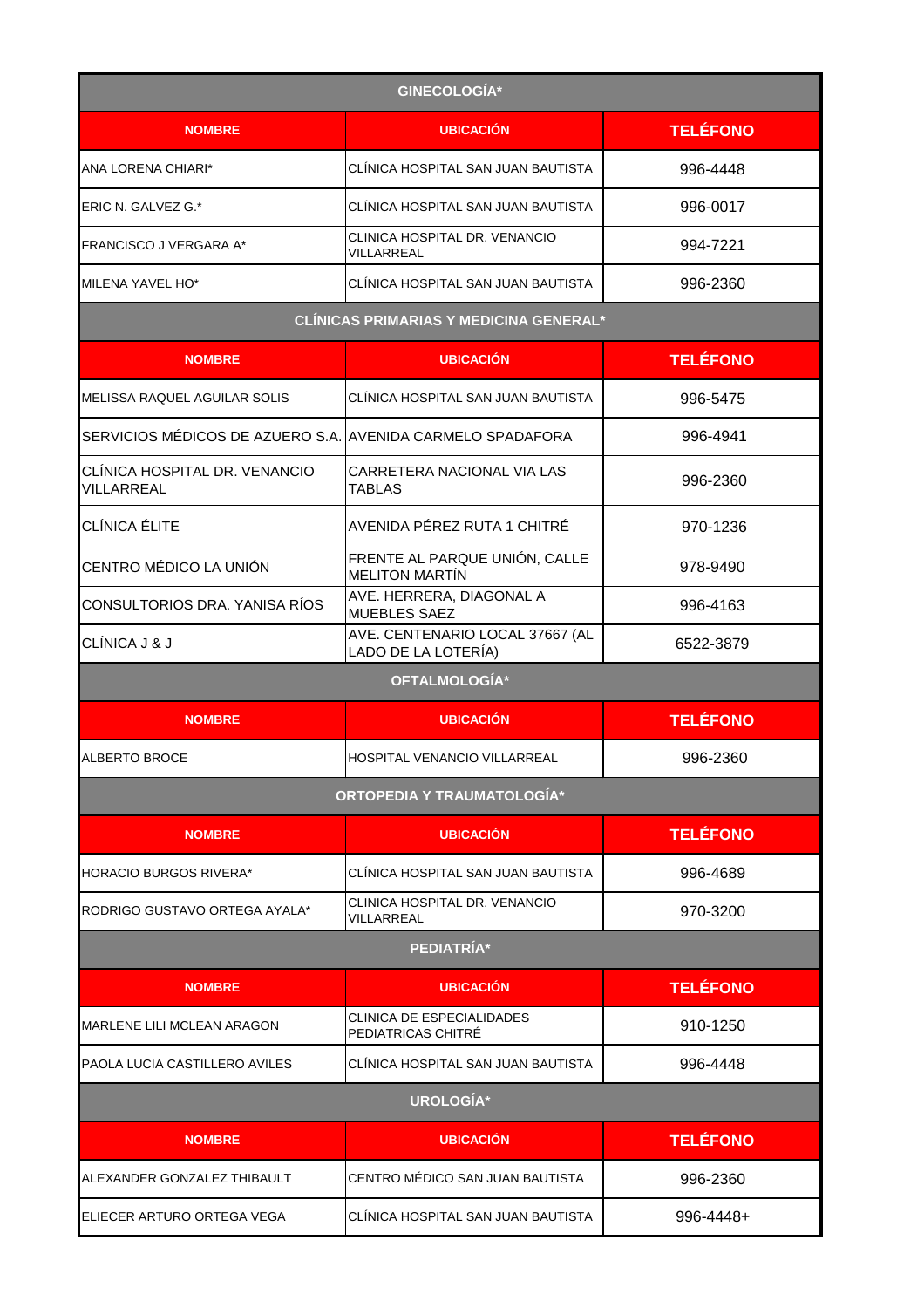| <b>GINECOLOGÍA*</b>                       |                                                         |                 |
|-------------------------------------------|---------------------------------------------------------|-----------------|
| <b>NOMBRE</b>                             | <b>UBICACIÓN</b>                                        | <b>TELÉFONO</b> |
| <b>GAMALIEL NEFTALI MC LEAN CASTILLO*</b> | <b>CLINICA VACOR</b>                                    | 923-2086        |
| JACINTO GONZALES BARRIOS*                 | CENTRO MÉDICO LOS SANTOS                                | 399-1384        |
|                                           | <b>LOS SANTOS</b>                                       |                 |
|                                           | CLÍNICAS PRIMARIAS Y MEDICINA GENERAL*                  |                 |
| <b>NOMBRE</b>                             | <b>UBICACIÓN</b>                                        | <b>TELÉFONO</b> |
| CLÍNICA INTEGRAL SEANA                    | CALLE RAMON MORA, LAS TABLAS                            | 994-7221        |
| CENTRO MÉDICO LOS SANTOS                  | CALLE JOAQUÍN PABLO FRANCO<br>CON AVENIDA EMILIO CASTRO | 994-7997        |
| CENTRO MÉDICO VILLA SALUD                 | PLAZA LA VILLA. LA VILLA DE LOS<br><b>SANTOS</b>        | 923-1370        |
| <b>PANAMÁ OESTE</b>                       |                                                         |                 |
|                                           | <b>CIRUGÍA GENERAL*</b>                                 |                 |
| <b>NOMBRE</b>                             | <b>UBICACIÓN</b>                                        | <b>TELÉFONO</b> |
| KEI MEI LEE MITRE                         | HOSPITAL PANAMERICANO                                   | 253-3447        |
|                                           | <b>DERMATOLOGÍA*</b>                                    |                 |
| <b>NOMBRE</b>                             | <b>UBICACIÓN</b>                                        | <b>TELÉFONO</b> |
| ROSARIO LOPEZ MIRANDA                     | HOSPITAL PANAMERICANO                                   | 204-8632        |
|                                           | <b>GINECOLOGÍA*</b>                                     |                 |
| <b>NOMBRE</b>                             | <b>UBICACIÓN</b>                                        | <b>TELÉFONO</b> |
| ABEL IBARRA MARTINEZ*                     | <b>HOSPITAL PANAMERICANO</b>                            | 253-3447        |
| JOAQUIN CERVANTES OLMEDO<br>RODRIGUEZ*    | <b>HOSPITAL PANAMERICANO</b>                            | 253-6996        |
| OFTALMOLOGÍA*                             |                                                         |                 |
| <b>NOMBRE</b>                             | <b>UBICACIÓN</b>                                        | <b>TELÉFONO</b> |
| NELSON LUIS DUARTE ANRIA                  | CLÍNICA DE LOS OJOS                                     | 345-1946        |
| PEDIATRÍA*                                |                                                         |                 |
| <b>NOMBRE</b>                             | <b>UBICACIÓN</b>                                        | <b>TELÉFONO</b> |
| EUSEBIO E. BRAVO B.                       | <b>HOSPITAL PANAMERICANO</b>                            | 253-3447        |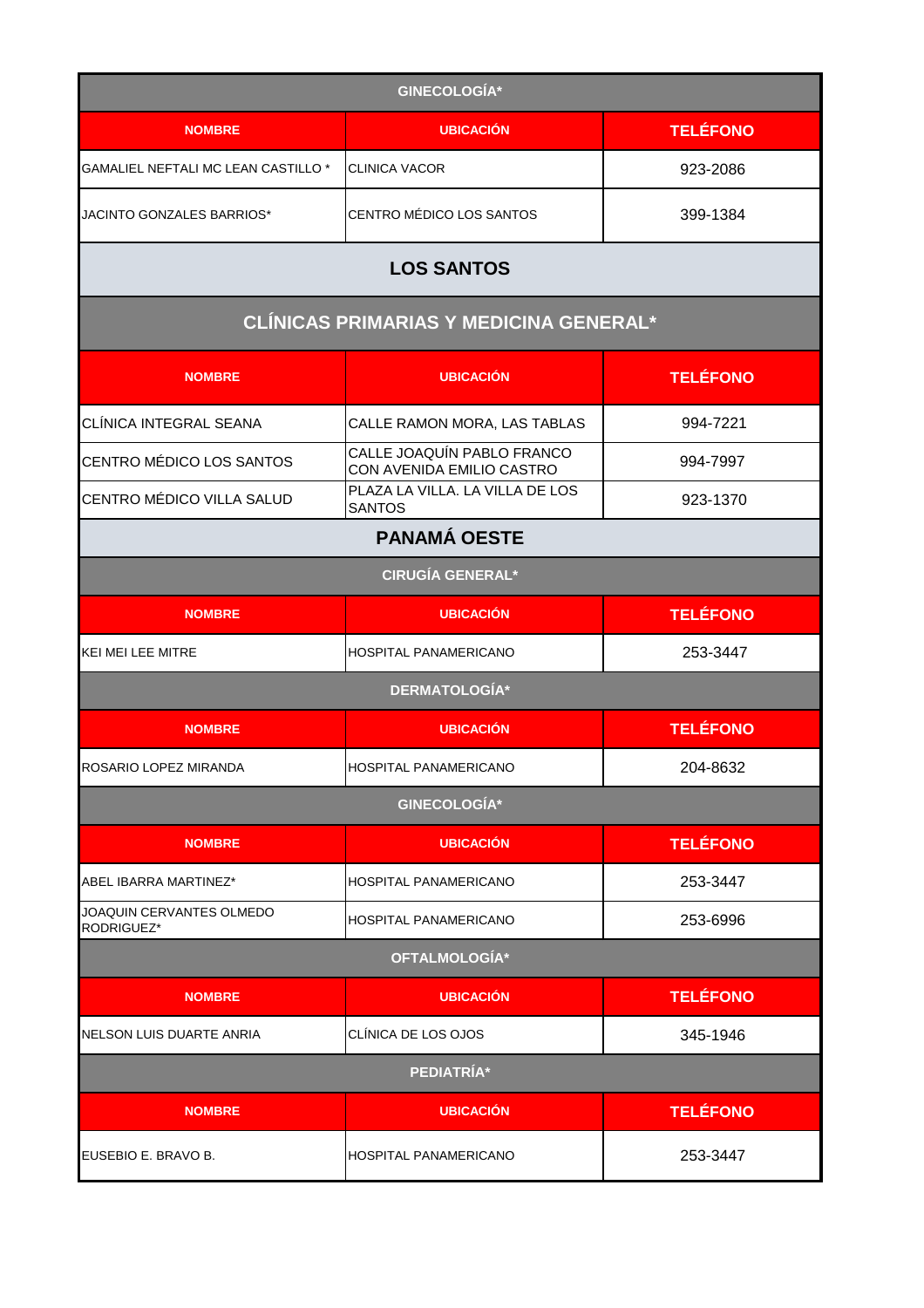| <b>MEDICINA INTENSIVA*</b>                    |                                                                                    |                 |
|-----------------------------------------------|------------------------------------------------------------------------------------|-----------------|
| <b>NOMBRE</b>                                 | <b>UBICACIÓN</b>                                                                   | <b>TELÉFONO</b> |
| CARLOS ENRIQUE FU ALVAREZ                     | HOSPITAL PANAMERICANO                                                              | 6200-4331       |
| <b>CLÍNICAS PRIMARIAS Y MEDICINA GENERAL*</b> |                                                                                    |                 |
| <b>NOMBRE</b>                                 | <b>UBICACIÓN</b>                                                                   | <b>TELÉFONO</b> |
| CLÍNICA DR. BARRIA                            | AVENIDA LAS AMÉRICAS, CERCA DE<br><b>SUCURSAL MAPFRE</b>                           | 341-7177        |
| <b>DOCTOR CARE</b>                            | CALLE 8VA NORTE Y AVENIDA<br>MATUNA H. ESTE ARTURO DEL<br>VALLE                    | 253-0632        |
| <b>CLÍNICA DOCATI</b>                         | REY DE VISTA ALEGRE LOCAL 10                                                       | 251-7812        |
| <b>CLÍNICA CAMEP</b>                          | <b>CENTRO COMERCIAL VISTA</b><br>ALEGRE (VÍA INTERAMERICANA)                       | 344-1487        |
| CENTRO DE MEDICINA PREVENTIVA                 | BRISAS DEL GOLF, ARRAIJÁN                                                          | 389-3483        |
| <b>PANAMÉDICA</b>                             | INTERNATIONAL BUSINESS PARK,<br>EDIFICIO 3825, LOCAL 101, BLVRD<br>PANAMÁ PACÍFICO | 389-0010        |
| <b>CLÍNICA CAMEP</b>                          | <b>VISTA ALEGRE</b>                                                                | 344-1487        |
| CENTRO DE MEDICINA PREVENTIVA                 | PLAZA EN BRISAS DEL GOLF LOCAL<br>#2, CERCA DEL SEUPERMERCADO<br>99 ARRAIJAN       | 389-3484        |
| <b>MINIMED CORP</b>                           | <b>COSTA VERDE</b>                                                                 | 263-6464        |
| CENTRO MÉDICO DR. SANCHEZ<br><b>PORTUGAL</b>  | AVENIDA DE LAS AMÉRICAS,<br>FRENTE AL SUPERMERCADO EL<br>PUEBLO NO <sub>2</sub>    | 253-3286        |
| <b>VERAGUAS</b>                               |                                                                                    |                 |
| ANESTESIOLOGÍA*                               |                                                                                    |                 |
| <b>NOMBRE</b>                                 | <b>UBICACIÓN</b>                                                                   | <b>TELÉFONO</b> |
| <b>ALEXIS VALDELAMAR</b>                      | CLÍNICA HOSPITAL JESÚS NAZARENO                                                    | 998-1581        |
| LORENA MARISOL SERRANO MIRANDA                | CLÍNICA HOSPITAL JESÚS NAZARENO                                                    | 998-1581        |
| LOURDES IVONNE HIM BATISTA                    | CLÍNICA HOSPITAL SAN JUAN DE DIOS                                                  | 933-0059        |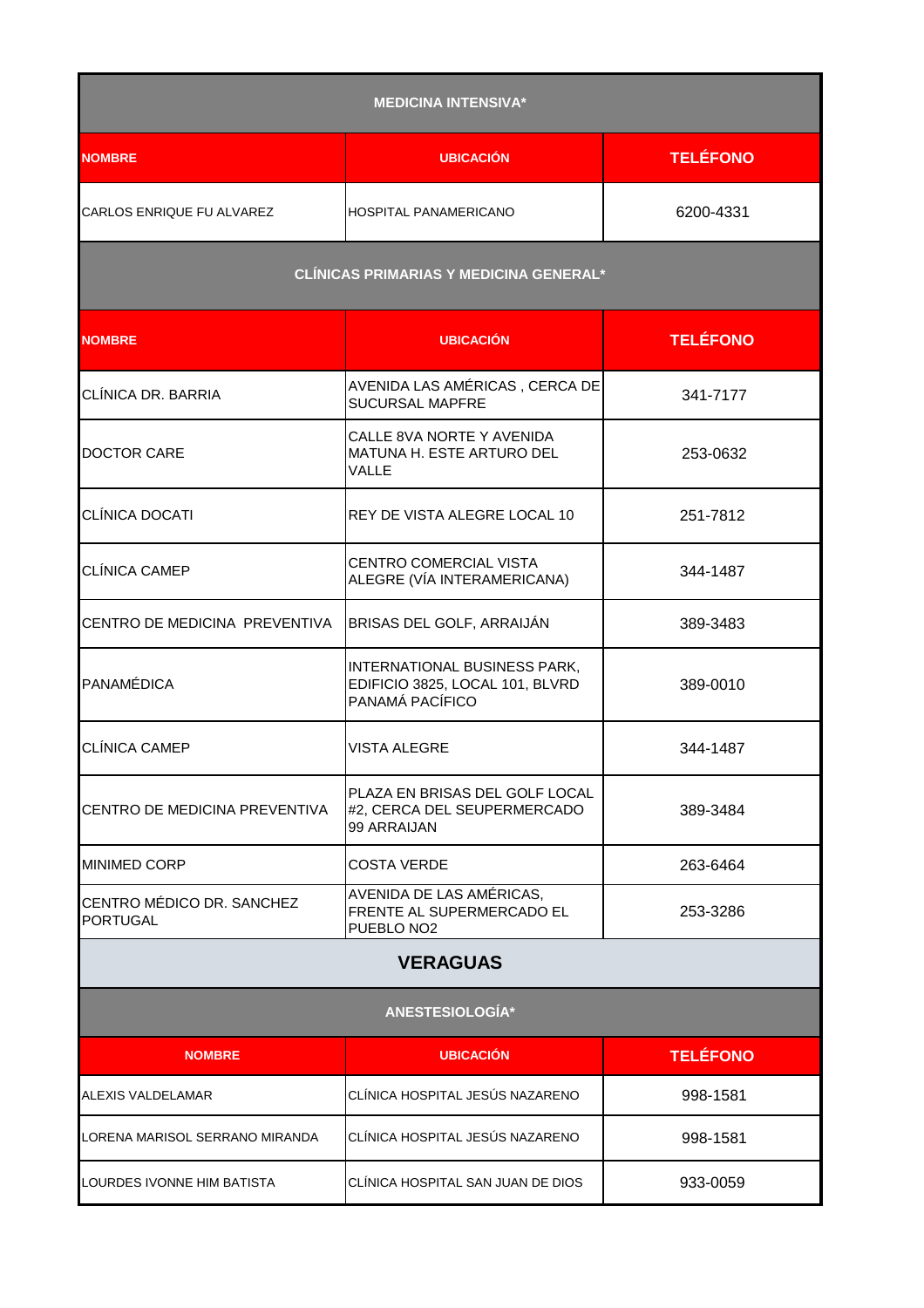| <b>CARDIOLOGÍA*</b>                                          |                                               |                 |
|--------------------------------------------------------------|-----------------------------------------------|-----------------|
| <b>NOMBRE</b>                                                | <b>UBICACIÓN</b>                              | <b>TELÉFONO</b> |
| <b>JOSE PINTO</b>                                            | CLÍNICA VILLALBA, SANTIAGO                    | 998-4969        |
|                                                              | <b>CIRUGÍA GENERAL*</b>                       |                 |
| <b>NOMBRE</b>                                                | <b>UBICACIÓN</b>                              | <b>TELÉFONO</b> |
| BISMARCK ARTURO CASTILLO GOMEZ                               | CLÍNICA HOSPITAL JESÚS NAZARENO               | 998-1581        |
| FREDY ONEL YAP LEE                                           | CLÍNICA HOSPITAL JESÚS NAZARENO               | 998-4860        |
|                                                              | <b>MEDICINA FÍSICA Y REHABILITACIÓN*</b>      |                 |
| <b>NOMBRE</b>                                                | <b>UBICACIÓN</b>                              | <b>TELÉFONO</b> |
| LIZBETH YARELYS CORDOBA ADAMES                               | CLÍNICA HOSPITAL SAN JUAN DE DIOS             | 998-5583        |
|                                                              | GINECOLOGÍA*                                  |                 |
| <b>NOMBRE</b>                                                | <b>UBICACIÓN</b>                              | <b>TELÉFONO</b> |
| AXEL MANUEL PONCE *                                          | CENTRO MÉDICO MELILLO                         | 998-1177        |
| DOMENICO MELILLO*                                            | CLÍNICA HOSPITAL JESÚS NAZARENO               | 998-1581        |
| SOLEDAD URIBE GIL*                                           | CLINICA HOSPITAL SAN JUAN DE DIOS             | 998-5583        |
|                                                              | <b>CLÍNICAS PRIMARIAS Y MEDICINA GENERAL*</b> |                 |
| <b>NOMBRE</b>                                                | <b>UBICACIÓN</b>                              | <b>TELÉFONO</b> |
| FABIO RIOS UREÑA                                             | <b>CLINICA SAN BENITO</b>                     | 279-1463        |
| ROSA AGUILAR MENDOZA                                         | CLÍNICA HOSPITAL SAN JUAN DE DIOS             | 998-6421        |
| CLÍNICA HOSPITAL SAN JUAN DE<br><b>DIOS</b>                  | CALLE 3RA, SANTIAGO DE<br><b>VERAGUAS</b>     | 998-5583        |
| CENTRO ESPECIALIZADO VERDÚN                                  | CALLE 15A, URBANIZACIÓN VERDÚN                | 998-6090        |
| CLÍNICA HOSPITAL JESÚS NAZARENO SANTIAGO, CARRETERA NACIONAL |                                               | 998-1581        |
|                                                              | <b>ORTOPEDIA Y TRAUMATOLOGÍA*</b>             |                 |
| <b>NOMBRE</b>                                                | <b>UBICACIÓN</b>                              | <b>TELÉFONO</b> |
| DIONISIA MARIN ESCOBAR*                                      | CLÍNICA HOSPITAL SAN JUAN DE DIOS             | 997-3127        |
| ETELBERTO BOTACIO*                                           | CLÍNICA HOSPITAL JESÚS NAZARENO               | 998-1581        |
| RAFAEL ANTONIO TIRADO DELGADO*                               | CLÍNICA HOSPITAL SAN JUAN DE DIOS             | 933-0060        |
| RICARDO ADOLFO CONCEPCION<br>SANCHEZ*                        | CENTRO MÉDICO INTERAMERICANO                  | 998-0901        |
| RAFAEL TRISTÁN*                                              | CLÍNICA HOSPITAL SAN JUAN DE DIOS             | 933-0060        |